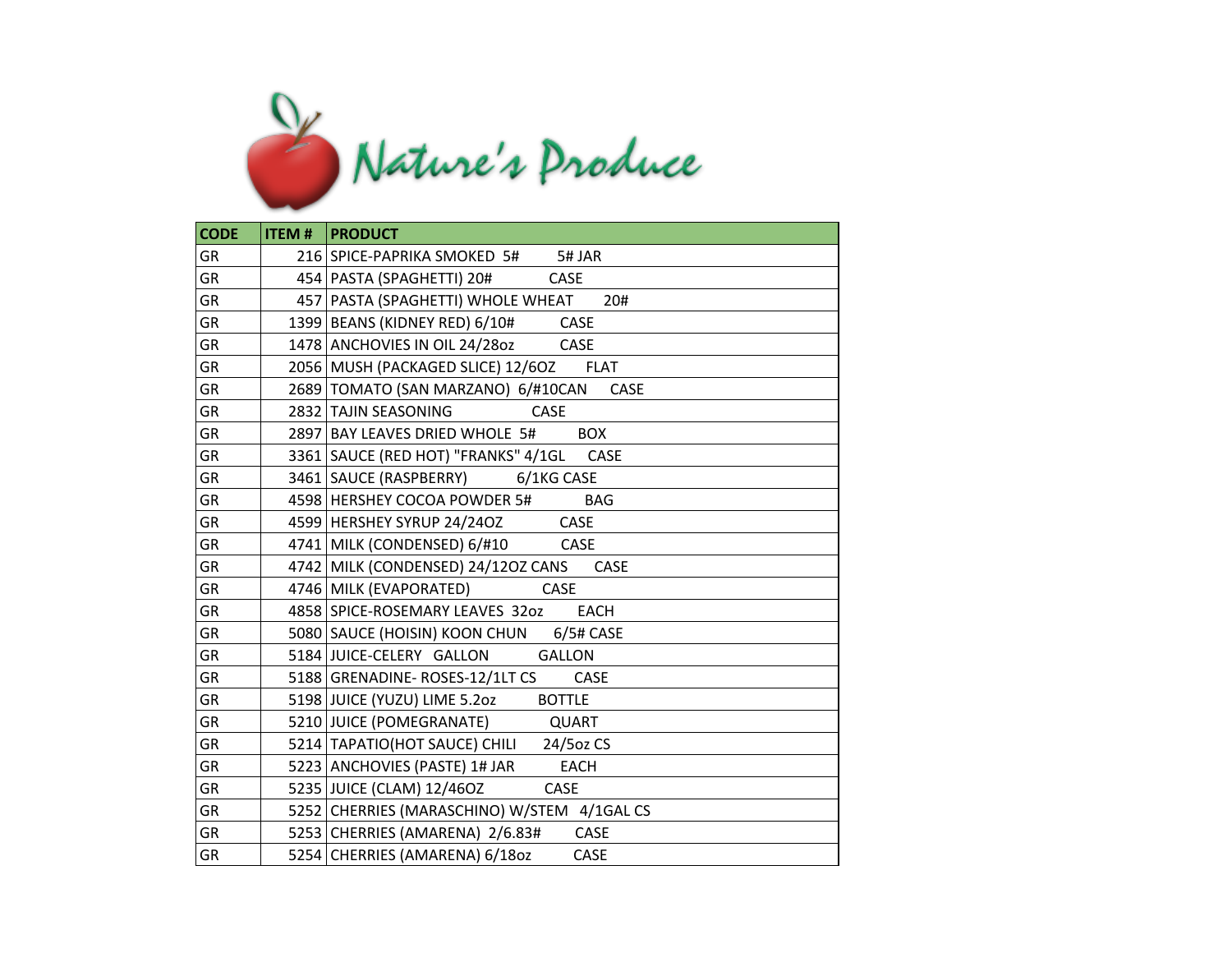| GR        | 5258 CHERRIES LARGE W/STEM 4/1 GALLON         |
|-----------|-----------------------------------------------|
| GR        | 5266 GRAPE LEAVES 12/8oz JARS<br>CASE         |
| GR        | 5288 PEACHES DICED IN CAN 6/#10 CASE          |
| GR        | 5291 SODA (SPRITE)<br>35/12 OZ                |
| GR        | 5293 SODA (DIET-COKE) 35/120Z<br><b>CASE</b>  |
| GR        | 5294 MANGO (PICKLED) 6/35.20oz JARS CASE      |
| GR        | CASE<br>5295 MANDARINE SECTIONS 6/#10         |
| GR        | 5296 SODA (COKE CLASSIC) 35/12OZ<br>CASE      |
| GR        | 5297 JALAPENO SLICED 6/#10 CAN<br>CASE        |
| GR        | 5298 TUNA SOL/WH ALBACORE 6/66.5oz<br>CASE    |
| <b>GR</b> | 5299 SODA (SPRITE) 5 GALLON<br><b>UNIT</b>    |
| GR        | 5301 SODA (TONIC WATER) 24/10OZ<br>CASE       |
| GR        | 5302 SODA (CLUB) 24/100Z CASE                 |
| GR        | 5303 SODA (ORANGE) 24/12.5 CASE               |
| GR        | 5304 SODA (COKE CLASSIC GLASS) 24/8z CASE     |
| GR        | 5305 SODA (COKE) 5 GALLON<br>UNIT             |
| GR        | 5306   SODA (GINGERALE) 24/10OZ<br>CASE       |
| GR        | 5307 SODA (COKE-DIET) 5 GALLON UNIT           |
| GR        | 5308 JUICE (CRANBERRY) CONCENTRATE 2.5GAL BOX |
| GR        | 5309 SODA (COKE MEXICAN)<br>24/16 OZ          |
| GR        | 5311   SODA (TONIC WATER) 2.5 GALLON CASE     |
| GR        | 5312 SODA (MEXICAN COKE) GLASS BTTL 24/1 LT   |
| <b>GR</b> | 5314 SODA (FANTA ORANGE) 24/16 OZ             |
| GR        | 5315 SODA (JARRITOS GRAPEFRUIT) 24/16 OZ      |
| GR        | 5316 SODA (SPRITE) GLASS BOTTLE 24/8 OZ       |
| GR        | 5317 SODA (DIET COKE) GLASS BOTTLE 24/8 OZ    |
| GR        | 5318 SODA (GINGER ALE) 2.5 GAL                |
| GR        | 5319 BEVERAGE (RICE ENRICHED) 12/32 OZ        |
| GR        | 5325 VINE (GING/PEAR RICE)SPARROW 4/1GL CASE  |
| GR        | 5332 BEVERAGE (RICE ENRICHED) 6/64 OZ         |
| GR        | 5333 COCONUT CREAM<br>12/3.5 OZ               |
| GR        | 5335 MATZO MEAL KOSHER PASSOVER 30/1 LB       |
| GR        | 5353 ONION COCKTAIL (ROLAND) 12/32 CASE       |
| GR        | 5392 BAKING POWDER 6/5# CASE                  |
| GR        | CASE<br>5393 BAKING SODA 6/5#                 |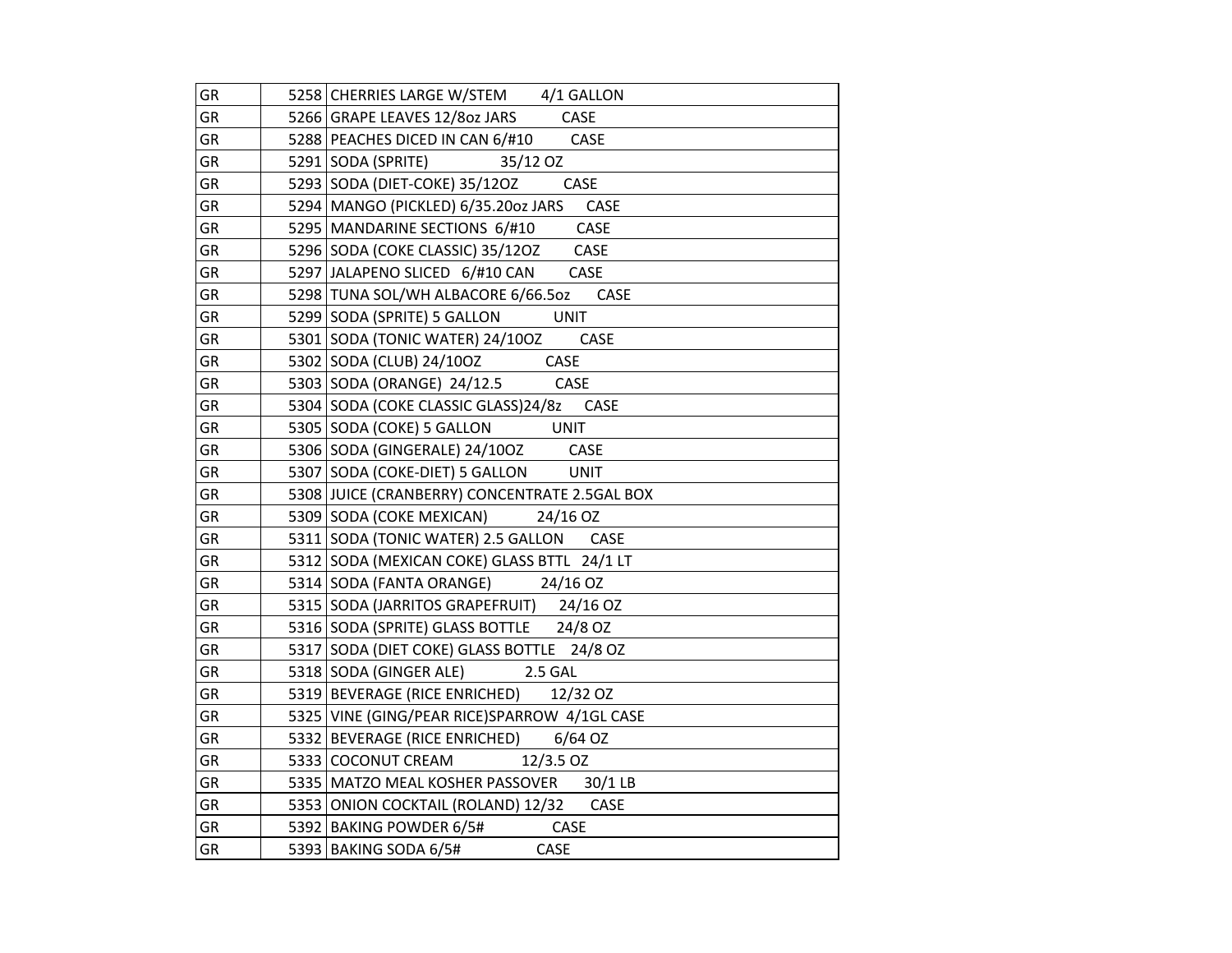| GR        | 5396 MSG AJINOMOTO<br>50#                         |
|-----------|---------------------------------------------------|
| GR        | 5412 OIL (GRAPESEED) 6/2 LITER CASE               |
| <b>GR</b> | 5419 KETCHUP (HEINZ) 6/114oz POUCH CASE           |
| GR        | 5421 OIL (COCONUT) 8/64oz<br><b>CASE</b>          |
| GR        | 5423 OLIVE (STUFF) QUEEN 4/1gl CASE               |
| GR        | 5424 SPICE-PEPPERCORNS (PINK) 1LB BAG             |
| GR        | 5432 WHITE COOKING WINE (SAUTRNE) 1/4GL CS        |
| GR        | 5446   PASTA (LASAGNA SHEETS) 10#<br>CASE         |
| <b>GR</b> | CASE<br>5451 KABOB (MEAT SEASONING) 24/1oz        |
| <b>GR</b> | 5454 KETCHUP (HEINZ)<br>$6/114$ OZ                |
| GR        | 5455 KETCHUP (HEINZ) PACKETS 750CT<br><b>CASE</b> |
| GR        | 5471   WORCESTERSHIRE (LEE PERIN) 3/1GL CASE      |
| GR        | 5478 OIL OLIVE BLEND (90/10) 35#<br><b>TUB</b>    |
| GR        | 5487 MUSTARD (DIJON) 6/9.25 jars<br>CASE          |
| GR        | 5492 PEPPER (SWEET RSTED RED)6/10<br>CASE         |
| GR        | CASE<br>5496 OIL OLIVE (XTRA VIRGIN) 4/3ltr       |
| GR        | 5498 SPICE-BLACK PEPPER WHOLE<br>1# JAR           |
| <b>GR</b> | 5499 OIL (RICE-BRAN) 35# CASE                     |
| GR        | 5507 SPICE-STAR ANISE 2#<br><b>JAR</b>            |
| GR        | 5512 WAFFLE MIX (BELGIAN) KRUSTEAZ 25# CASE       |
| GR        | 5514 OLIVE (NICOISE) 2/7.7 PAIL CASE              |
| GR        | 5517 SPICE-PEPPERCORNS (MIXED) 140z BAG           |
| GR        | 5518 PICKLES (SWEET) GALLON<br><b>GALLON</b>      |
| GR        | 5519   PICKLES (CORNICHONS) 6/5 KG<br>CASE        |
| <b>GR</b> | 5521 OLIVE (PICHOLINE) 2/2.5KG<br>CASE            |
| GR        | 5522 OLIVE (WH/GREEN) CASTELVETRAN 2/2.5K CAS     |
| <b>GR</b> | 5523 OLIVE (STUFF) W/PIMINTO 4/1gl<br>CASE        |
| GR        | 5524 OLIVE (CALAMATA) W/PIT 6/2KG                 |
| GR        | 5526 OLIVE (CALAMATA) PITTED 6/1.5KG              |
| GR        | CASE<br>5527 PEPPER RED (ROASTED) 12/28OZ         |
| <b>GR</b> | 5528 OLIVE (MEDITTERANEAN) MIXED 2/4# CASE        |
| GR        | 5529 OLIVE (BLACK SLICE) 6/10# CAN<br>CASE        |
| GR        | 5537 SAUCE (BBQ) 4/GAL<br>CASE                    |
| GR        | 5538 SAUCE (SOY) "KIKKOMAN" 4/1GAL CS             |
| GR        | 5539 SAUCE (TERIYAKI GLAZE) 6/5#<br>CASE          |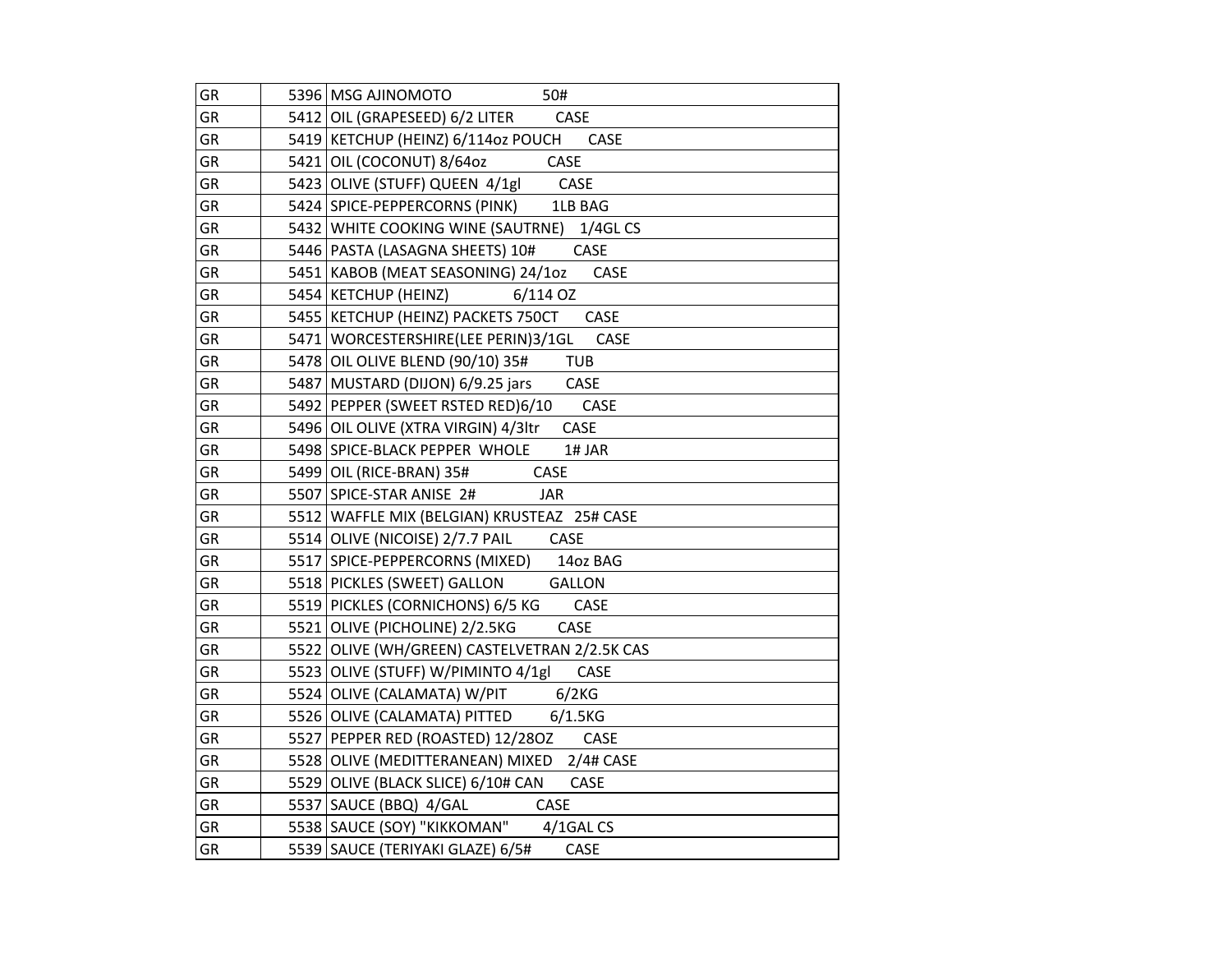| GR        | 5541 SAUCE SOY KIKKOMAN LOW SODIUM 6/.5 GAL       |
|-----------|---------------------------------------------------|
| <b>GR</b> | 5542 SAUCE (SOY) "KIKKOMAN"<br>5 GAL TUB          |
| <b>GR</b> | 5543   SAUCE (YAKINIKU) 6/4.9#<br>CASE            |
| GR        | 6/#10 CAN<br>5545 KETCHUP                         |
| GR        | 5546 SAUCE (SRIRACHA) 12/28oz<br><b>CASE</b>      |
| GR        | 5548   SAUCE (FISH) 12/24 OZ<br>CASE              |
| GR        | 5550 SAUCE (OYSTER) LKK PANDA BRAND<br><b>JAR</b> |
| GR        | 5552 FARRO 5#<br>CASE                             |
| GR        | 5553 OIL (COTTON SEED) 35#<br>CASE                |
| GR        | 5557 CHORIZO PORK 1# PACKAGE PACKAGE              |
| <b>GR</b> | 5558 SPICE-PEPPERCORNS (WHITE) 160z JAR           |
| <b>GR</b> | 5559 OLIVE (BLK) WHOLE 6/#10 can CASE             |
| GR        | 5564 SAUCE (ENCHILADA) 6/#10 CAN<br>CASE          |
| GR        | 5565   WASABI (DRIED) POWDER<br>2.2# BAG          |
| GR        | 5566 ARTICHOKE HEARTS-WHOLE 6/10#<br><b>CASE</b>  |
| GR        | CASE<br>5567 OIL (SESAME PURE) 10/52.60Z          |
| GR        | CASE<br>5569 PEANUT BUTTER (CHUNKY) 6/64oz        |
| GR        | 5571 SEAWEED (NORI) SHEET 100ct PACKAGE           |
| GR        | 5579 PEANUT BUTTER (CREAMY) 6/64oz<br>CASE        |
| GR        | <b>CASE</b><br>5583 NOODLES (UDON) 11.9#          |
| GR        | 5584 TAHINI PASTE 12/16oz<br>CASE                 |
| GR        | CASE<br>5616 KETCHUP (HEINZ) 6/#10 CAN            |
| GR        | 5617 KETCHUP (HEINZ ORGANIC)<br>$6/14$ OZ         |
| GR        | 10KG<br>5621 OLIVE (CALAMATA) PITTED              |
| GR        | 5623 BEETS CANNED DICED<br>6/#10                  |
| GR        | 5624 PEPPER (CHIPOTLE IN ADOBO)<br>12/26oz        |
| GR        | 5631 OIL OLIVE BLEND (75/25) SANTA<br>35#         |
| GR        | CASE<br>5647   BEANS (REFRIED) 6/#10 CAN          |
| GR        | 5652 PEPPER (MAMA LIL'S) 12/12oz<br>CASE          |
| GR        | 5663 AGAVE SYRUP ORGANIC 24/330gr<br>CASE         |
| GR        | 5664 AGAVE SYRUP ORGANIC 4/1 GAL<br>CASE          |
| GR        | 5666 CHARCOAL (BINCHOTAN) 20.9#<br>CASE           |
| GR        | 5676 HEARTS OF PALM WHOLE 12/280Z<br>CASE         |
| GR        | CASE<br>5677 HEARTS OF PALM (SLICED) 12/28z       |
| GR        | 5682 BEETS CANNED SLICED COOK/PEEL<br>6/#10       |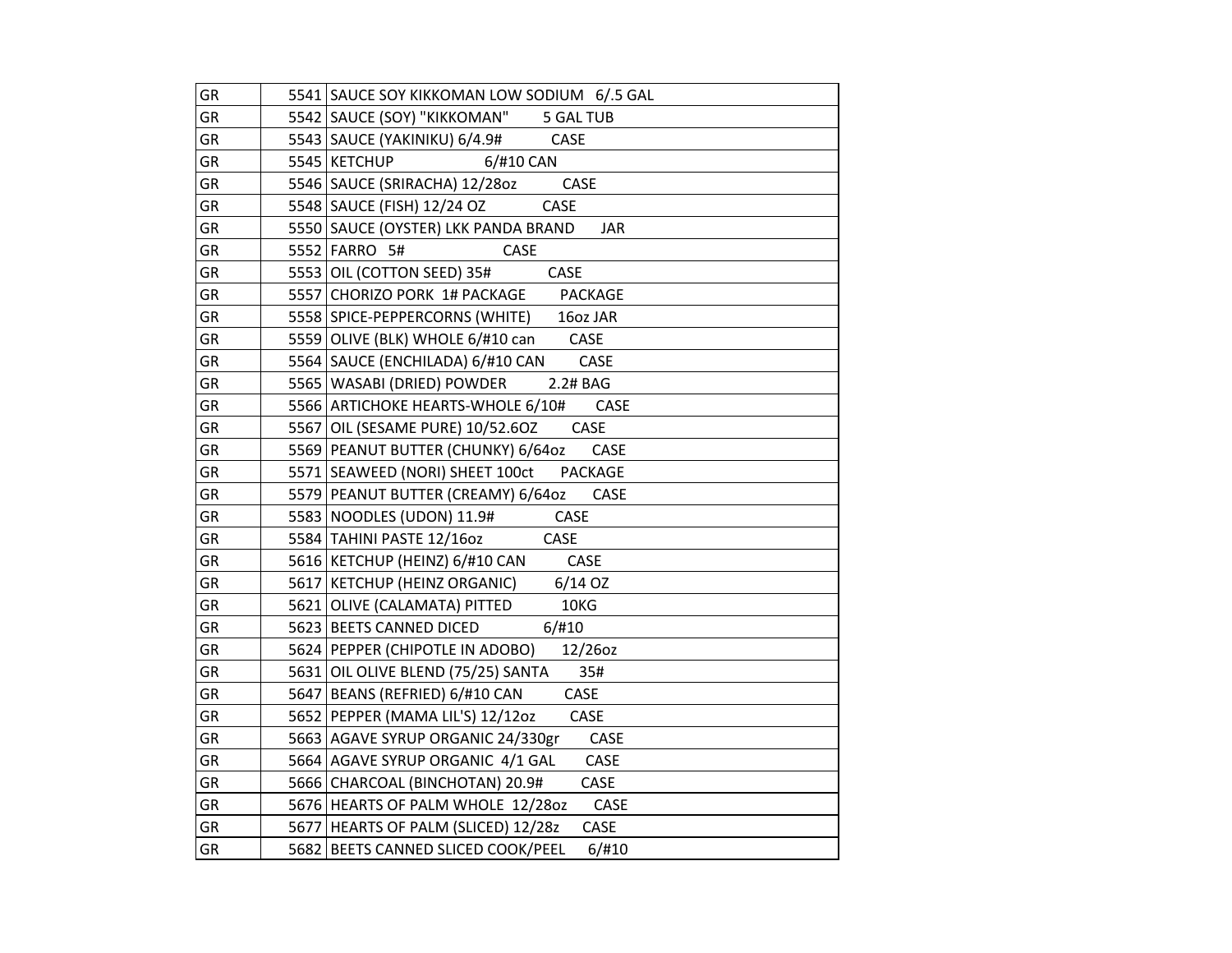| GR        | 5683 SOYRIZO (SOY CHORIZO) 12/1202 CS             |
|-----------|---------------------------------------------------|
| GR        | 5685 OLIVE (CALAMATA WEDGE) 2/5#<br>CASE          |
| GR        | 5686 OLIVE (GREEN WEDGE) 2/16# CASE               |
| GR        | 5687 OLIVE (CERIGNOLA) BLK 4/2.5KG CASE           |
| GR        | <b>CASE</b><br>5688 OLIVE (CERIGNOLA) GRN 2/2.5KG |
| GR        | 5693 BURGNDY COOKING WINE 4/1g<br>CASE            |
| GR        | 5698 OLIVE (CERIGNOLA) RED 2/4.2#                 |
| GR        | 5699   SAUCE (DUCK) 6/40 OZ                       |
| GR        | 5702 OIL (HOT CHILI) 48/6.2 OZ                    |
| GR        | 5703 CHORIZO (VEGGIE)<br>4/3#                     |
| <b>GR</b> | 5713 SAUCE (SRIRACHA) PACKETS 500 X 7g            |
| GR        | 5714 SAUCE (TAPATIO) PACKETS 500x 7g              |
| GR        | 5719 SAUCE (SOY) MUSHROOM 6.35 OZ                 |
| GR        | 5721   SAUCE (SRIRACHA) 12/17 OZ                  |
| GR        | 5727 BAG TO-GO PAPER-WHITE-13X7X17 250 CT         |
| GR        | CASE<br>5729 CAPER (BERRIES) 6/64OZ               |
| GR        | 5733 VINE (RED WINE)4/1GL "SPARROW" CASE          |
| <b>GR</b> | 5734 RICE (DASCA VALENCIA) BOMBA<br>1KG           |
| GR        | 5736 FLOUR (LILY) SELF RISING 8/5#                |
| GR        | 10 OZ<br>5737   WATER (ROSE)                      |
| GR        | 5738 SPICE-PEPPERCORNS (SZECHUAN) .95 OZ          |
| GR        | 5739 SPICE-PEPPERCORNS (SZECHUAN)<br>4 OZ         |
| <b>GR</b> | 5743 PROT. POWDER (YELLOW PEA CHOC) 15.8 OZ       |
| GR        | 12 OZ<br>5744 PROT. POWDER (GOURMET CHOC)         |
| GR        | 5746 PROT. POWDER (FRENCH VANILLA)<br>12 OZ       |
| GR        | 16.7 OZ<br>5747 PROT. POWDER (VANILLA BLAST)      |
| GR        | EACH<br>5748   SEAWEED (BUGAKMAEUL) SNACK         |
| GR        | 5763 OLIVE (CASTELVETRANO)-PITTED 2/4.4 LB        |
| GR        | 5764 TABASCO SAUCE MINI 24 1/80Z                  |
| GR        | 5789 SAUCE (GARLIC CHILE) SAMBAL 4/1GAL CS        |
| GR        | <b>BAG</b><br>5819 TEMPURA BATTER 5#              |
| GR        | 5821 MUFFIN BATTER (BANANA NUT) 1/18#             |
| GR        | 5822   MUFFIN BATTER (BLUEBERRY) 18#<br>tub       |
| GR        | 1/18#<br>5823   BATTER RAISIN BRAN                |
| GR        | 1/18#<br>5824 BATTER CRANBERRY ORANGE             |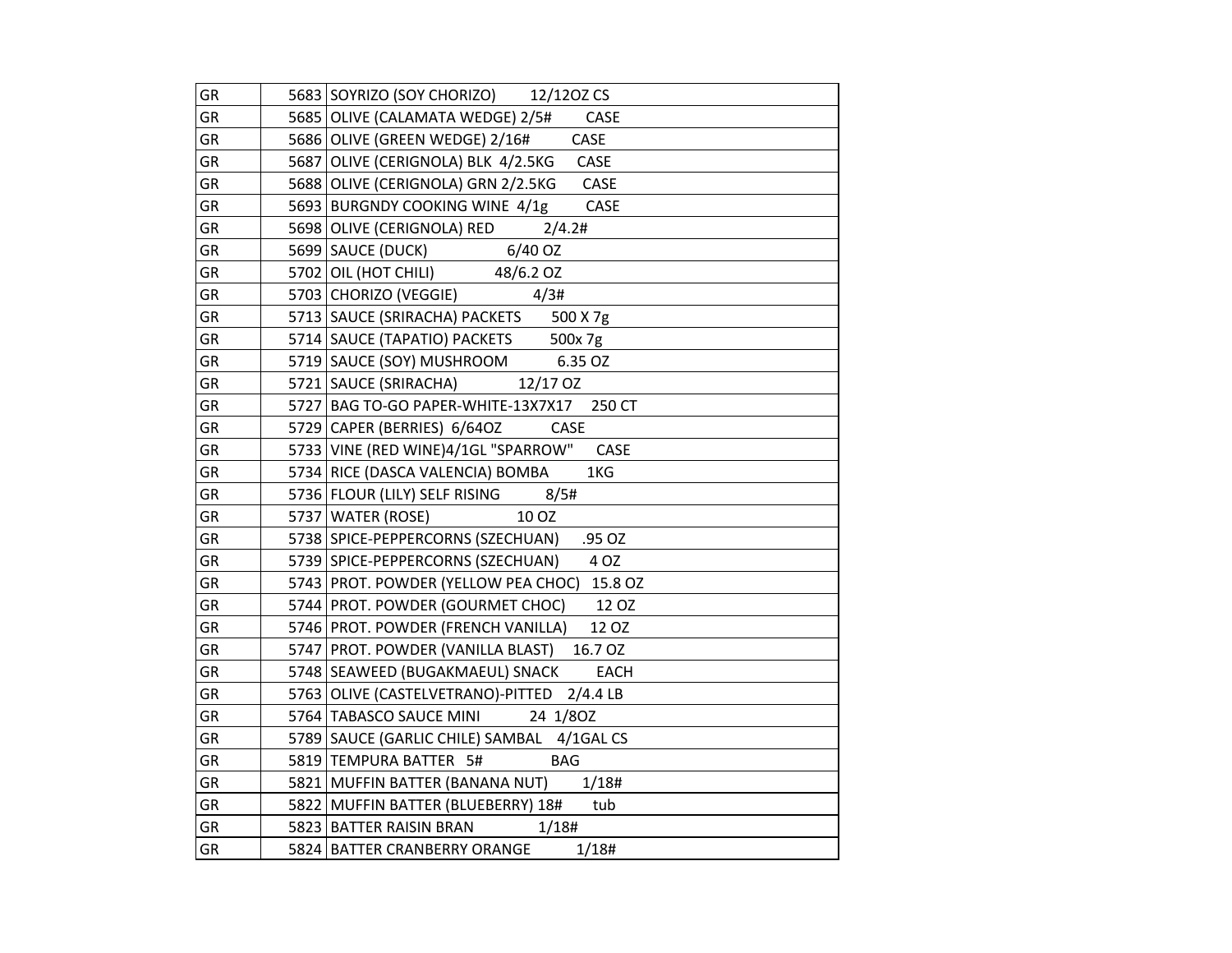| GR        | 5833 JUICE (GREEN APPLE) QUART<br>QUART            |
|-----------|----------------------------------------------------|
| <b>GR</b> | 5834 LIPTON TEA (4-24-1oz) 6#<br>CASE              |
| GR        | 5841 VINE (BALSA/GLAZE)6/12.902<br>CASE            |
| <b>GR</b> | 5865 ALUMINUM FOIL 12"X 1000<br><b>EACH</b>        |
| <b>GR</b> | 5867 ALUMINUM FOIL 18"X 1000<br><b>EACH</b>        |
| GR        | 5873 POP UP FOIL SHEETS 9x10.75<br>500 CT          |
| GR        | 5879 WINE RICE MIRIN 12/20floz-cs CASE             |
| GR        | 5881 BEANS (PERUANO/MAYACOBA) 50#<br>SACK          |
| GR        | 5883   BEANS (BLACK) DRIED 25#<br>CASE             |
| GR        | 5884   BEANS (KIDNEY) 20#<br><b>SACK</b>           |
| GR        | 5885 VANILLA BEANS 80Z PKG PACKAGE                 |
| GR        | 5887   BEANS (CANNELLINI) DRY 25# CASE             |
| GR        | <b>SACK</b><br>5888 BEANS (NAVY) SMALL DRIED 50#   |
| GR        | <b>SACK</b><br>5889 BEANS (LENTIL) GREEN 25#       |
| GR        | 5890 BEANS (BLACK) DRIED 50#<br><b>SACK</b>        |
| <b>GR</b> | 5891   BEANS (GARBANZO) DRY 50#<br><b>SACK</b>     |
| GR        | 5892 BEANS (PINTO) DRIED 25#<br><b>SACK</b>        |
| GR        | 5893 ACHIOTE (BAR) 5# BAR<br><b>EACH</b>           |
| GR        | 5894 BEANS (PINTO) DRIED VITERRA 50# SACK          |
| GR        | <b>EACH</b><br>5895 ACHIOTE (BAR) 14oz BAR         |
| GR        | 5898 QUINOA (GRAIN) WHITE 25# SACK                 |
| GR        | <b>SACK</b><br>5899 QUINOA (GRAIN) RED 25#         |
| GR        | 5901 TUNA CHUNK LGHT YELLO 6/66.50Z<br><b>CASE</b> |
| GR        | 5903 QUINOA (BLACK) 5#<br>CASE                     |
| GR        | 5904 BEANS (CRANBERRY DRIED) 50# 50# SACK          |
| GR        | 5906 VINE (SHERRY) 4/1GL "SPARROW"<br>CASE         |
| GR        | 5907 BABY (CORN) WHOLE 6/#10 CAN<br>CASE           |
| GR        | CASE<br>5912 CORN KERNELS 6/#10 CAN                |
| GR        | 5913 FLOUR (CAPUTO) BROWN 25KG<br><b>SACK</b>      |
| GR        | 5914 BASE (CHICKEN) 6/1#<br><b>CASE</b>            |
| GR        | 5915 CAPERS 6/32OZ NON PAREL<br>CASE               |
| GR        | 5916 FLOUR (DURUM WHEAT) 40# 2-SACK PK             |
| GR        | 5918 BASE (BEEF) 6/1#<br><b>CASE</b>               |
| GR        | $5919$ BASE (CRAB) $6/1#$ CASE                     |
| GR        | 5923 CHICKEN BROTH 12/49.5 OZ<br>CASE              |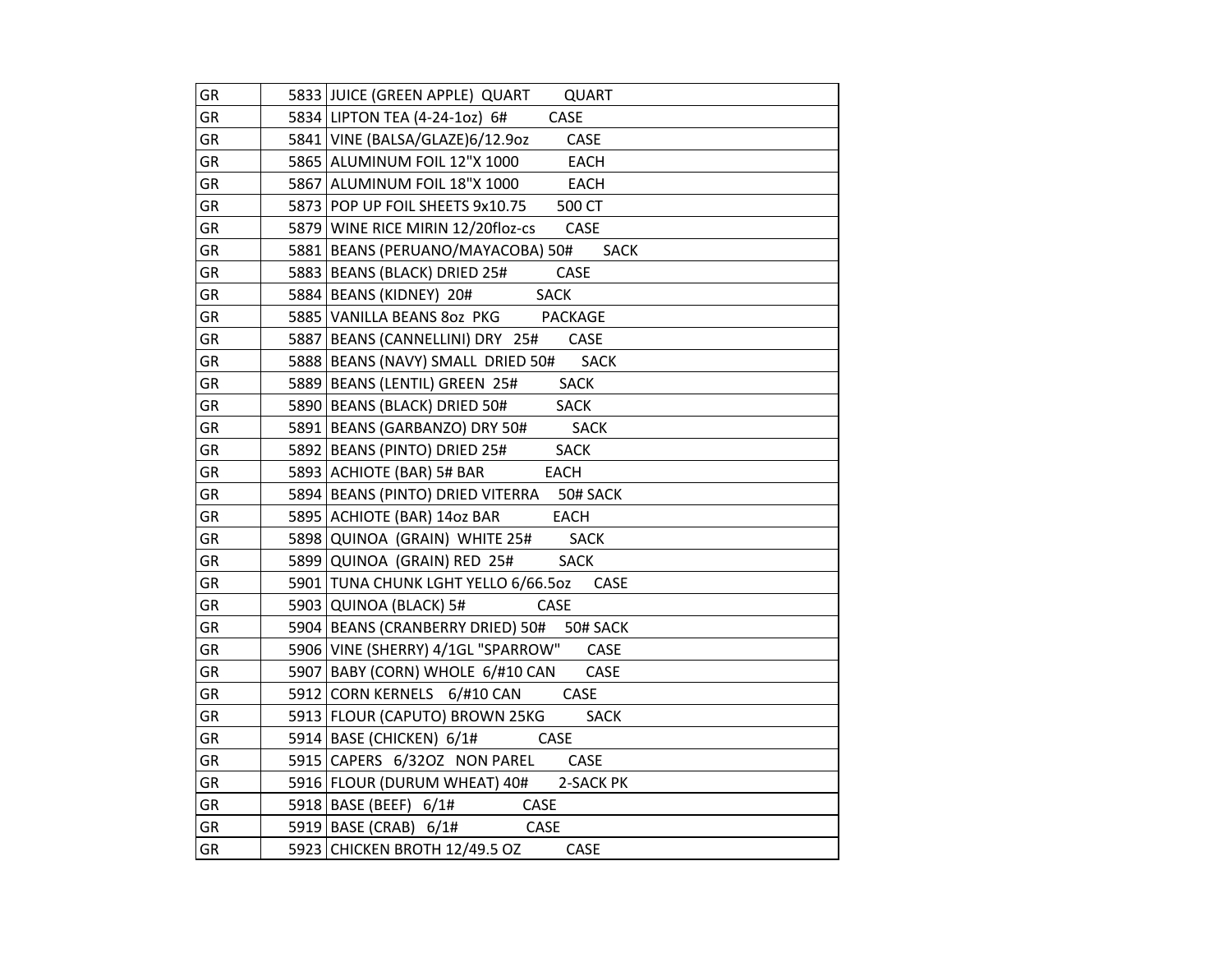| GR        | $5924$ CLAM BASE $6/1#$ CASE                     |
|-----------|--------------------------------------------------|
| <b>GR</b> | 5926 SALT (GRANULATED) TABLE 25# SACK            |
| GR        | 5927 TABASCO SAUCE 12/5OZ CASE                   |
| GR        | 5929 SALT KOSHER DIAMOND CRYSTAL 12/3#           |
| GR        | 5931 VINE (APP/CIDER)"SPARROW" 4/1GL CASE        |
| GR        | 5933 VINE (CHAMPAGNE) 4/1GL CASE                 |
| GR        | 5934 RICE WINE-MIRIN 4/3LTR CASE CASE            |
| GR        | 5935 VINE (BALSA/DARK) 2/5ltr<br>CASE            |
| GR        | 5936 VINE (MALT) "4-MONKS" 4/1GL CASE            |
| GR        | 5937 VINE (RED WINE) 4-MONKS CS 4/1 GAL          |
| <b>GR</b> | 5938 VINE (WHITE DISTILED)<br>4/1GL CASE         |
| GR        | 5939 VINE (BALSA/WHITE) 2/5LT CASE               |
| GR        | 5941 VINE (RICE-REG) 4/1GL CASE                  |
| GR        | 5942 VINE (AGED SHERRY) DON BRUNO 4/5LT CASE     |
| GR        | 5943 VINE (RED WINE) 2/5 LTR CASE                |
| GR        | 5944 VINE (APPLE CIDER) "4-MONKS" 4/1GL CASE     |
| GR        | 5945 VINE (TARR/WHT WINE) 12/33.80Z CASE         |
| GR        | 5947 VINE (WHITE WINE) 4MONKS 4/1 GAL CS         |
| GR        | 5948 VERJUS 12/260Z CASE                         |
| GR        | 5951 FLOUR (BREAD SPECIAL) 8/5#                  |
| GR        | 5954 SALT SEA FLAKES (MALDON) 1.5Kg TUB          |
| GR        | 5955 ANCHOVIES WHITE TRAY 4/2.2# CASE            |
| GR        | 5956 CIDER (MART SPARKLING) 25.4oz<br>CASE       |
| GR        | 5957 VINE (CABERNET) "SPARROW"<br>4/1GL CASE     |
| GR        | 5958 VINE (BALSAMIC GOLD) SPARROW<br>$4/1$ GAL   |
| GR        | 5959 VINE (BALS/DARK) "SPARROW" 4/1 GAL          |
| GR        | 5961 FLOUR (CORN) ORGANIC 25# CASE               |
| GR        | 5962 SOUP (KOBI BEEF CHILI) 2/4#<br>CASE         |
| GR        | 5963 BEEF BROTH SWANSON 12/49.50Z<br><b>CASE</b> |
| GR        | CASE<br>5964 CORN STARCH (ARGO) 24/16oz          |
| GR        | 5965 RICE (LONG GRAIN) 25#SACK<br><b>SACK</b>    |
| GR        | 5966 VINE (RICE-SEAS) 4/1 GAL CASE               |
| GR        | 5967 RICE (FORBIDDEN) BLACK 11#<br><b>SACK</b>   |
| GR        | 5969 RICE (ARBORIO) 25# CASE                     |
| GR        | 5971 SPICE-CHILI POWDER DARK 1#<br><b>JAR</b>    |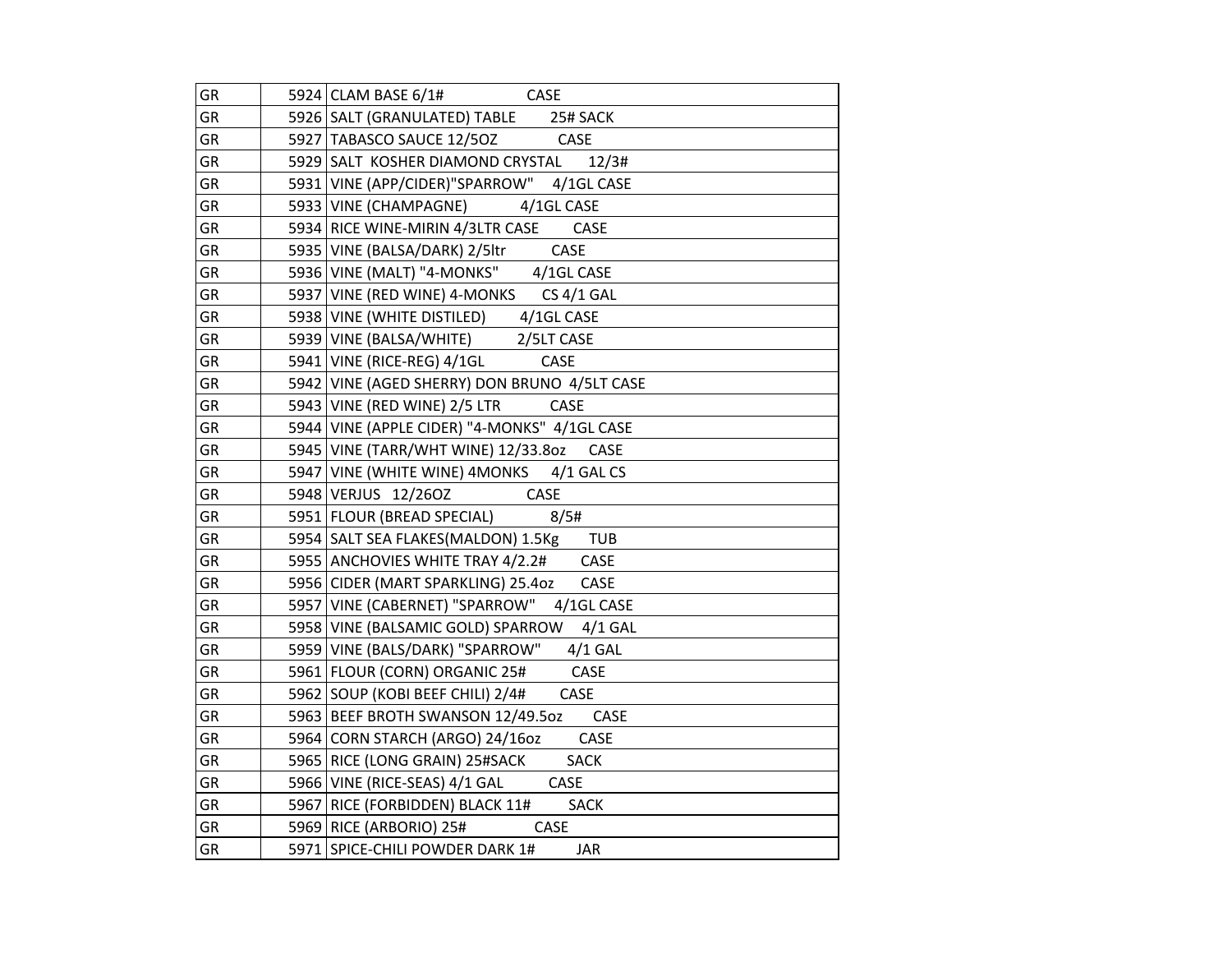| GR        | 5973 RICE (PARBOIL) 50# BOX<br><b>BOX</b>         |
|-----------|---------------------------------------------------|
| GR        | 5974 RICE (GARDEN BLEND) 25#<br><b>SACK</b>       |
| <b>GR</b> | 5977 COUSCOUS (NEAR EAST) "6/2.2#"<br>CASE        |
| GR        | 5978 FLOUR (MASECA YELLOW) 50#<br><b>SACK</b>     |
| GR        | CASE<br>5979 RICE (RED HEIRLOOM) 25#              |
| GR        | 5981   FLOUR (MASECA WHITE) 50#<br><b>SACK</b>    |
| GR        | 5982 RICE (CARNAROLI RISO) 12/1KG<br>CASE         |
| GR        | 5986 RICE (ARBORIO) 4/10# BAGS<br>CASE            |
| GR        | 5988 FLOUR (ALL PURPOSE) 25#<br><b>SACK</b>       |
| GR        | 5989 RICE (WILD BLEND) 25#<br><b>BOX</b>          |
| GR        | 5991 SAUCE (CHILE GARLIC) 3/1GL<br>CASE           |
| GR        | <b>SACK</b><br>5992 RICE (BASMATI) BROWN 25#      |
| GR        | 5993 RICE (LONG GRAIN) 50#SACK<br><b>SACK</b>     |
| GR        | 5994 RICE (JASMINE) 25#<br><b>SACK</b>            |
| GR        | 5998 RICE (BROWN) LONG GRAIN 25#<br><b>SACK</b>   |
| GR        | 5999 FLOUR (ALL PURPOSE) 50#<br><b>SACK</b>       |
| GR        | 6002 FLOUR (BUCKWHEAT) ORGANIC 25#<br><b>SACK</b> |
| GR        | 6003   FLOUR (PIZZA) 55#<br>SACK                  |
| GR        | 6006 JUICE (TOMATO) 12/46oz CAN<br>CASE           |
| GR        | 6009 FLOUR (RICE) 25#<br><b>SACK</b>              |
| GR        | 6010 RICE PAPER (PACKAGES) 8"<br>12oz PKG         |
| GR        | 6013 FLOUR (SEMOLINA) 50#<br><b>SACK</b>          |
| GR        | 6014 RICE (KOJI) 35#<br>CASE                      |
| GR        | 6017 TAMARIND PASTE 14oz<br>14oz PKG              |
| GR        | 6018 GRAIN (WHITE SORG GLUTEN FREE) 25# SACK      |
| GR        | 6019 FLOUR (RICE) BROWN 25#<br><b>SACK</b>        |
| GR        | 6021 SALT SEA FLAKES SMOKED MALDON 1.5KG TUB      |
| GR        | 6022 VINE (RICE-UNSEAS) 4/1 GAL CASE              |
| GR        | 6024 RICE (SIZZLING) 10oz PACKAGE PACKAGE         |
| GR        | 6026   SAUCE (ORANGE ZESTY) 4/H-GAL<br>CASE       |
| GR        | 6027 CANDY MINT BALLS WRAPPED BOB'S 30LB CASE     |
| GR        | 6028 BISCOTTI (ORIGINAL) WRAPPED 48/1 CS          |
| GR        | 6030 PEANUT BUTTER ORGANIC SQUEEZE 10/1.15oz      |
| GR        | 6031   FLOUR (GALAHAD ARTISAN)<br>50#             |
| GR        | 6033 CORNMEAL BLUE 25#<br><b>SACK</b>             |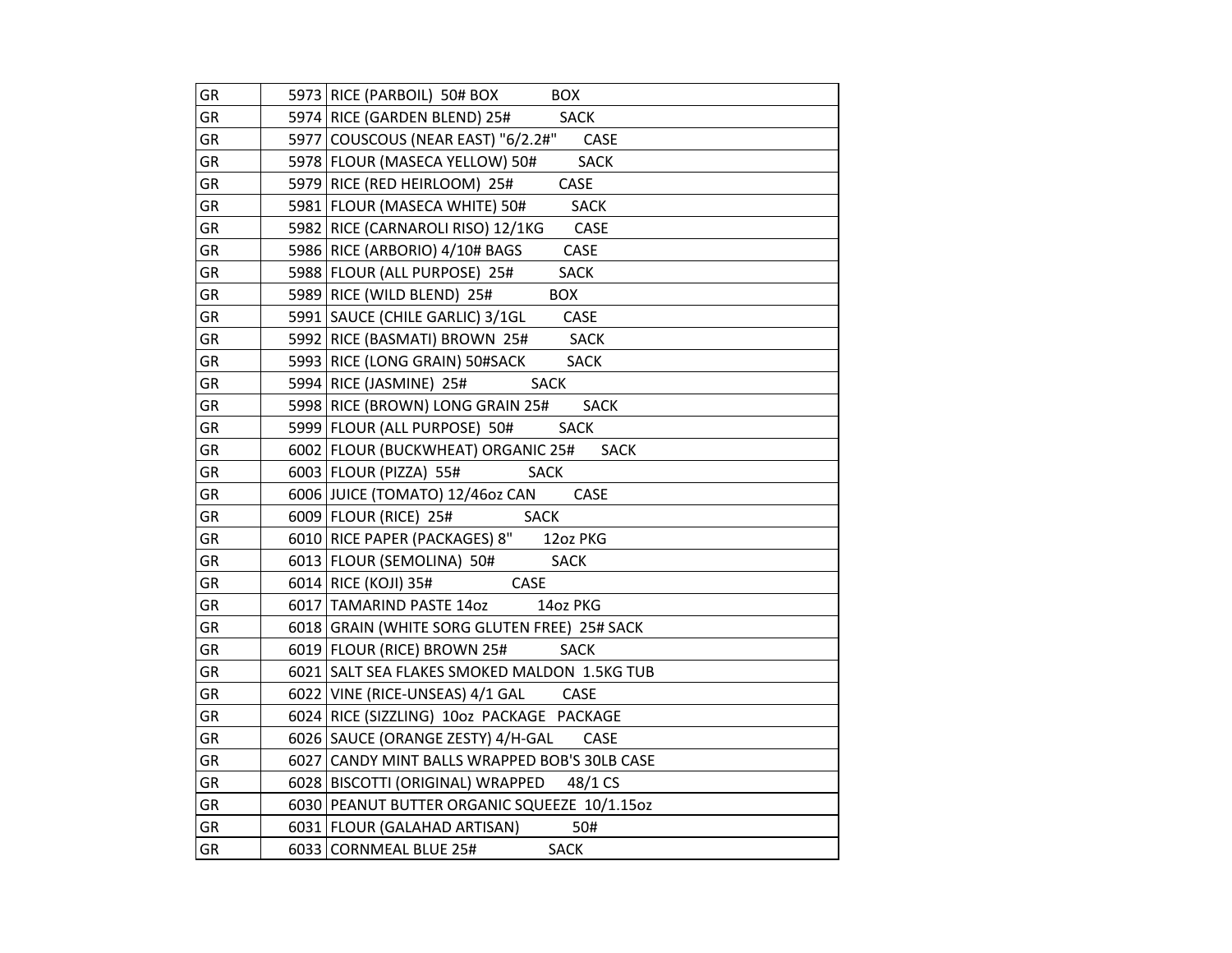| GR | 6034 RICE (BASMATI) WHITE 25# SACK           |
|----|----------------------------------------------|
| GR | 6035 RICE (SUSHI) CALROSE 25# SACK 25# SACK  |
| GR | 6036 VINE (DE BANYULS) AGED 5 YR 12/500ML    |
| GR | 24/14.5 OZ<br>6037 CHICKEN BROTH             |
| GR | <b>BAG</b><br>6047   TAPIOCA STARCH 200Z     |
| GR | <b>SACK</b><br>6048 SUGAR TURBINADO 25#      |
| GR | CASE<br>6049 SUGAR CUBE DEMERARA 8/350Z      |
| GR | CASE<br>6053 TOMATILLOS IN CANS 6/#10        |
| GR | 6054   MAPLE SYRUP 100% 6/.5GAL CASE         |
| GR | 6056 POMEGRANATE (CONCENTRATE) 12/12oz CS    |
| GR | 6057   WHEAT (BULGAR) 50#<br>50# SACK        |
| GR | 6058 BREAD CRUMBS (PANKO) 20# SACK           |
| GR | 6060 SUGAR TURBINADO 4/280z<br>CASE          |
| GR | 6061 PEPPER (YELLOW ROASTED)12/28oz<br>CASE  |
| GR | 6063 BULGHUR WHEAT #1 FINE 24/2002<br>CASE   |
| GR | 6072 OIL (TRUFFLE WHITE) 8.4oz BOTTLE        |
| GR | 6073 OIL (TRUFFLE BLACK) BOTTLE 3.40z BTL    |
| GR | 6074 OIL (PEANUT) 35#<br><b>TUB</b>          |
| GR | 6078 BEANS (PINTO) DRIED 50# SACK            |
| GR | 6079   MOLASSES (POMEGRANATE)12/20oz<br>CASE |
| GR | 6080 OIL (CANOLA SALAD) 35# TUB              |
| GR | 6082 OIL (CANOLA FRY)<br><b>35#TUB</b>       |
| GR | 6084 OIL (CLEAR FRY) 0 TRANS FAT 35# TUB     |
| GR | 6085   MOLASSES (UNSULFURED) 4/1GAL          |
| GR | 6088 OIL (CREAMY FRY) SHORTENING 35# TUB     |
| GR | 6089 BASE (CLAM) $6/1#$<br>CASE              |
| GR | 6095   RICE (UNCLE BENS) 25#<br><b>BAG</b>   |
| GR | 6096 PEPPER PEPPADEW FRUIT RED WHOL 2/6 #    |
| GR | 6097 OLIVES BLACK PRUNED WRINKLED 20/500 GM  |
| GR | 6098 FLOUR (GF BAKING) 1 TO 1<br>25#         |
| GR | 6102 OIL (HAZELNUT) 6/500ML<br>CASE          |
| GR | 6103 OIL (WALNUT) 6/500ML<br>CASE            |
| GR | 6109 OIL (PISTACHIO) 6/250ML CASE            |
| GR | 6112 OIL (PUMPKINSEED) 6/250ML CASE          |
| GR | CASE<br>6113 SAUCE (BALSOY) 6/8.5oz          |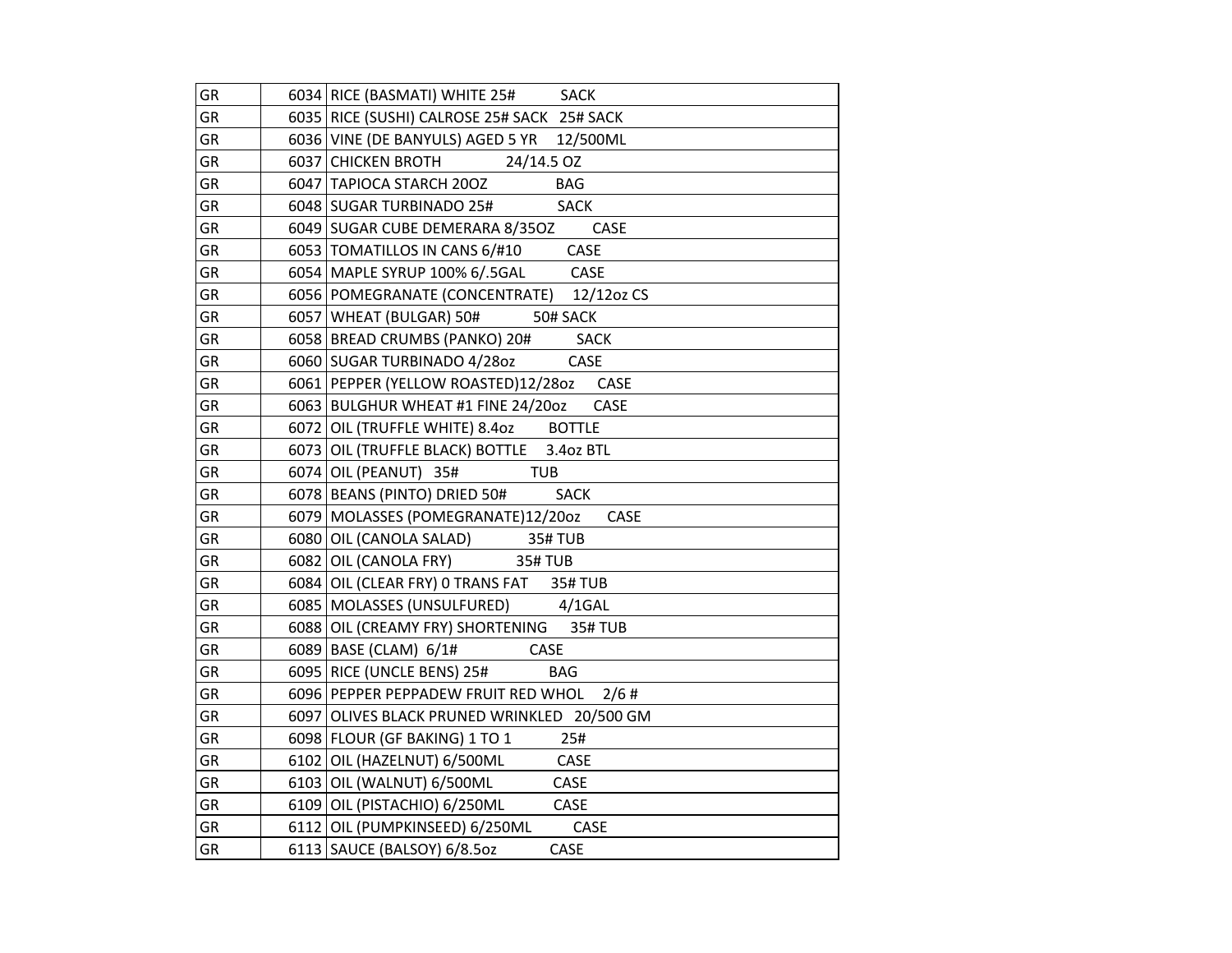| GR        | 6258 OIL (SOY BEAN/VEGETABLE) 35#<br><b>CASE</b> |
|-----------|--------------------------------------------------|
| GR        | 6297   PUMPKIN PUREE 6/#10 CAN<br>CASE           |
| GR        | 6298 PAN COATING SPRAY 6/17oz<br>CASE            |
| GR        | <b>SACK</b><br>6301 BARLEY PEARL 50#             |
| GR        | 6334 LYCHEE (IN CANS) 24/200Z<br>CASE            |
| GR        | 6351 SAUCE ALFREDO-LAND O LAKES 6/#10 CS         |
| GR        | CASE<br>6352 CHILI (SAUCE CHOLULA) HOT           |
| GR        | 6364 WATER (ACQUA PANNA PLASTIC) 24CT CASE       |
| GR        | 6365   WATER (ACQUA PANNA GLASS)500ML 24CT CASE  |
| GR        | 6366   WATER (S PELLEG) 24/500ML GLAS CASE       |
| GR        | 6367   WATER (S PELLEG) 24X500ml PLAS<br>CASE    |
| <b>GR</b> | 6371 WATER (S PELLEG) 12X1 LITER<br>GLASS-CS     |
| GR        | 6386   BARLEY (TUXEDO) 6/2 LB                    |
| GR        | 6404 WATER (SPARKLING) HALF/HALF 24/12 OZ        |
| GR        | 6411   WATER (SPARKLING-BLACKBERRY) 24/12oz CS   |
| GR        | 6414 OATMEAL (STEEL OATS) 12/24oz<br>CASE        |
| GR        | 6421 CORN MEAL YELLOW 50#<br><b>SACK</b>         |
| GR        | $4/32$ oz<br>6423 FLAXSEED MEAL BOB'S REDMILL    |
| GR        | 6431 SYRUP CORN LIGHT (KARO) 4/1g CASE           |
| GR        | 6445 HONEY (BEE ENERGY FARMS) 10# JAR            |
| GR        | 6461 CREAM (COCONUT)<br>12/13.5 OZ               |
| GR        | <b>SACK</b><br>6469 SUGAR 50#                    |
| GR        | 6470 SUGAR (POWDERED) 50#<br><b>SACK</b>         |
| GR        | 6478 CHILI (VERDE-GREEN) 6/#10 CAN<br>CASE       |
| GR        | 6480 SUGAR 25#<br><b>SACK</b>                    |
| GR        | 6499 SUGAR (COCONUT) EARTH CIRCLE 27.5# SACK     |
| GR        | 6516 OATMEAL (STEEL OATS) 50#<br><b>SACK</b>     |
| GR        | 6517 OATMEAL (ROLLED) GLUTEN FREE 25# BAG        |
| GR        | 6530 OATMEAL (THICK) ROLLED 50#<br><b>SACK</b>   |
| GR        | 14oz PKG<br>6531   BEANS (BLACK FERMENTED)       |
| GR        | 6532 CANDY MINTE GLACIA BULK-FIDA<br>2/6.6#      |
| GR        | 4/65 OZ<br>6533 ARTICHOKE (QUARTERED)            |
| GR        | 6535 HOMINY 6/#10 CAN<br>CASE                    |
| GR        | 6536 PEPPER (PIQUILLO) 6/88oz WHOLE<br>CASE      |
| GR        | 6537   BEANS (PINTO) 6/#10 CAN<br><b>CASE</b>    |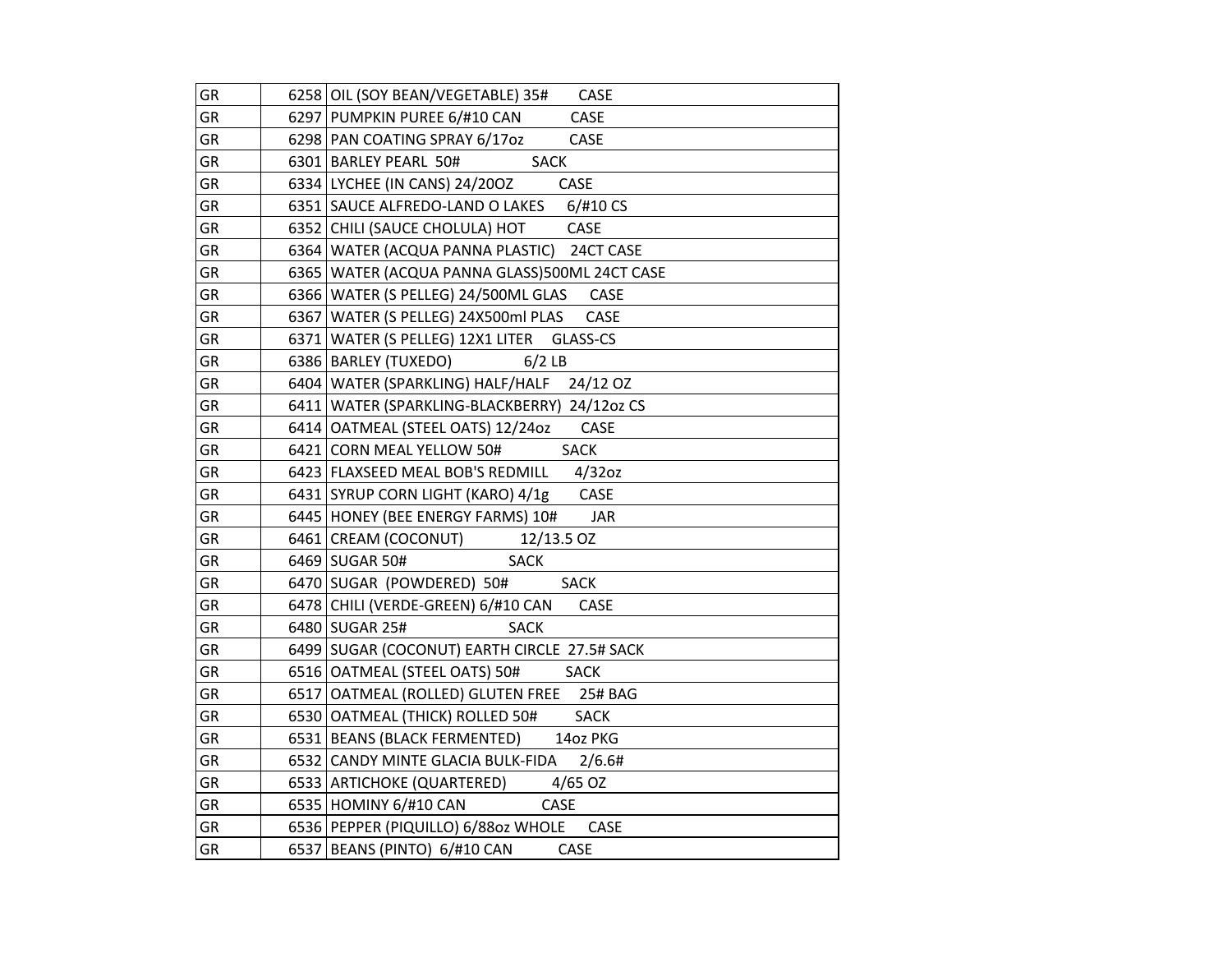| GR        | 6538 BEANS (BLACK) 6/#10 CAN CASE                  |
|-----------|----------------------------------------------------|
| GR        | 6539 BEANS (BAKED) 6/#10 CAN CASE                  |
| GR        | 6541 HONEY WILDFLOWER 5# 80oz<br><b>JAR</b>        |
| GR        | 6544 HONEY CLOVER 5# -JAR<br><b>JAR</b>            |
| GR        | 6546 HONEYCOMB 110Z<br><b>JAR</b>                  |
| GR        | 6559 SUGAR (BROWN) 24/1# CASE                      |
| GR        | 6562 CHIPS (MRS. VICKIES) VARI-PAK 30ct CASE       |
| <b>GR</b> | $4/1$ GL<br>6567 VANILLA EXTRACT                   |
| GR        | 6571 PEANUT BUTTER INDIVIDUAL CUPS 100/1.1 OZ      |
| GR        | 6572 HONEY (ORGANIC) SQUEEZE 6/24oz<br><b>CASE</b> |
| GR        | 6581 BREAD CRUMBS (PANKO) UNTOASTED<br>25#         |
| GR        | 6593 TEMPURA BATTER GOURMET<br>30#                 |
| GR        | CASE<br>6598 SUGAR (BROWN) 50#                     |
| GR        | 6599 SUGAR (BROWN) 25#<br>CASE                     |
| GR        | 20#<br>6601 RICE (LONG GRAIN) BAMBO                |
| <b>GR</b> | CASE<br>6607 PRETZEL STICKS 12PKG                  |
| GR        | 6611 CEREAL KELLOG CORN FLAKES 4/26 OZ             |
| <b>GR</b> | 6617 NUTELLA 2/26.5oz<br><b>BOX</b>                |
| GR        | 6618 NUTELLA 6.6# JAR<br>JAR                       |
| GR        | 6630 COUSCOUS SEMOLINA 50# SACK<br><b>SACK</b>     |
| GR        | 6631 COUSCOUS ISRAELI 22# SACK                     |
| GR        | 6632 COUSCOUS ISRAELI 4/5# CASE                    |
| GR        | 6642 BAR VANILLA CHOCOLATE HONEY 12/1.4 OZ         |
| GR        | 6643 BAR CHOCOLATE PEANUT BUTTER 12/1.4 OZ         |
| GR        | 6647 SUGAR ORGANIC<br>25#SACK                      |
| GR        | 6648 SODA (SPARKLING CUCUMBER) 6/4/120Z            |
| GR        | <b>SACK</b><br>6658 FLOUR (PASTRY) 50#             |
| GR        | 6663 SODA (SPARKLING) RASPBERRY LIM 6/4/120Z       |
| GR        | 6689   PEA (SPLIT YELLOW) 25# DRY SACK             |
| GR        | 6707 SODA (SPARKLING) LEMON 6/4/120Z               |
| GR        | 6708 TEA (SPARKLING) WHITE PEACH 12/12 OZ          |
| GR        | 6709 CRISPS (PARMESAN) 12/2.25 OZ                  |
| GR        | 6727 ALMONDS (DIPPED) RASPBERRY 48/.46 OZ          |
| GR        | 6728 ALMONDS (DIPPED) ESPRESSO 48/.46 OZ           |
| GR        | 6737   WATER (SPARKLING) ORANGE<br>$4/6/6.7$ OZ    |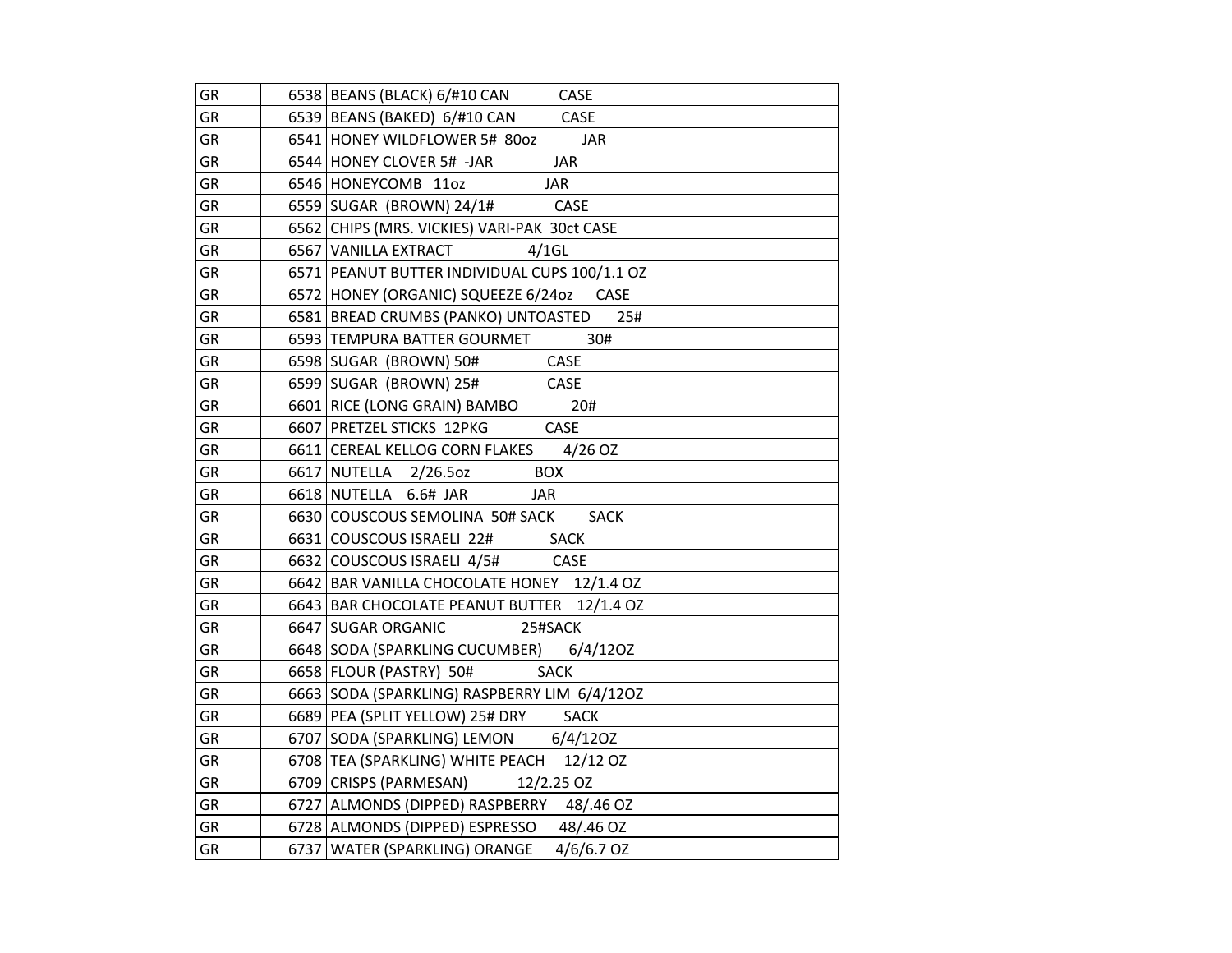| GR        | 6738 WATER (SPARKLING) LEMON 4/6/6.7 OZ                                       |
|-----------|-------------------------------------------------------------------------------|
| GR        | 6751 JUICE (GUAVA) KERNS<br>CASE                                              |
| GR        | 6753 LEMONS (PRESERVED) 12/7.1oz CASE                                         |
| GR        | 6756 PINEAPPLE (CHUNKS) 6/10# CANS CASE                                       |
| <b>GR</b> | 6757 JUICE (PINEAPPLE) 48/60z CAN<br>CASE                                     |
| GR        | 6758 PINEAPPLE (RINGS) 6/#10 CAN<br>CASE                                      |
| GR        | 6759 JUICE (TROPICANA APPLE)24/14OZ CASE                                      |
| GR        | 6761 JUICE (PINEAPPLE) 12/46OZ<br>CASE                                        |
| GR        | 6762 JUICE (LEMON BLEND)12/32oz CASE                                          |
| GR        | 6766 JUICE (CRANBERRY) 12/32OZ<br>CASE                                        |
| <b>GR</b> | 6769 APPLE JUICE MOTT'S 6/1 GAL                                               |
| <b>GR</b> | 3/96 OZ<br>6771 ORANGE JUICE TROPICANA                                        |
| GR        | 6772 SODA (DR PEPPER) 5 GALLON                                                |
| GR        | 6773 SODA (CHERRY COKE) 2.5 GALLON                                            |
| GR        | 6774 SODA (LEMONADE) MINUTE MAID 5 GALLON                                     |
| GR        | 6776 CRANBERRY JUICE OCEAN SPRAY 3 LITER                                      |
| GR        | 6780 LEMONS (PRESERVED) 5 KILO<br><b>TUB</b>                                  |
| <b>GR</b> | 6787 CHIPOTLE ADOBO<br>6/#10                                                  |
| GR        | $6789$ BEANS (GOYA PINK) 6/110 oz                                             |
| GR        | 6803 PEAS (CHICK) CRUNCHY 12/6 OZ                                             |
| GR        | $\frac{6804}{6907}$ BAR (PROTEIN) CHOC CHIP 12/1.83 OZ                        |
| GR        | 6807 BAR (FRUIT AND NUT) 8/2.5 OZ                                             |
| <b>GR</b> | 6808   BAR (COCONUT PEANUT)<br>$8/2.5$ OZ                                     |
| GR        | 6809 BAR (PEANUT BUTTER) CHOC CHIP 8/2.5 OZ                                   |
| GR        | 6812 CHAI CONCENTRATE UNSWEETENED 6/32oz CS                                   |
| GR        | 6813   WATER (SPRING) GLASS 12/16.9 OZ                                        |
| GR        | 6814 WATER (SPARKLING) GLASS 12/16.9 OZ                                       |
| GR        | 6816 DRINK (ENERGY) HUSTLE 12/12 OZ<br>6817 DRINK (ENERGY) HUSTLE SF 12/12 OZ |
| GR        |                                                                               |
| GR        | 6818 DRINK (HINT OF HONEY)<br>12/100z                                         |
| GR        | 6819 DRINK (ORGANIC) OG SUGAR 12/10 OZ                                        |
| GR        | 6820 LEMONADE STRAWBERRY<br>12/16 OZ                                          |
| GR        | 6821 LEMONADE ORGL<br>12/16 OZ                                                |
| GR        | 6822 PEAS (CHICK) PUFF VG-CHEESE 24/1 OZ                                      |
| GR        | 6823 PEAS (CHICK) SRIRACHA<br>24/1 OZ                                         |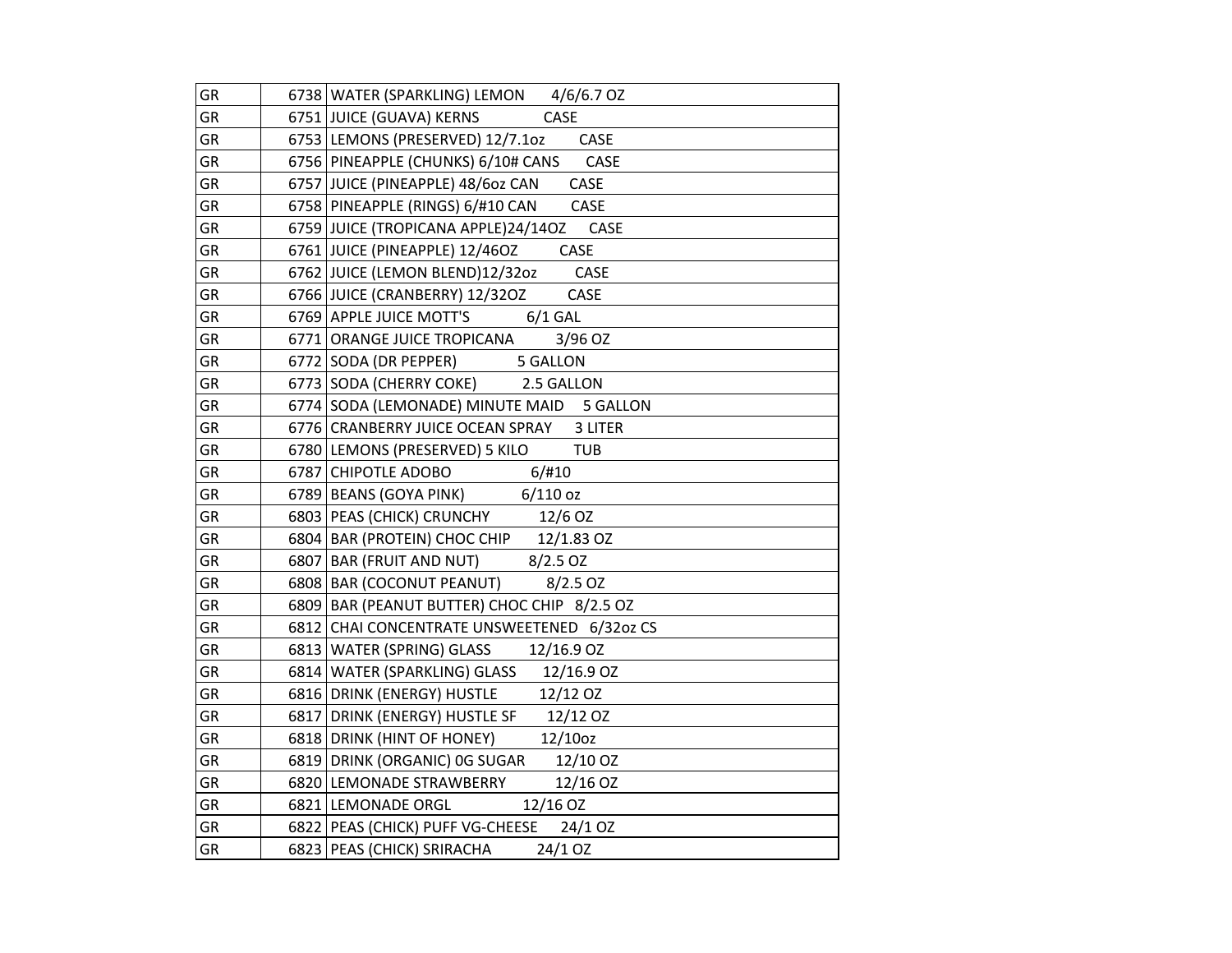| GR        | 6824   WATER (RAW) COCONUT 12/6.75 OZ                       |
|-----------|-------------------------------------------------------------|
| GR        | $4/1$ GL<br>6825 LIQUID AMINOS                              |
| GR        | 6826 CHIPS (DRIED) FRUIT APPLE 24/15 GM                     |
| <b>GR</b> | 6827 CHIPS (DRIED) CRUNCHY APPLE<br>12/3 OZ                 |
| GR        | 6828 PLANTAIN STRIPS SEA SALT 12/4.5 OZ                     |
| GR        | 6829 KETTLE CORN SWT & SALTY 4/6/1 OZ                       |
| GR        | 6830 TEA (SPARKLING) YRBA MATE 12/12oz                      |
| GR        | 6887 JAM (STRAWBERRY) 10.5#<br>$\overline{\phantom{a}}$ TUB |
| GR        | 6914 SAUCE CHOCOLT DESSERT12/16oz 12CT CS                   |
| GR        | 6919 SAUCE STRAWBERRY DESSERT 12/1 12/16OZ CS               |
| GR        | 7441 SUGAR (PACKS EQUAL) 1000EA<br><b>BOX</b>               |
| GR        | 7442 SUGAR (PACKETS C&H) 2000EA<br><b>BOX</b>               |
| GR        | 7443 SUGAR (IN THE RAW) BROWN 1200CT CS                     |
| GR        | 7444 SUGAR SWEET & LOW 2000CT<br><b>BOX</b>                 |
| GR        | <b>BOX</b><br>7445 SUGAR SPLENDA 2000CT                     |
| GR        | 7446 COCOA CHOCOLATE MIX SINGLE CUP 24/.53 OZ               |
| GR        | 7447   SUGAR (IN THE RAW) 25# BULK<br>CASE                  |
| GR        | 7448 SUGAR (IN THE RAW) STEVIA 1000ct CC                    |
| GR        | 7449 SUGAR (YELLOW ROCK) 16oz PACKAGE                       |
| GR        | 7450 SUGAR LIGHT BROWN MUSCOVADO 10x1LB CAS                 |
| GR        | 7451   ICING VANILLA FUDGE 2/11 LB                          |
| GR        | 7452 CEREAL (FROSTED FLAKES)<br>96/1 OZ                     |
| GR        | 96/1 OZ<br>7453   CEREAL (CHEERIOS)                         |
| GR        | 7454 CEREAL (TOTAL RAISN) 96/1.19 OZ                        |
| GR        | 96/.88 OZ<br>7455   CEREAL (ALL BRAN)                       |
| GR        | 7456 CEREAL (CORN FLAKES) 70/.81 OZ                         |
| GR        | 7457 CEREAL (RICE KRISPIES) 70/88 OZ                        |
| GR        | 7459 CEREAL (ALL BRAN) COMPLETE 70/1.13 OZ                  |
| GR        | 7460 CRACKERS (CARR'S ENTERTAINMEN 12/7.05 OZ               |
| GR        | 7461 MAPLE SYRUP GLASS<br>72/1.6 OZ                         |
| GR        | 7462 MILK POWDER HIGH HEAT<br>$1/25$ KG                     |
| GR        | 7463 RICE (UNCLE BENS) 2/10 LB                              |
| GR        | 7784   SAUCE (PLUM) 6/5#<br>CASE                            |
| GR        | 7884 CORN STARCH #50<br><b>SACK</b>                         |
| GR        | 8848 CHILI (SAUCE SWEET) MAE POLY 12/32oz CS                |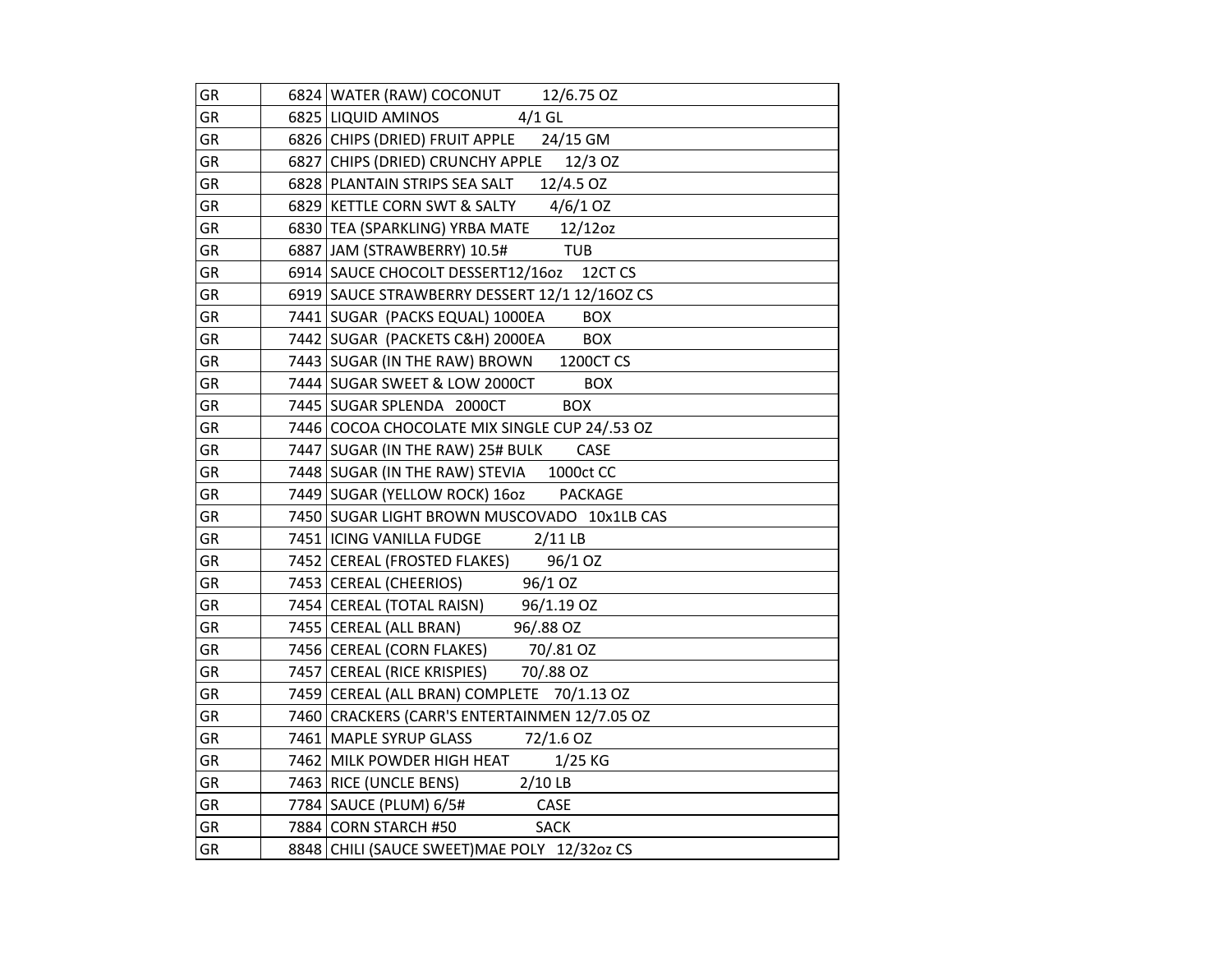| GR        | 8854 CORN BABY 6/#10 CA<br>CASE               |
|-----------|-----------------------------------------------|
| GR        | 8887   PASTA (MACARONI ELBOW) 20#<br>CASE     |
| GR        | 8888 PASTA (ORECCHITE)<br><b>CASE</b>         |
| GR        | 8889   PASTA (RIGATONI) DE CECCO 12/1# CS     |
| GR        | 8890 PASTA (BUCATINI) DELVERDE 12/16oz CS     |
| GR        | 8891   PASTA (PENNE RIGATE) 20# CASE          |
| GR        | 8893   PASTA (FARFALLE) BOW TIE 20# CASE      |
| GR        | 8894   PASTE (YELLOW CURRY) 35oz PACKAGE      |
| GR        | 8895   PASTE (MASSAMAN CURRY PASTE) 2.3oz TUB |
| GR        | 8896 PASTE (RED CURRY) MAE PLOY 350Z PKG      |
| GR        | 8897 PASTE (GREEN CURRY) MAE PLOY 350z PKG    |
| <b>GR</b> | 8898   PASTA (FETTUCCINE) 20#<br>CASE         |
| GR        | 8899   PASTA (ORZO) 4/5#<br>CASE              |
| GR        | 8900 PASTE CHILI 4/1GL CASE                   |
| GR        | 8901   PASTE ANCHOVY 12/1LB CS                |
| GR        | 8902 PASTE (CURRY PURPLE) PANANG 12/35 OZ     |
| GR        | 9055 TOMATO (CRUSHED) 6/#10<br>CASE           |
| GR        | 9068   SAUCE (MARINARA) 6/#10<br>CASE         |
| GR        | 9083 TOMATO (GROUND PEEL) 6/#10 CAN<br>CASE   |
| GR        | 9084   TOMATO (PUREE IN CANS) 6/#10 CASE      |
| GR        | 9086   TOMATO (SAUCE IN CANS) 6/#10 CASE      |
| GR        | 9088   TOMATO (PASTE IN CANS) 6/#10<br>CASE   |
| <b>GR</b> | 9089 TOMATO (DICE IN CAN) 6/#10<br>CASE       |
| GR        | 9091   TOMATO (WHOLE PEEL) 6/#10 CAN<br>CASE  |
| GR        | 9094 TOMATO (WHO-PEEL) "MUIRGLEN" 12/280Z CS  |
| GR        | 9096   TOMATO (DICED) "MUIRGLEN" 6/102oz CS   |
| GR        | 9131   TOMATO (FIRE ROASTED) DICED 6/#10 CAN  |
| GR        | 9152 PRETZEL (MINI TWIST) 64/4oz<br>CASE      |
| GR        | 9432 NABISCO GRAHAM CRUMB 5#<br>CASE          |
| GR        | 9455   TOMATO (MAGIC)<br>6/#10                |
| GR        | 9545 GRAHAM CRACKER CRUMB 10# CASE            |
| GR        | 9548 CHOCOLATE (ABUELITA) 12/19 OZ CASE       |
| GR        | 9551 TOMATO (FILET) 74/40 6/#10               |
| GR        | 9552 SPICE-RED PEPPER FLAKES PACKETS          |
| GR        | 9553   BREAD CRUMBS (SEASONED)<br>5#          |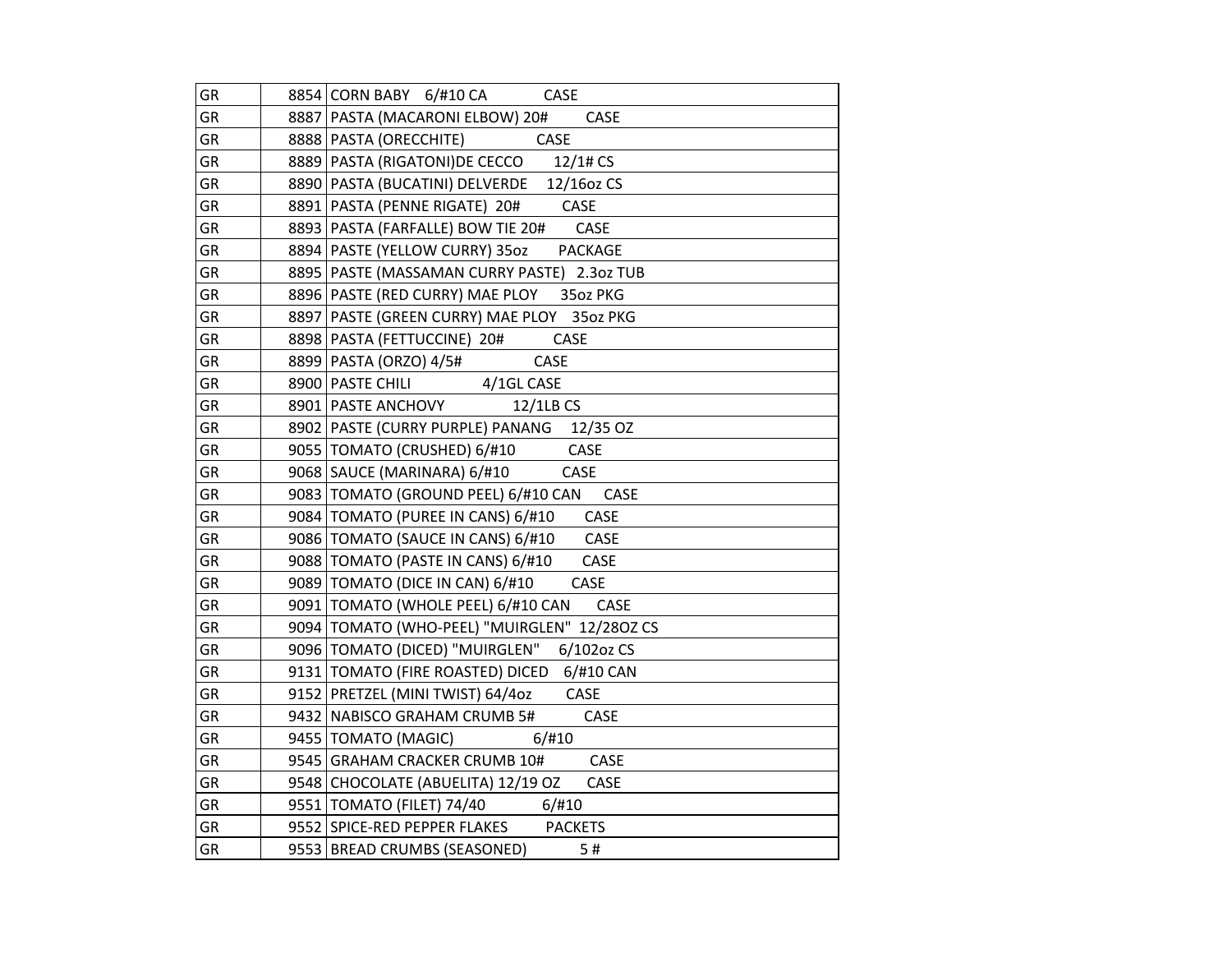| GR        | 9554 FLOUR (MANDAKO)<br>50#                      |
|-----------|--------------------------------------------------|
| GR        | 10253 CHOCOLATE BAR DARK<br>11#                  |
| <b>GR</b> | 10325 BAG 7X7 RESEALABLE 1000CT CS               |
| GR        | 11008 PAPER FREEZ-RITE 18"X1100<br><b>BOX</b>    |
| GR        | 11009 PAPER (WAX GRSE SHTS) 15x16<br>CASE        |
| GR        | 11011 PLASTIC WRAP 24" CLING 2000'<br><b>BOX</b> |
| GR        | 11012 PLASTIC WRAP 12" CLING 2000'<br><b>BOX</b> |
| <b>GR</b> | 11013 PLASTIC WRAP 18" CLING 2000'<br><b>BOX</b> |
| GR        | 11014 BOTTLE (PLASTIC) 64oz<br>CASE              |
| GR        | 11016 TONGS PLASTIC BLACK 7"-EMI-YOS 48ct CASE   |
| GR        | 11017 CUP (COLD) PET 160z CLEAR 1000 CASE        |
| GR        | 11018 CUTLERY KIT ECO<br><b>BOX</b>              |
| GR        | 11019 CUP (CLEAR) 9oz COLD 1000CT<br>CASE        |
| GR        | 11020 CUP (COLD) PP 12oz CLEAR<br>1000ct CS      |
| GR        | 11021 PLATE (BLACK) 6" PP 216ct<br>CASE          |
| <b>GR</b> | 11022 PLATE (BLACK) 9" PLASTIC<br><b>BOX</b>     |
| GR        | 11024 CUP (CLEAR) 7oz COLD 2500ct CASE           |
| GR        | 11029 SPOON (SERV PLST BLK) 10" 72ct CASE        |
| GR        | 11030 FORK (SERV PLST BLK) 10" 72ct CASE         |
| GR        | 11031   TONGS (BAMBOO) 5.9" 10/20pkg<br>CASE     |
| GR        | 11032 TONGS (SERV CLEAR PLST) 12" 48ct CASE      |
| GR        | 11033 SPOON (SERV CLEAR PLST) 10" 96ct CASE      |
| GR        | 11035   PLATE (WHITE) SQ 6.5" 120CT<br>CASE      |
| GR        | 11050 SPICE-CAJUN SEASONING 16oz<br><b>JAR</b>   |
| GR        | 11051 BOTTLE (SPRAY) W/TRIGGER 240Z EACH         |
| GR        | 11056 SPICE-JUNIPER BERRY WHOLE<br>12oz JAR      |
| GR        | 11070 SPICE-GARLIC (POWDER) 6#<br>JAR            |
| GR        | 11092 LIGHTER BUTANE 12CT<br>CASE                |
| GR        | 11098 LIGHTER BUTANE 24CT<br>CASE                |
| GR        | 11112 SPICE-PAPRIKA (SMOKED) 1602<br>JAR         |
| GR        | 11113 FORK (COMPOST)NAT HVYDTY 1000<br>CASE      |
| GR        | 11116 CUP (BAKING MUFFIN) 2-14X1-7/ 10000ct CS   |
| GR        | 11117 CUP (CLEAR) 160z "GREENWARE" 1000ct CS     |
| GR        | 11118 FORK (EXTRA H/W) PP WHT 1000<br>CASE       |
| GR        | 11119 KNIFE (EXTRA H/W) WHT<br>1000ct CS         |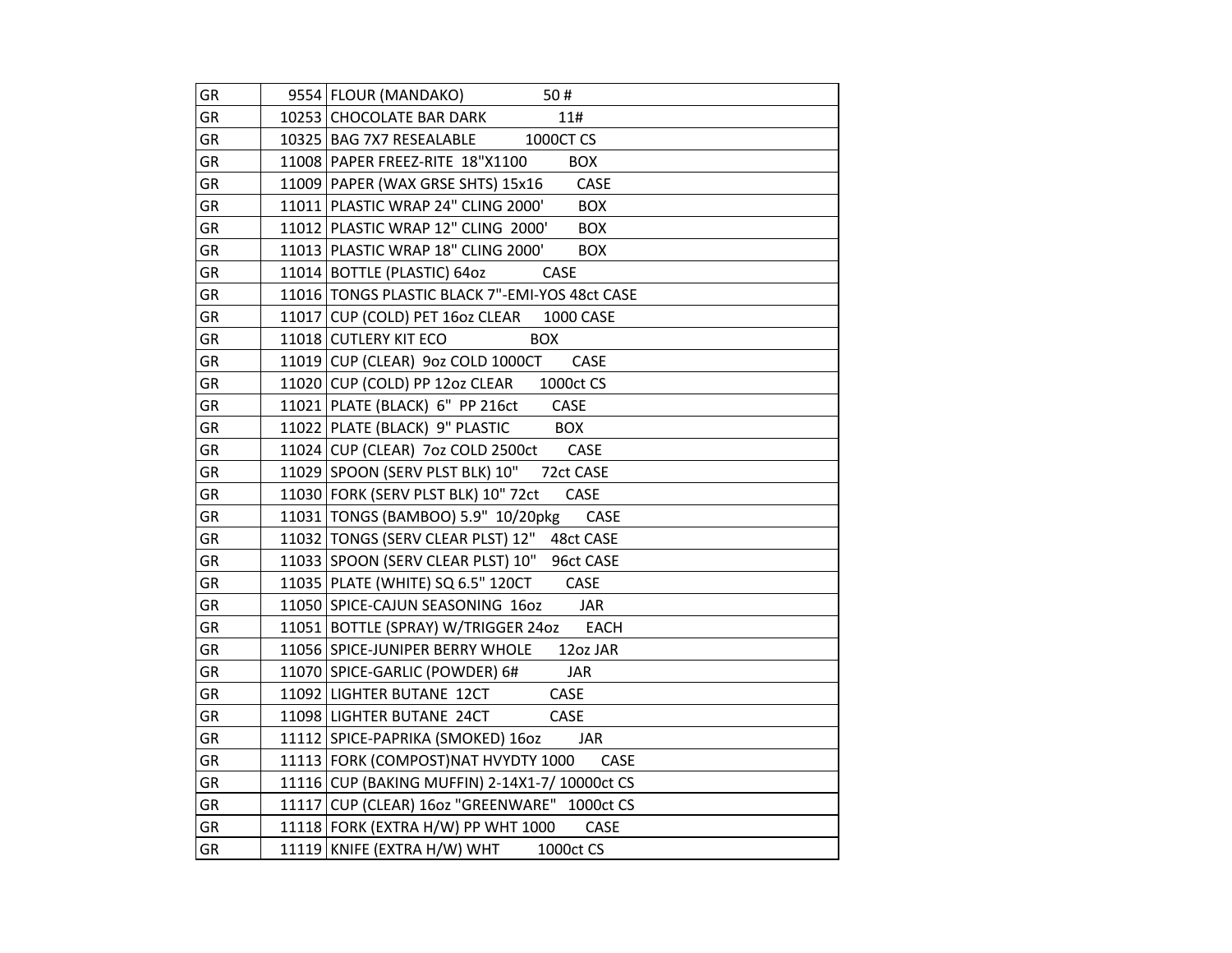| GR        | 11122 SPOON(UNBREAKABLE)H/W WHT 1000 CASE          |
|-----------|----------------------------------------------------|
| <b>GR</b> | 11124   TONGS PLASTIC BLACK 9" - EMI-YO 48ct CASE  |
| GR        | 11126 SPICE-NUTMEG (WHOLE) 1#<br>1# JAR            |
| GR        | 11127 SPATULA (PIE SLICER) 2pk PACKAGE             |
| GR        | 11132 CUTLERY KIT SILVER (F-K-S-N) 100ct CS        |
| GR        | 11133 CUTLERY KIT PLST BLK (FKN)250<br>CASE        |
| GR        | 11139 FORK (EXTRA H/W) PS BLK 1000<br>CASE         |
| GR        | 11141 KNIFE (EXTRA H/W) BLK<br>1000ct CS           |
| GR        | 11142 WOOD CHOPSTIX 8" 40/100 CS                   |
| GR        | 11143 SPOON(UNBREAKABLE)H/W BLK 1000<br>CASE       |
| GR        | 11144 WOOD CHOPSTIX 9.5" 24/100 CS                 |
| GR        | 11145 SPICE-BLK PEPPER GROUND 5#<br><b>JAR</b>     |
| GR        | 11146 SPICE-HARISSA SEASONING 5/202 BOX            |
| GR        | 11150 SPICE-CLOVES WHOLE 1202<br><b>JAR</b>        |
| GR        | 11155   SPICE-CELERY SALT 2#<br><b>JAR</b>         |
| GR        | 11165 SPICE-BLK PEPPER CRACKED<br>1# JAR           |
| GR        | 11170 SPICE-FENUGREEK SEEDS 12OZ JAR               |
| GR        | 11180 SPICE-STAR ANISE (GROUND) 80Z JAR            |
| GR        | 11199 PAPER (TOILET) JBO 2-PLY 12CT<br>CASE        |
| GR        | 11203 PRISM PICKS CLEAR 3.5"<br><b>BOX</b>         |
| GR        | 11204 PRISM PICKS BLACK 3.5"<br><b>BOX</b>         |
| GR        | 11205   PICKS (CELLOWRAPPED) INDIV. 12000          |
| GR        | 11206 PLAIN CELO WRP TOOTHPICK 12M/C<br><b>BOX</b> |
| GR        | 11207 TOOTHPICK (FRILL CLUB) 4" 10000<br>CASE      |
| GR        | 11209 TOOTHPICK (CELLO WRAP)<br>CASE               |
| GR        | 11211 FLOOR CLEANER & GROUT RESTORE 4/1 GL CS      |
| GR        | 11212 HAND SOAP (ALOE-APPLE) FOAMIN 2/1GL CASE     |
| GR        | 11214 GLASS & MIRROR CLEANER ECO 4/1GL CS          |
| GR        | 11216 CLEANER (ALL PURPOSE) ECOLOGIC 4/1GAL CS     |
| GR        | 11218 POT & PAN SOAP 5 GALLON<br><b>TUB</b>        |
| GR        | 4/1GL CASE<br>11219 POT & PAN SOAP                 |
| GR        | 11220 SANITIZER ECOLOGIC 5 GALLON<br><b>TUB</b>    |
| GR        | 11221 SANITIZER 4/1 GALLON CASE                    |
| GR        | 11222 DEGREASER HEAVY DUTY ECOLOGIC 5 GL TUB       |
| GR        | 11224 DEODORIZING CLEANER ECO 4/1GL CASE           |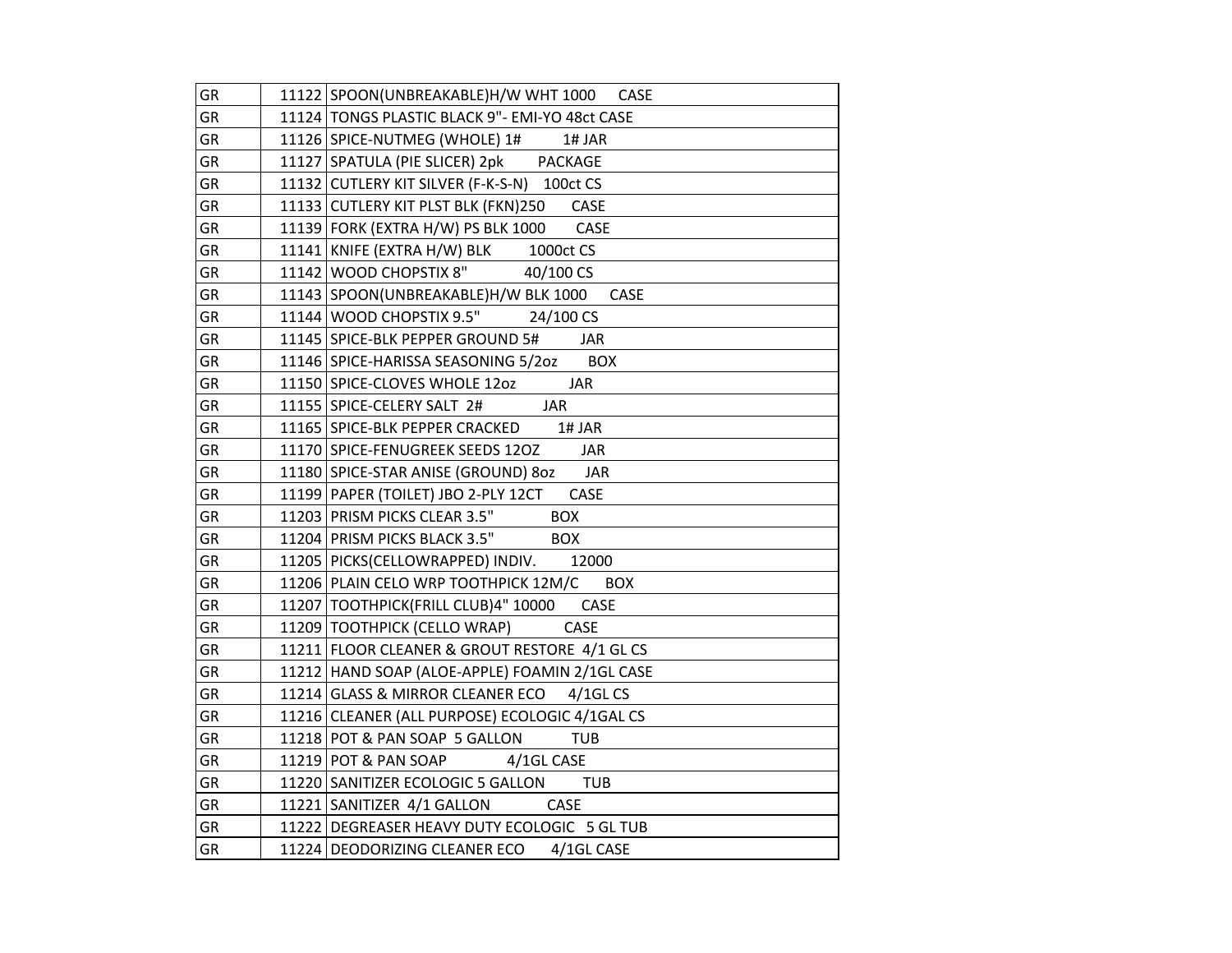| GR | 11225 DEODORIZING CLEANER ECO 5 GAL TUB        |
|----|------------------------------------------------|
| GR | 11226 DEGREASER ECOLOGIC 4/1GL<br><b>CASE</b>  |
| GR | 11227 HAND SOAP (ALOE-APPLE) LIQUID 4/1 GAL    |
| GR | 11228 DELIMER ECOLOGIC 4/1GAL<br>CASE          |
| GR | CASE<br>11229 CLEANER (STAINLESS STEEL)        |
| GR | 11235 CLEANER (ALL PURPOSE) 4/1GAL CS          |
| GR | 12000 APRON WHT DISP 28X46 100ct<br><b>BOX</b> |
| GR | CASE<br>12001 CUP (ALUMINUM) 7oz 500ct         |
| GR | 12002 CUP (ALUMINUM) 4oz 1000ct CASE           |
| GR | 12003 CONT 2 GO KFT #8 5.9X4.6X2.4 CASE        |
| GR | 12004 CONT TO-GO KRFT#3 7.8x5.5x2.4 CASE       |
| GR | 12005 CUP (CLEAR) DRINKING 2002 COLD 1000ct CS |
| GR | 12006 BLEACH 4/1 gallon CASE                   |
| GR | 12007 MASKING TAPE 1" 36 ROLLS<br><b>BOX</b>   |
| GR | 12008 LID PLASTIC 16X16-EMI-YOSHI 40ct CASE    |
| GR | 12009 PAPER (PARCHMENT) 24X16 WHITE 1000ct CS  |
| GR | 12010 BAG (TRASH CLEAR) 40X48 250CT CS         |
| GR | 12011 CUP (PORTION) 2oz CLEAR PP 2500ct CS     |
| GR | 12012 LID (FOR PORTION CUP) 1-202 PP 2500ct CS |
| GR | 12013 CUP (HOT) 80z PAPER WHITE CASE           |
| GR | 12014 CUP (COLD) 5oz PAPER 3000ct CASE         |
| GR | 12015 SPICE-HERBS DE PROVENCE 90Z BAG          |
| GR | 12016 PQ BASKET (WOOD) 4 QUART 12ct CASE       |
| GR | 12017 PLASTIC WRAP 6"X 5" SHEET 3000ct BOX     |
| GR | 12018 CUP (PORTION) 4oz CLEAR PP 2500ct CS     |
| GR | 12019 SPOON SOUP (WHITE) MED 1000ct CASE       |
| GR | 12020 SPICE-CELERY SEED WHOLE 1#<br>JAR        |
| GR | 12021   PADS (BRILLO) 120ct CASE               |
| GR | 12022 BAG (CELLO) 2# 4.5X1.75x10 2000ct CS     |
| GR | 12024 LID (CLEAR DELI) 8-32oz 500ct CASE       |
| GR | 12026 PASTRY BAG 12" 100CT<br><b>BOX</b>       |
| GR | 12027 DELISHTS WAXPAPER INTERFOLD500 CASE      |
| GR | 12028 LID PLST PORTION 3.25-40Z 2500 CASE      |
| GR | 12029 CONT 2 GO #4 WHITE 7.8x5.5x3.5<br>CASE   |
| GR | 12031 NAPKIN (KRAFT DINNER 15X17) 3000ct CS    |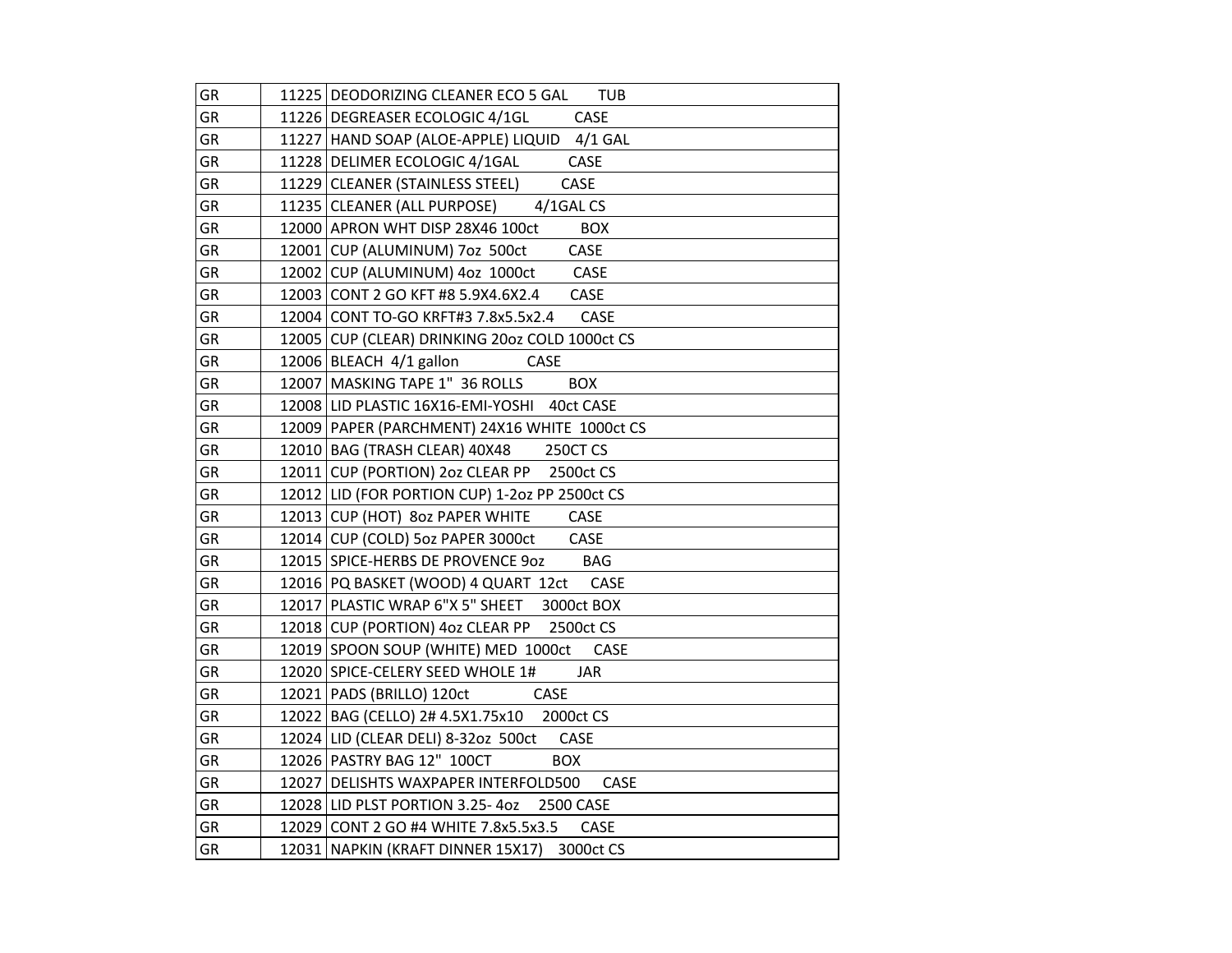| GR        | 12032 CHEESE CLOTH 20x12<br><b>BOX</b>             |
|-----------|----------------------------------------------------|
| GR        | 12033 DINNER PLATE BLACK 10.75"<br>120CT CASE      |
| <b>GR</b> | 12034 PASTRY BAG 18" 100CT<br><b>BOX</b>           |
| GR        | 12035 FOOD COLORING (RED)<br>QUART                 |
| GR        | 12036   DESSERT PLATE SQU/BLK 6.5" 120CT CASE      |
| GR        | 12037 CONT 2 GO #8 WHITE-5.9X4.6X2.4<br>CASE       |
| GR        | 12038   ALUMIN. (FOIL SHEET) 14X16 1000<br>CASE    |
| <b>GR</b> | 12039 BAG (SANDWICH) 7X7 FOLD OVER 1000 CT         |
| GR        | 12040 FOOD COLORING (GREEN)<br><b>QUART</b>        |
| GR        | 12041 BAG (TRASH BLK) 40X46 STARSEA 100CT CASE     |
| GR        | 12042   BAG PAPER KRF W/HNDL 8x4.5x10 250ct CASE   |
| GR        | 12043 LIGHTERS STICKS<br><b>EACH</b>               |
| GR        | 12044   TOWELS ROYALTY HARD ROLLED KRF 12/600      |
| GR        | 12045   PAPER (PARCHMENT) KRAFT 16X24 1000ct CS    |
| GR        | 12046 GELATIN SHEETS SILVER 400CT<br><b>BOX</b>    |
| <b>GR</b> | 12048 CUP (HOT) 80z ECO 1000ct<br>CASE             |
| GR        | 12049 GUAYAQUIL COUVENTURE 64%-10KG<br><b>CASE</b> |
| <b>GR</b> | 12051 SCRUBBIES STEEL 12@ PACKAGE PACKAGE          |
| <b>GR</b> | 12052 SAUCE CARMEL DESSERT 12/15oz<br>CASE         |
| GR        | 12053 CHOCOLATE BAR WHITE 11# BAG<br><b>BAG</b>    |
| GR        | 12054 ACTIVA RM "MEAT GLUE" 1 KG<br><b>BAG</b>     |
| GR        | 12055   PADS (SCOURING) NYLON GREEN 15ct PKG       |
| GR        | 12056 NAPKIN (V-FOLD) KRFT 2PL 8x6.5 24X250 CS     |
| GR        | 12057 TAPE (MASKING) 2" 24CT<br>CASE               |
| GR        | 12059   PEPPERS (CALABRIA) 5.7#<br><b>JAR</b>      |
| GR        | 12062 BAG (TRASH BLACK) 55 GAL 36X58 CASE          |
| GR        | 12063 TOWEL (WHITE) MULITFOLD 12/334 4008ct CS     |
| GR        | 12064 TOILET PAPER- 2ply 96 ROLL<br>CASE           |
| GR        | 12066 PIZZA BOXES KRAFT 10"<br>CASE                |
| GR        | 12067 CONT 2 GO #4 BLK 7.8x5.5x3.5 CASE            |
| GR        | 12069 LID (TO GO) #8 FOR ALUMINUM<br>CASE          |
| GR        | 12070 CONT TO-GO #4 KRFT 7.8X5.5X3. 160CT CASE     |
| GR        | 12071   TOILET (PAPER) 3.75X3.5 ECO<br>CASE        |
| GR        | 12073 CONT (COMBO) 380z BLACK 150ct CASE           |
| GR        | 12074 LID (TO GO) #7 FOR ALUMINUM<br>CASE          |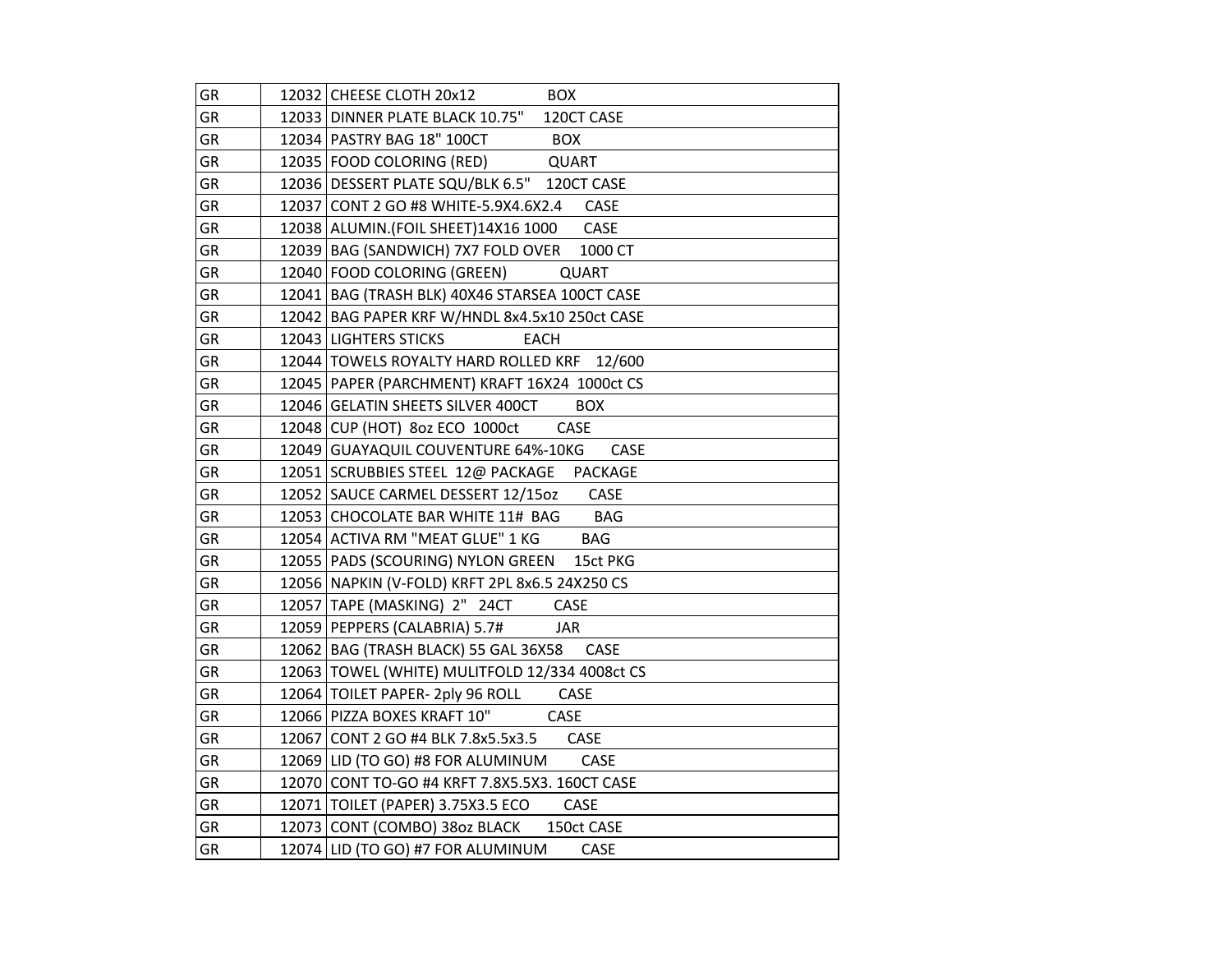| GR        | 12075 CONT (CUBE DELI) 160z 400ct CASE           |
|-----------|--------------------------------------------------|
| <b>GR</b> | 12076 STERNO (2 HOUR)<br>CASE                    |
| GR        | 12077 CHOC. CHIPS SEMI SWEET 22#<br>CASE         |
| GR        | CASE<br>12078 PIZZA BOXES KRAFT 16"              |
| GR        | 12079 HAIR NET BLACK 10/100 CASE                 |
| GR        | 12080 STERNO (45 MINUTE)<br><b>CASE</b>          |
| GR        | 12082 NAPKIN BEV WHITE ROYALTY 9X9 8/500         |
| GR        | 12083 NAPKIN (BEV BLACK) 10X10 2PLY 1000ct CS    |
| GR        | 12084 NAPKIN INTERFOLD DISPENSE KRFT 24/250CT    |
| GR        | 12086 CONT (FOIL ROUND) 9" 500ct<br>CASE         |
| <b>GR</b> | 12108 CONT (COMBO DELI) 80z W/LID P 240ct CASE   |
| GR        | 12112 RM (DICER FOR TOMATO)<br><b>BOX</b>        |
| GR        | 12113 CONT (RECTANGLE) 30oz 300ct<br>CASE        |
| GR        | 12114 CAKEBOX (WHITE) 10X10X3 100ct CASE         |
| GR        | 12115 BAG (TRASH CLEAR) 55 GAL 38X58<br>CASE     |
| GR        | 12117 SKEWER (BAMBOO) 12" 1600CT BOX             |
| GR        | 12118 SKEWER (BAMBOO) 9.85" 10000CT CASE         |
| GR        | 12119 SKEWER (BAMBOO) 6" 1600CT<br><b>BOX</b>    |
| GR        | 12120 STRAWS (BLACK 7.75") UNWRAP 24/500 CS      |
| GR        | 12121 CUP (HOT) 200z PAPER WHITE 600ct CASE      |
| GR        | 12122 CARRIER (4-CUP) 300ct<br>CASE              |
| GR        | 12123 CONT (3 COM) 8X8 FOAM 300ct<br>CASE        |
| GR        | 12124   BAG (T'SHIRT) PLASTIC<br>CASE            |
| GR        | 12125 STRAWS (CLEAR 7.75") UNWRAP 24/500 CS      |
| GR        | 12126 CARRIER (2-CUP) 600ct<br>CASE              |
| GR        | 12127 BAG (TRASH BLACK) 33X39<br>CASE            |
| GR        | 12128 BAG (TRASH NAT) 6MIC 24X33<br>1000CT CS    |
| GR        | 12129 NAPKIN(C-FOLD) WHT TOWEL 2400 CASE         |
| GR        | 12130 BAG (BROWN PAPER) #20 500ct CASE           |
| GR        | 12131   TOWEL(MULTI-FOLD)KRFT 12/334 CASE        |
| GR        | 12132 PLATE (SUG.FIBER) 9" 500ct<br>CASE         |
| GR        | 12133 PLATE (SUG.FIBER) 6" 1000ct<br><b>CASE</b> |
| GR        | 12134 CUP (HOT) 12oz RIPPLE KRFT 500ct CASE      |
| GR        | 12135 CUP (HOT) 160z RIPPLE KRFT 500ct CASE      |
| GR        | 12136 PAN (FOIL HALF SZ DEEP) 100ct<br>CASE      |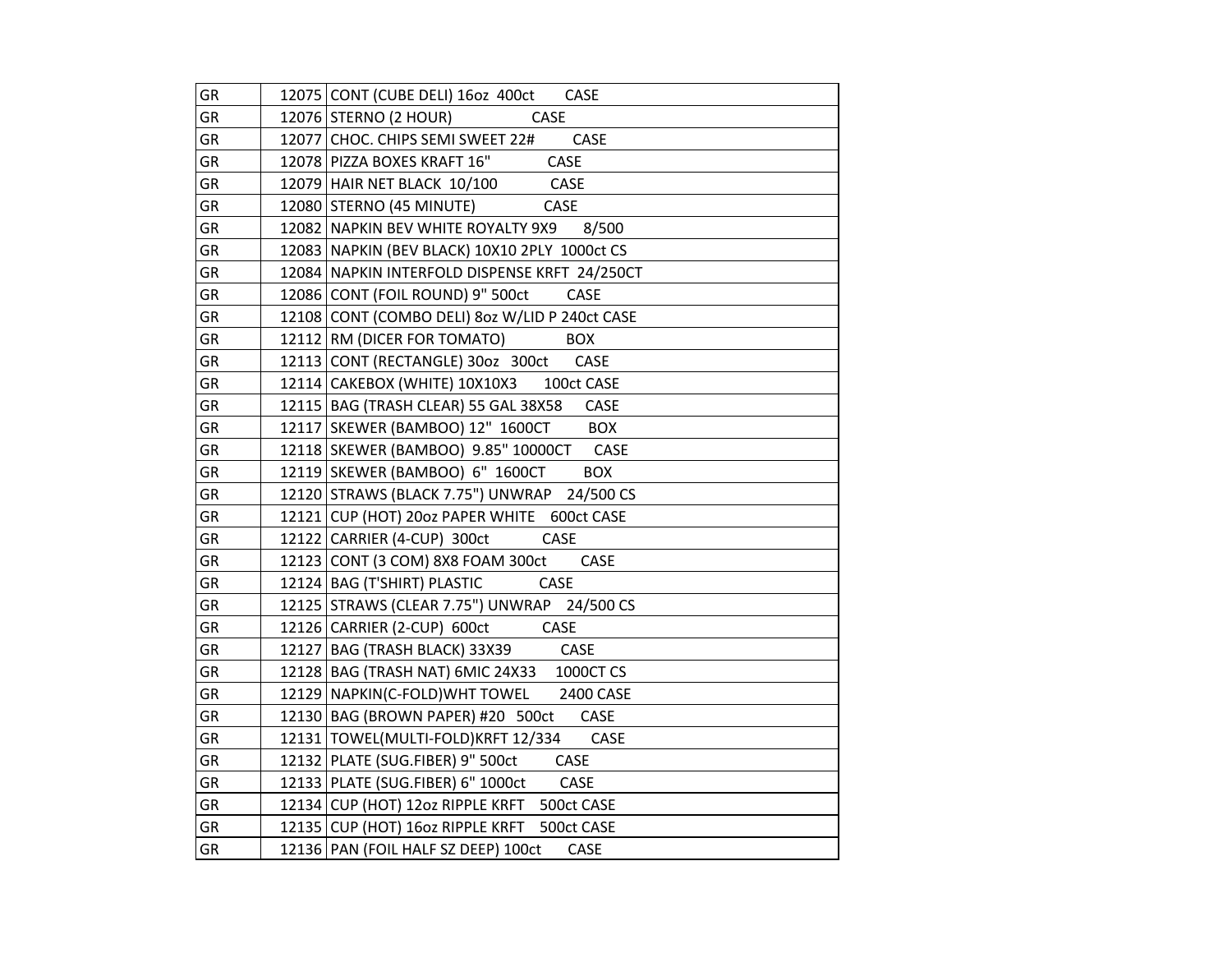| GR        | 12137 PLATE (1COMPART) BLK 500ct<br><b>CASE</b>     |
|-----------|-----------------------------------------------------|
| GR        | 12138 PLATTER PLASTIC SQU/BLK 18X18 20ct CASE       |
| <b>GR</b> | 12139 PLATE (3COMP) BLK 10.25 400ct<br><b>CASE</b>  |
| GR        | 12140 CONT (FOAM 6"HINGE) 4/125ct<br>CASE           |
| GR        | 12141 CONT (FOAM JUMBO) 4/125ct<br>CASE             |
| GR        | 12142 BAG (BROWN) #9 9X5.75X13.5 250ct CASE         |
| GR        | 12143 BAG (W/HANDLE) 14X10X15 200CT<br><b>CASE</b>  |
| GR        | 12145 CONT (FOAM WHT LG 1COMP) 200ct<br>CASE        |
| GR        | 12146 CONT (TEAR STRIP TUB) 32oz 200ct CASE         |
| GR        | 12147 CONT (TEAR STRIP TUB) 64oz 150ct CASE         |
| GR        | 12148 CONT (BOWL) 160oz SQUARE CLEAR 50CT CASE      |
| GR        | 12149 CONT (BOWL) 320oz SQUARE CLEAR 25CT CASE      |
| GR        | 12150 CONT (BOWL) 48oz SQUARE CLEAR 300@ CASE       |
| GR        | 12151 CONT (BOWL) 80oz SQUARE CLEAR 50CT CASE       |
| GR        | 12152 CONT (FOAM WHT LG 3COMP) 200ct<br><b>CASE</b> |
| GR        | 12153 CONT (FOAM WHT 1COMP) HPYFC 150ct CASE        |
| GR        | 12154 CONT (FOAM WHT 3COMP) HPYFC 150ct CASE        |
| GR        | 12155 CONT (3-COMP ECO HINGE-PAPER) 200ct CASE      |
| GR        | 12158 PLATE (ROUND) BEIGE 8" 6ct CASE               |
| GR        | 12164 CUP (PARFAIT) 9oz CLEAR 500ct CASE            |
| GR        | 12165 PLATE (RECTANGLE) BEIGE 14X6 6ct CASE         |
| GR        | 12166 BAND (FOR NAPKIN) 4.5 KFT 2/2000CT            |
| GR        | CASE<br>12168 COFFEE FILTER (1.5GAL) 500ct          |
| GR        | 12169 COFFEE FILTER (12CUP)9.75X4.25<br>CASE        |
| GR        | 12173 SLEEVE HOTCUP KRFT 8oz 1000/CS<br>CASE        |
| GR        | 12176 SPOON SOUP (COMPOST) NAT H/W<br>1000CT CS     |
| GR        | 12177   BAG (BROWN PAPER) #10 500ct<br>CASE         |
| GR        | 12179 WIRE RACKS<br>CASE                            |
| GR        | 12180 NAPKIN (LINEN WHITE) 10x10 2000ct CS          |
| GR        | 12181 CAKEPAD(WHT)10" 100/CASE<br>CASE              |
| GR        | 12182 NAPKIN (WHITE DINNER)15x17 3000CT CAS         |
| GR        | 12186 NAPKIN (BEV WHITE) 9X9 2 PLY 4000 CASE        |
| GR        | 12187 FUEL BUTANE 8oz 2 HOUR<br>12ct CASE           |
| GR        | CASE<br>12188 GRILL BRICK 12CT                      |
| GR        | 12191 AJAX CLEANER 24ct<br>CASE                     |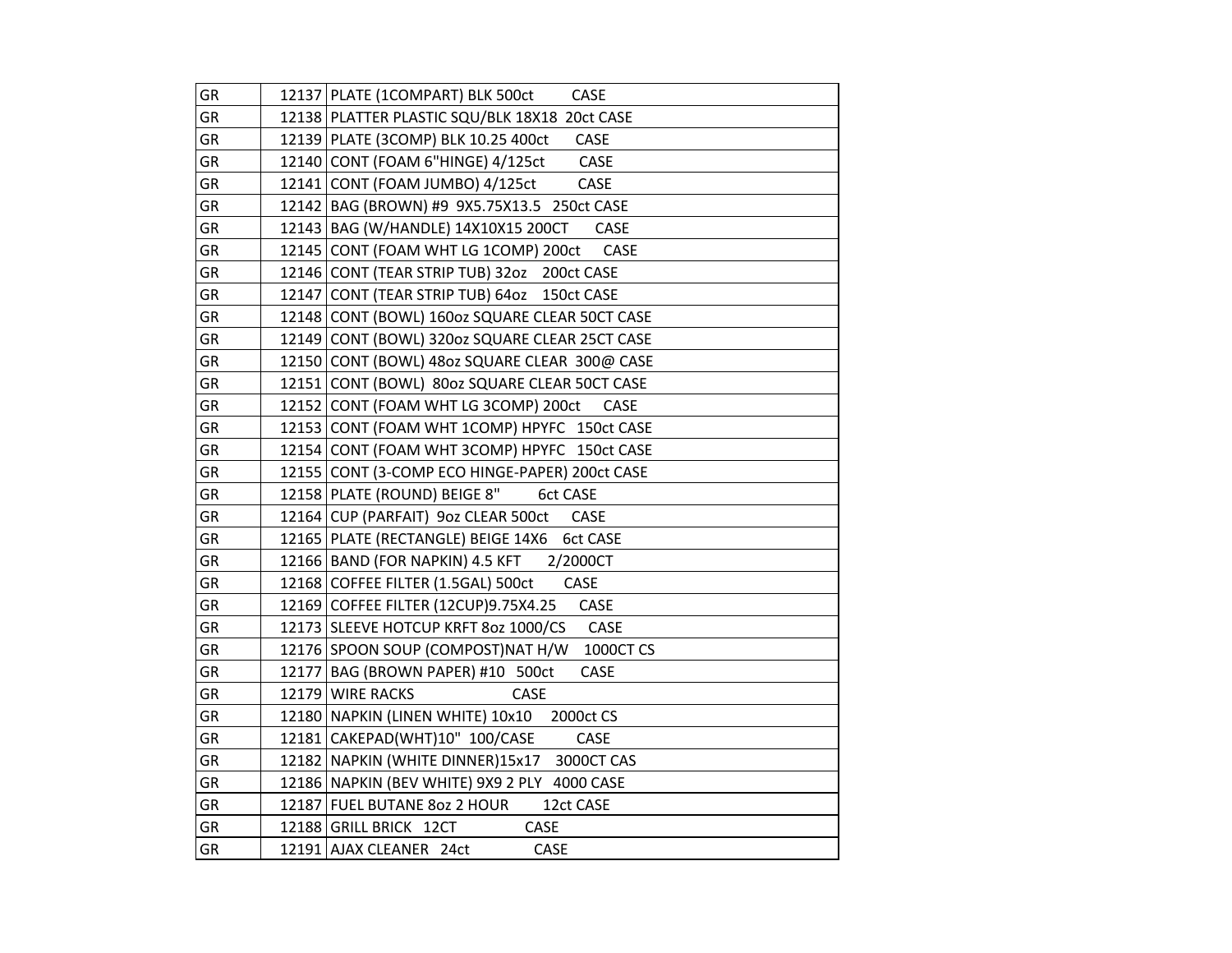| GR        | 12192 GLASS CLEANER 4/1 GAL<br>CASE                 |
|-----------|-----------------------------------------------------|
| GR        | 12193 DEGREASER HVYDUTY 4/1GL<br>CASE               |
| <b>GR</b> | 12195 SOAP (HAND PINK) 4/1GAL<br><b>CASE</b>        |
| <b>GR</b> | 12196 SOAP (DISHWASH DETG) GREEN 4/1 GL             |
| GR        | CASE<br>12197 SOAP FOAM HANDSOAP                    |
| GR        | 12198 STRAWS (BLACK WRAPPED) 9"<br><b>CASE</b>      |
| GR        | 12199 STRAWS (BLK7.75") WRAP BISTRO 4X500 BAG       |
| GR        | 12200 CONT (SOUP) 24oz KARAT<br>600CT CS            |
| GR        | CASE<br>12201 PIZZA BOXES KRAFT 12"                 |
| GR        | 12203 PIZZA BOXES KRAFT 14"<br>CASE                 |
| GR        | 12204 BAG (PASTRY COOKIE)#25 KRAFT 2000ct CS        |
| GR        | 12209 CONT (CUBE W/LID) 16oz BLK/CL 150ct CASE      |
| GR        | 12210 CONT (COMBO) 16oz RECT.W/LID<br>CASE          |
| GR        | 12211 CONT (CLEAR 80z TAMPER EVID) 210ct CASE       |
| GR        | 12212 CONT (CLEAR 16oz TAMPER EVID) 210ct CASE      |
| GR        | 12213 CONT (CLEAR 24oz TAMPER EVID) 164ct CASE      |
| GR        | 12214 CONT (DELI-COMBO)16oz W/LID 240ct CASE        |
| GR        | 12215 CONT (CLEAR 32oz TAMPER EVID) 164ct CASE      |
| GR        | 12216 CONT (CLEAR HINGE) 6x6 PACTIV 500ct CASE      |
| GR        | 12219 CONT (DELI) 12oz CLEAR PP 500ct CASE          |
| GR        | 12220 CONT (DELI) 160z CLEAR PP 500ct CASE          |
| GR        | 12221 CONT (DELI) 32oz CLEAR PP 500CT CASE          |
| GR        | 12222   BAMBOO FLOWER 3-1/2" 1000/CS<br><b>CASE</b> |
| GR        | 12223 BAMBOO FLOWER KNOT 4.75 1000CS<br><b>CASE</b> |
| GR        | 12224 CONT (DELI) 80z CLEAR PP 500ct CASE           |
| GR        | 12225 PAPER (TISSUE) 6x10 3/4' 10/1000 CS           |
| GR        | 12226 BAG (SLIDER) QT SIZE<br>CASE                  |
| GR        | 12227 BAG (ZIPLOCK) 13X15 1000CT<br>CASE            |
| GR        | 12228 PAKZ CLEANER (5X20PKTS)<br>CASE               |
| GR        | 12230 BAG (ZIPLOCK) 10 X 12<br>1000ct               |
| GR        | 12231 CONT (COMBO PAK) 32oz "IMEX" 250ct CASE       |
| <b>GR</b> | 12232 PLATE (SQUARE) BEIGE 10"<br><b>6ct CASE</b>   |
| GR        | 12234 CONT (COMBO PAK) 160z "IMEX" 250ct CASE       |
| GR        | 12235 CONT (COMBO PAK) 12oz "IMEX" 250ct CASE       |
| GR        | 12236 CONT (COMBO PAK) 8oz "IMEX" 250ct CASE        |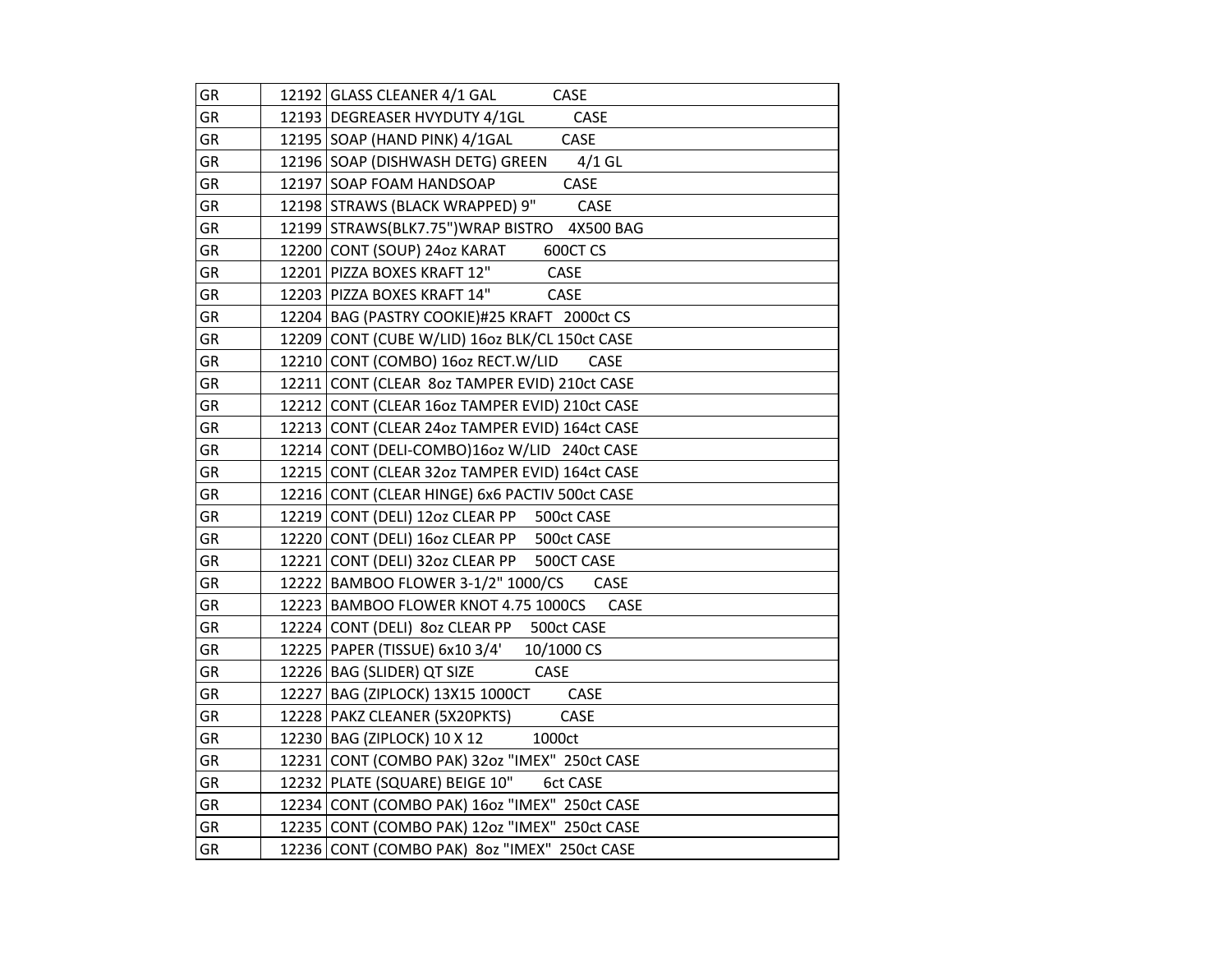| GR         | 12240 CONT (3-COMP) 42oz 100ct CASE                 |
|------------|-----------------------------------------------------|
| <b>GR</b>  | 12241 CONT (COMBO) 480z RO-48 100ct CASE            |
| GR         | 12242 TEA LIGHT 5 HR (CANDLE)10/50ct CASE           |
| GR         | 12243 QUAT TEST STRIP<br>EACH                       |
| GR         | 12244 LID FOR 24OZ SOUP CONT KARAT 600CT CS         |
| GR         | 12245   LID-4oz COMPOSTABLE-ECO 1000CT              |
| GR         | 12246 CAFIZA (CLEANING TABLET)100ct CASE            |
| GR         | <b>CASE</b><br>12247 RINZA (CLEANING LIQUID)        |
| GR         | 12248 CONT (BOWL) 160oz ROUND CLEAR 50CT CASE       |
| GR         | 12249   MASON JAR W/LID 8oz 12ct PK<br><b>BOX</b>   |
| GR         | 12250 COFFEE (ALCHEMISTIC) WHL BEAN<br>5#           |
| GR         | 12251 VANILLA EXTRACT PURE 16FL 0Z<br><b>BOTTLE</b> |
| GR         | 12252 COFFEE (SUMATRA) DECAF WHLBEAN<br>5#          |
| GR         | 12253 CONT (RECTANGLE) 580z 100CT CASE              |
| GR         | 12254 COFFEE INCOGNITA ESPRESSO WHL 5#              |
| GR         | 12255 CARRIER 2/4 CUP W/HANDLE 250CT<br>CASE        |
| GR         | 12257 LID (PLA) COLD CUP 12/240Z 20/50CT CS         |
| GR         | 12260 PAPER (FACIAL TISSUE) CUBE 36CT CS            |
| GR         | 12262 CUP-4oz COMPOSTABLE-ECO 1000CT CS             |
| ${\sf GR}$ | 12263 LID COLDCUP 240Z PLST 5/100 CASE              |
| GR         | 12264 STRAWS (BOBA) 9" BLACK UNWRAP<br>3500         |
| GR         | 12267 CONT HINGWARE ECO-6HW 400 CT                  |
| GR         | 12268 CONT HINGWARE ECO-8HW 200 CT                  |
| GR         | 12279 SLEEVE HOTCUP Kraft 10/24oz 1200CT CS         |
| GR         | 12280 CONT-ECO- (BOWL) SALAD 32OZ<br>150CT          |
| GR         | 12281 CONT (SANDWICH) WEDGE<br>500CT                |
| GR         | 12286 CONT (TAKE OUT) 240Z RECT<br>400CT            |
| GR         | 12287 LID (RECT) RECYCLE 240Z<br>400CT              |
| GR         | 12288 CONT (TAKE OUT) SUGARCANE 120Z 400CT          |
| GR         | 12293 CONT (TAKE OUT) 16OZ RECT<br>400CT            |
| GR         | 12294 LID (RECT) RECYCLE 16OZ 400CT                 |
| GR         | 12295 NAPKIN (BLACK DINNER)15x17<br>1000CT          |
| GR         | 12299 RAFFIA 80z UNTREATED PACKAGE                  |
| GR         | 12300 BOX (VERTERRA) 3X4X2 300ct CS                 |
| GR         | 12302 CUP (PORTION) 2oz BLACK<br>2500ct CS          |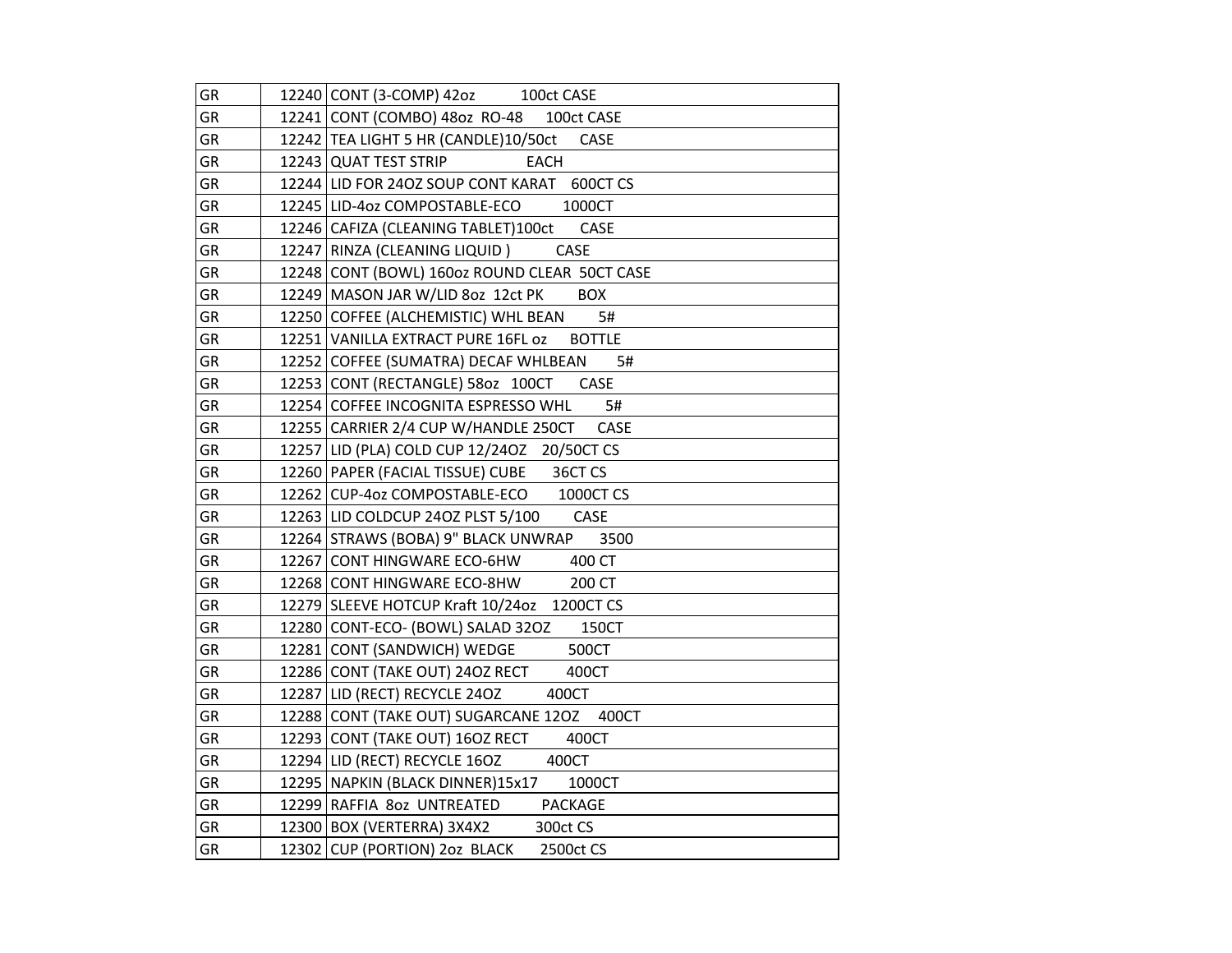| GR | 12304 CUP (PORTION) 3.25oz BLACK 2500ct CS           |
|----|------------------------------------------------------|
| GR | 12305 CUP (PORTION) 4oz BLK PLASTIC 2500ct CS        |
| GR | 12306 CUP (HOT) 16oz PAPER WHITE 1000ct CS           |
| GR | 12307 CUP (HOT) 240z PAPER 500ct CASE                |
| GR | 12308 CUP (PORTION) 1oz CLEAR 2500ct CS              |
| GR | 12311 CONT (SOUP) 160Z COMBO WHITE 250CT             |
| GR | 12312 GIARDINIERA HOT 2 GL TUB                       |
| GR | 12313 JUICE (CLAMATO) 12/32 OZ                       |
| GR | 12314 BAG PAPER WHT W/HNDL 8x4.5x10 250ct CASE       |
| GR | 12340 POT & PAN SOLID DETERGENT 2 CAPSULES           |
| GR | 12341 TOILET BOWL CLEANER ECOLOGIC<br>6 QTS          |
| GR | 12342 GREEN MACHINE SOLID PRESOAK 2/8LB CASE         |
| GR | 12343 PQ (SLEEVE HOLIDAY-PRINT) 1200 CASE            |
| GR | 12344 TOILET PAPER DISPENSER BLACK<br><b>EACH</b>    |
| GR | 12345 PQ (CUP HOLIDAY-PRINT) 160z 1000ct CS          |
| GR | 12346 PQ (CUP HOLIDAY-PRINT) 12oz 1000ct CS          |
| GR | 100ct CASE<br>12361 CAKEBOX (KRAFT) 10X10X5          |
| GR | 12396 DEGRADE FLOOR CLEANER 4/1GL CASE               |
| GR | 12397 DEGRADE FLOOR CLEANER 5GAL TUB                 |
| GR | 12398 GREEN MACHINE LIQUID RINSE TUB 5GAL            |
| GR | 12399 GREEN MACHINE SOLID DISH DETER 4/8# CASE       |
| GR | 12400 ECO SOLU POT&PAN 2/5LB SOLID CASE              |
| GR | <b>ROLL</b><br>12401   BAG (CLEAR ON ROLL) 30X42X1.5 |
| GR | 12422 GREEN MACHINE LIQUID DETERGENT 4/1 GAL         |
| GR | 12423 GREEN MACHINE LIQ. SANITIZER 4/1 GAL           |
| GR | 12424 GREEN MACHINE LIQUID RINSE 4/1 GAL             |
| GR | 12505 CHIPS (TARO ORIGINAL) 12/6 OZ                  |
| GR | 12516 CHIPS (SHRIMP) 12/40Z<br><b>BOX</b>            |
| GR | 12521 CRACKERS COLLECTION ASSORTED 1/11.7LB          |
| GR | 12522 CRACKER (SALTINE) 500ct CASE                   |
| GR | CASE<br>12996 PURELL REFILLS                         |
| GR | 12997   MOPSTICK FBIGLSS YELLOW<br>EACH              |
| GR | 12998   MOP HEAD BLUE #32 EACH                       |
| GR | 12999 MOP HEAD GREEN<br>EACH                         |
| GR | 13001 CONT 2 GO WHT#1 4.3X3.5X2.4<br>CASE            |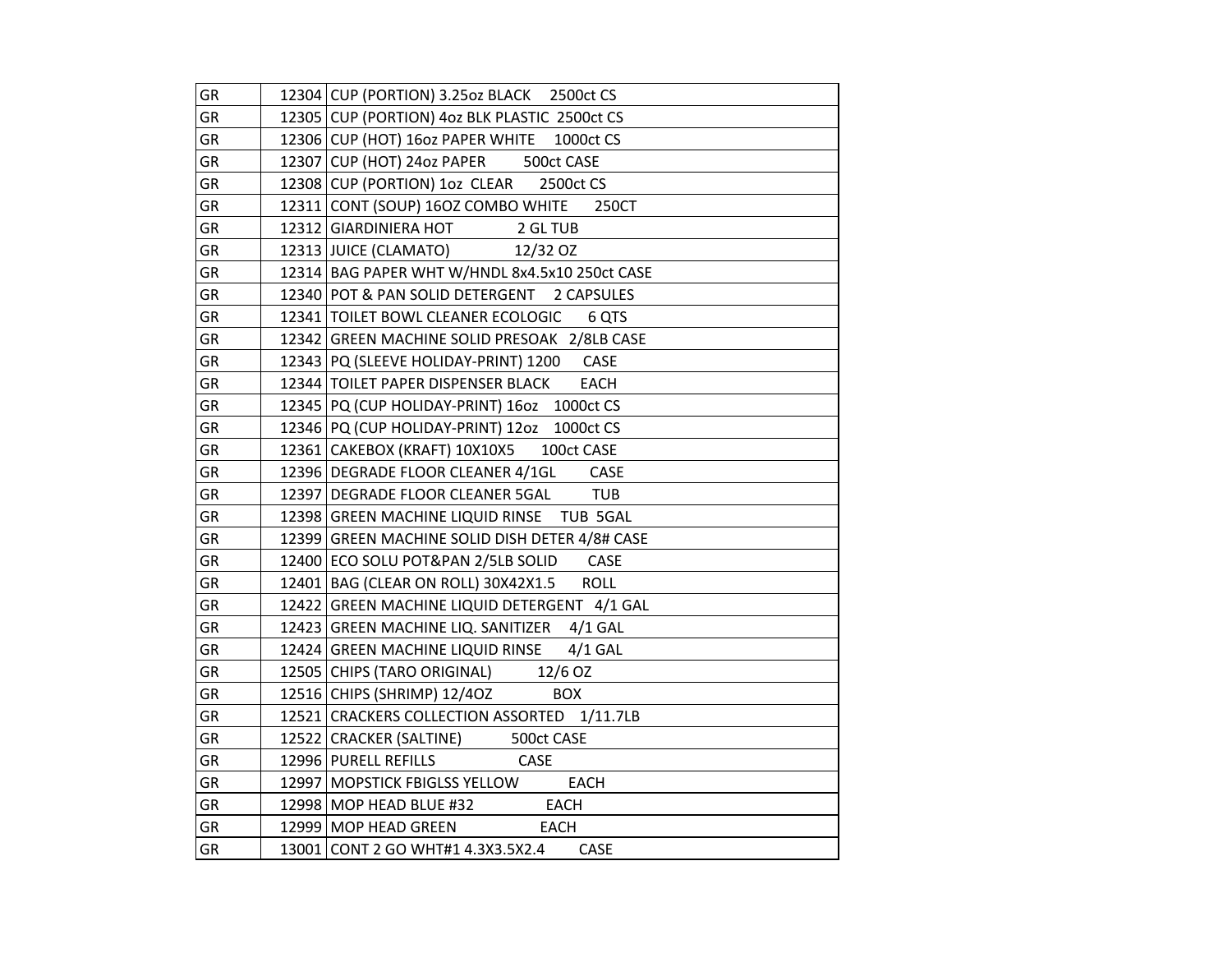| GR        | 13002 LID (HOT CUP) 80z BLACK 1000CT CS          |
|-----------|--------------------------------------------------|
| GR        | 13003 CONT 2 GO WHT #2 7.75X5.5X1.8<br>CASE      |
| <b>GR</b> | 13004 CUP (HOT) 12oz PAPER<br>1000ct CS          |
| GR        | 13005 LID (GREENWARE X-SLOT) 16/24oz 1000CT      |
| GR        | 13006 CRACKERS (OYSTER) 10# CASE<br>CASE         |
| GR        | 13007 LID (W/STRAW SLOT PET)12-240z 1000ct CS    |
| GR        | 13008 LID CLEAR FLAT 80/160oz SQUARE<br>CASE     |
| GR        | CASE<br>13009 LID (CLEAR FOR 320oz SQUARE)       |
| GR        | 13010 PRINTER RIBBON BLACK/RED 6@<br><b>BOX</b>  |
| GR        | 13012   TOILET SEAT COVER 1/2 FOLD 5000ct CS     |
| GR        | 13014 BUTCHER'S TWINE 16PLY 656FT<br><b>ROLL</b> |
| GR        | 13015 LID (PAPER) 24-32oz "IMEX" 250ct CASE      |
| GR        | 13016 LID (PAPER) 8-16oz "IMEX" 250ct CASE       |
| GR        | 13017 LID (PLASTIC) 24-32oz "IMEX" 250ct CASE    |
| GR        | 13018 MOP HEAD WHITE #32 COTTON<br><b>EACH</b>   |
| <b>GR</b> | 13019 LID-2oz COMPOSTABLE-ECO<br>1000CT          |
| GR        | 13020 LID (DOME) SQUARE 24-480Z 300ct CASE       |
| GR        | 13021 DUSTMOP(24X5) 1 EACH<br>EACH               |
| GR        | <b>EACH</b><br>13022 DUSTPAN PVC PLST HANDLE     |
| GR        | 13023 REGISTER THERMAL 3-1/8"X220' 50@ CASE      |
| GR        | 13024 CUP (PORTION) 3.250z CLEAR 2500ct CS       |
| GR        | 13025 BROOM LARGE ANGLE PLASTIC<br><b>EACH</b>   |
| <b>GR</b> | 13026   TOWEL(PAPER)KRFT 8X800 6CT<br>CASE       |
| GR        | 13027 TOWEL ROLL(PAPER)WHT 6X750<br>6CT          |
| GR        | 13028 LID (WHITE SOUP CONT) 16-320z 500ct CASE   |
| GR        | 13029 BAG (CELLO) 2# 7X7X3 1000ct<br>CASE        |
| GR        | 13030 LID FLT PET 9/120Z w/NO hole<br>CASE       |
| GR        | 13032   PAPER WX (DELI) WHITE 15X10.75 12/500 CS |
| GR        | 13033 REGISTER TAPE 3PLY W/C/P 50 ROLL/CS        |
| GR        | 13034 PAPER (WAX) 6X6 PATTY PAPER<br>CASE        |
| GR        | 13035   PAPER (WAX) 16X16 1000ct<br>CASE         |
| GR        | 13038 PAPER WX (DELI) KRAFT 15X10.75 12/500 CS   |
| GR        | 13039 LID (GREENWARE X-SLOT) 12/200z 1000CT      |
| GR        | 13040 BAG (CELLO) 7X7X3 W/LIP&TAPE<br>1000CT     |
| GR        | 13041 LID (DOME-GIANT) FOR ROASTER<br>CASE       |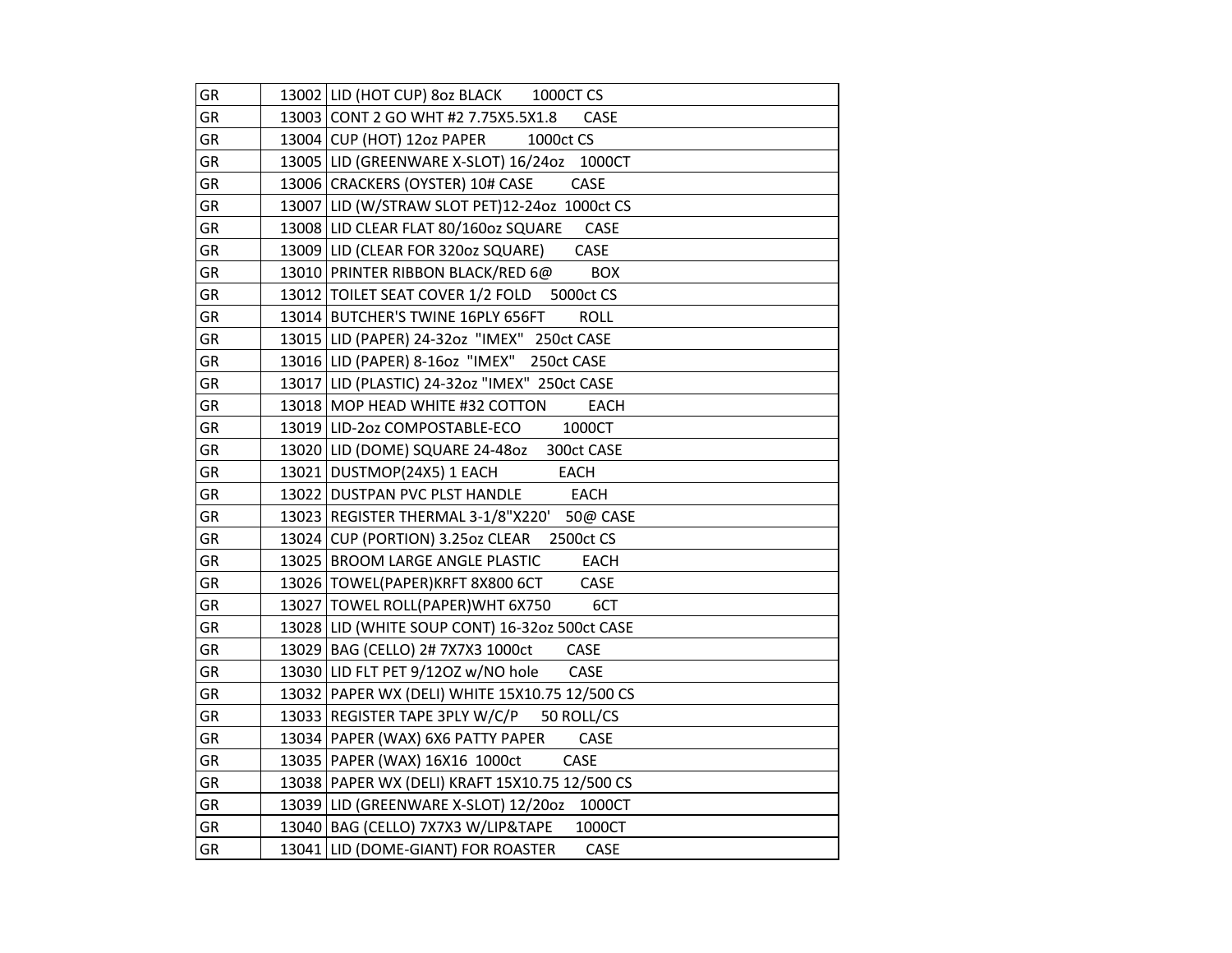| GR        | 13042 LID HOTCUP 10-16oz WHTTOUCH 1000CT CS         |
|-----------|-----------------------------------------------------|
| GR        | 13044 REGISTER TAPE 2PLY 3"X90' 50 ROLL/CS          |
| <b>GR</b> | 13046 TOWEL (BLUE/W BLUE-STRIP)150ct<br><b>CASE</b> |
| GR        | 13049 BOX (GABLE) KRAFT 9.5X5X5<br>CASE             |
| GR        | CASE<br>13051   PASTE GOCHUJAN 4/3KG                |
| GR        | CASE<br>13052   PASTE GOCHUJAN 12/2.2# case         |
| GR        | 13054 CONT (BOWL FOAM) 12OZ WHTE<br>1000ct CS       |
| GR        | 13055   BRUSH (FLOOR DRAIN) BLACK 3"<br><b>EACH</b> |
| GR        | 13056 BRUSH (HANDLE) FLOOR DRAIN<br><b>EACH</b>     |
| GR        | 13059 CUP (HOT) 4oz PAPER<br>1000ct CS              |
| GR        | 13060 BAKER'S TWINE 3 PLY 109 YARD<br><b>EACH</b>   |
| GR        | 13067   BAG (GUSSET PLASTIC) 3X1.75X8. 2000ct CS    |
| GR        | 13068 PQ BOTTLE (PLASTIC) 12oz<br>209ct CASE        |
| GR        | 13069 PAN (FOR TURKEY) 50CT<br>CASE                 |
| GR        | 13071 CUP (HOT) 12oz ECO PAPER 1000ct CS            |
| GR        | 13072 LID HOT ECO 12oz WHITE<br>1000CT CS           |
| GR        | 13073 LID (FITS DELI CUBE)160Z 400ct CASE           |
| GR        | 13074 BAG (GUSSET CELLO) 23X11X24 100ct CASE        |
| GR        | 13075   BAG (GUSSET PLASTIC) 24X20X11 250ct CASE    |
| GR        | 13078 PQ LID (HOT DOME) 4oz WHITE 1000ct CAS        |
| GR        | 13080 BOTTLE SQUEEZE WIDE MOUTH 1602 8/6PK CS       |
| GR        | 13081 CONT TO-GO KRFT #1 4.3X3.5X2.4 450CT CS       |
| GR        | 13082 CONT (BARNBOX) SM TO-GO #5<br>250ct CS        |
| GR        | 13083 NAPKIN LINEN(DINNER) 17X17 300C<br>CASE       |
| GR        | 13085 BEVERAGE PLUG WHITE 5/400ct<br>CASE           |
| GR        | CASE<br>13086 CONT (RECTANGLE) 4802 WHITE           |
| GR        | 13087 CONT TO-GO KRFT #2 7.75x5.5x2<br>CASE         |
| GR        | 13088 LID (CLEAR) 480Z<br><b>CASE</b>               |
| GR        | 13089 CONT-ECO 35oz-6.9X5.8X2.5<br>CASE             |
| GR        | 13096 LID (DOME) ROUND 80oz CLEAR<br>50CT CS        |
| GR        | 13097 CONT (BOWL) ROUND 80oz CLEAR<br>CASE          |
| GR        | 13099 LID (FLAT ROUND) 160oz CLEAR<br>CASE          |
| GR        | 13100 LID HOTCUP GREEN 10-24oz<br>1000CT CS         |
| GR        | 13103 CUP (PARFAIT) 12oz CLEAR 1000c<br>CASE        |
| GR        | 13104 LID (CUP NO/HOLE) 12oz CLEAR 1000ct CS        |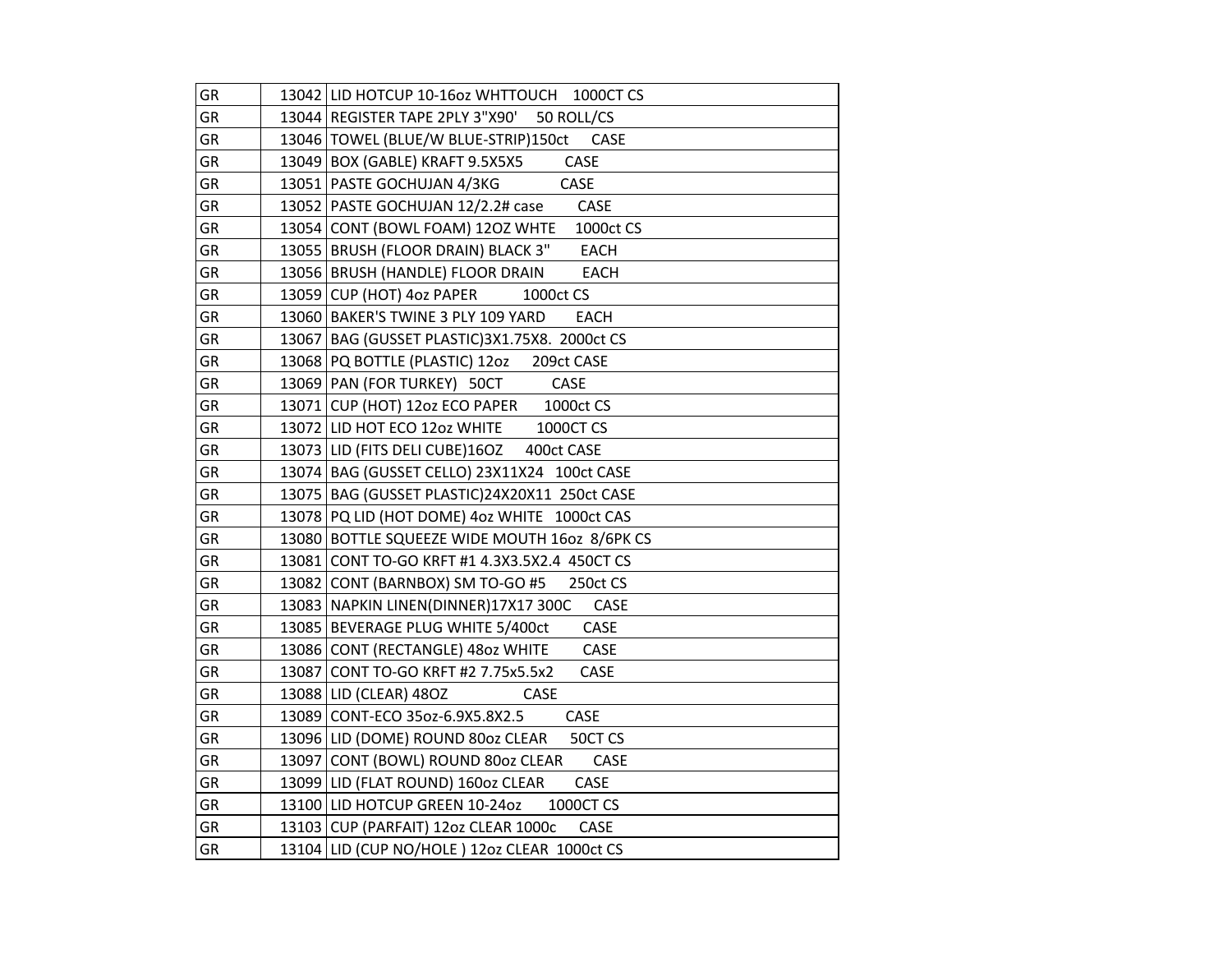| GR        | 13105 LID (BLACK) 16oz "SOLO" PP<br>CASE           |
|-----------|----------------------------------------------------|
| GR        | 13106 LID BLACK 80z "SOLO" PLASTIC<br>CASE         |
| <b>GR</b> | 13108 PAN (FOIL HALF STEAM SHALLOW) 100ct CASE     |
| GR        | 13109 LID (FOIL 1/2 SZ) STEAM PAN<br>CASE          |
| GR        | CASE<br>13110 LID (FOIL FULL SZ) STEAM PAN         |
| GR        | 13111   PAN (FOIL FULL SZ SHALLOW)<br>CASE         |
| GR        | 13112   INSERT (FOR PARFAIT) 4oz CLEAR 1000ct CS   |
| <b>GR</b> | 13113 CUP (BAKING MINI) 1-1/2X1<br>10000ct CS      |
| GR        | 13114 PAN (FOIL FULL SZ DEEP) STEAM 50ct CASE      |
| GR        | 13115 CONT FOAM 2GO WHT 85HT1<br>CASE              |
| GR        | 13118 REGISTER TAPE 1-PLY 3X165<br>50@ CS          |
| GR        | 13119 LID (CLEAR FOR 320oz ROUND) 25CT CASE        |
| GR        | 13120 LID (PQ 9/10oz) CLEAR<br>2500ct CS           |
| GR        | 13121 LID PLASTIC 100Z CUP<br>2500ct CS            |
| GR        | 13123 STRAWS (BLACK 5.75") UNWRAP 10/250 CSE       |
| <b>GR</b> | CASE<br>13125 LID (HIGH DOME 1/2 SZ) STEAM         |
| GR        | 13126 PAN (FOIL HALF STEAM MEDIUM) 100ct CASE      |
| GR        | 13127 LID (FOR 9X9 SQR PULP) PP 300ct CASE         |
| GR        | 13128 CONT (9X9 SQR PULP)48oz SABER 300ct CASE     |
| GR        | 13129 CONT (9X9 CLEAR PLAST) 1/COMP 200ct CASE     |
| GR        | 13131 CONT (FOAM SQUAT) 12oz 500ct<br>CASE         |
| GR        | 13132 LID (FOR FOAM SQUAT) 12oz<br>1000ct CS       |
| <b>GR</b> | 13133 CONT (COFFEE TAKE OUT) 96oz 25ct CASE        |
| GR        | 13134 SPOON (LADLE) BLACK 4oz 36ct<br>CASE         |
| GR        | 13135 LID (PINK RIBBON) 16oz HOT<br>1200ct CS      |
| GR        | 13136 BAG (COEX SIDE GUSSE)12X8X24<br>CASE         |
| GR        | 13137 BAG (COEXTRUDE) 12X8X30 CLR 500CT CASE       |
| GR        | 13138 CONT.1 COMP.SUGAR PAPER 200/C<br><b>CASE</b> |
| GR        | 13141 STRAWS(20")LUAU BLACK<br><b>500 CASE</b>     |
| GR        | 13142 LID CAPS-FOR 8-16oz BOTTLE 150ct BOX         |
| GR        | 13144 LID (CAP FOR 640z BOT) GREEN 150ct BAG       |
| GR        | 13145 SPRAY BOTTLE TRIGGER-ONLY<br>EACH            |
| GR        | 13149 COFFEE STIR. WOOD 7.5 10/500cs CASE          |
| GR        | 13150 STRAWS(CLEAR 7.75") WRAPPED 4/500 CASE       |
| GR        | 13151 CONT (COMBO) 16oz ROUND W/LID<br>120CT       |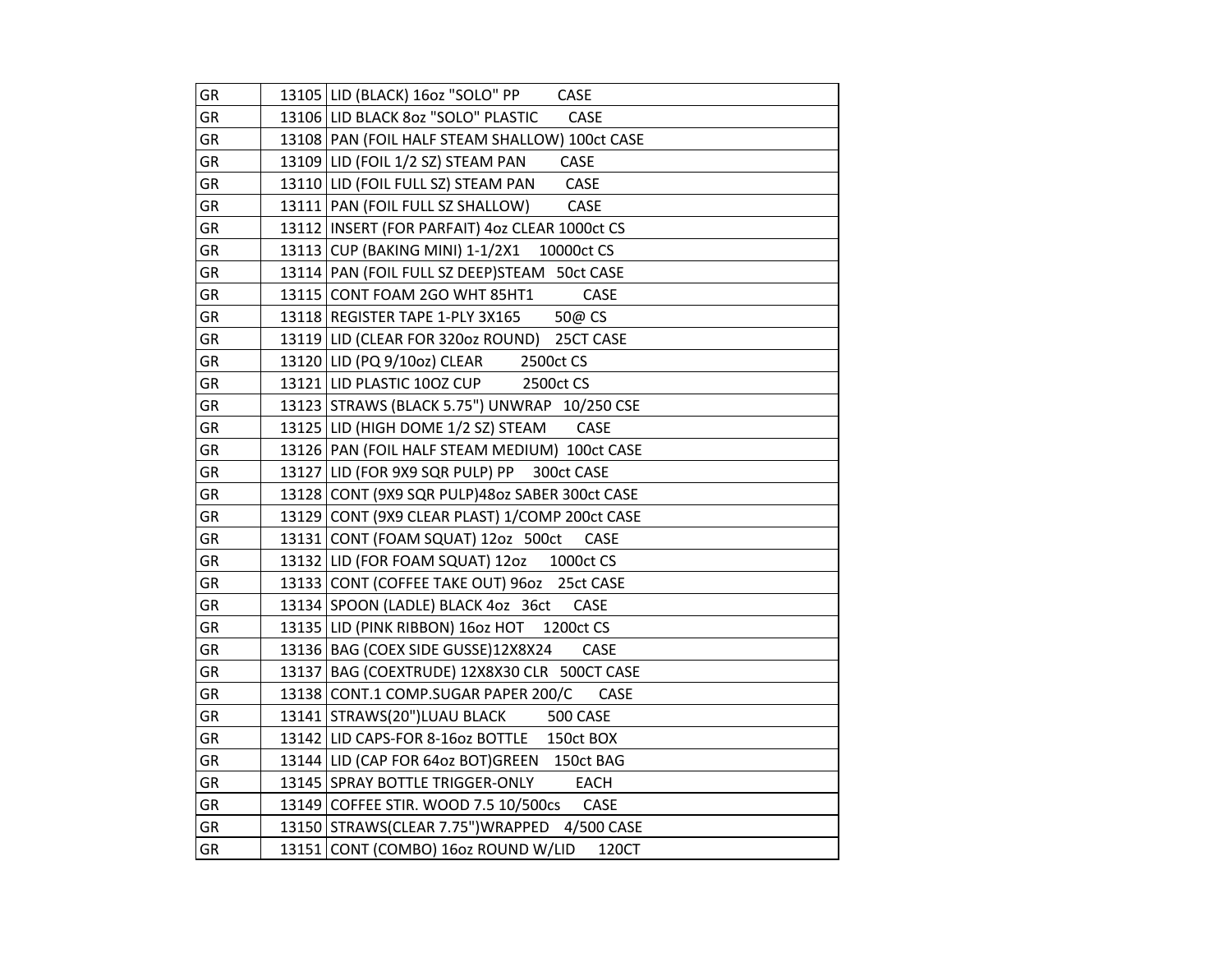| GR        | 13152 CONT (COMBO) 24oz BLK/W LID 150ct CASE        |
|-----------|-----------------------------------------------------|
| GR        | 13153 STRAWS(JUMBO)WRAPPED PAPER<br>4/500           |
| <b>GR</b> | 13156 BAG TO-GO PAPER-WHITE-13X7X13 250E CASE       |
| GR        | 13157 BAG TO-GO PAPER KRAFT 13X7X13 250E CASE       |
| GR        | 13161 STIRRER (COCKTAIL) BLK 5.25" 10000ct CS       |
| GR        | 13169 COFFEE FILTER 15.5X 5.5 504ct<br>CASE         |
| GR        | 13184 NAPKIN (BEV KRFT) 9X9 1PLY 4000 CASE          |
| GR        | 13185 CAKEPAD(WHT)6" 100/CS<br>CASE                 |
| GR        | 13186 CUP (PAPER) 4.5oz CONE<br>5000ct CS           |
| GR        | 13196 BAG TO-GO 10X7X12 KRAFT<br>CASE               |
| GR        | 13201 CUP (HOT) 160z PER TOUCH DIXIE 1000ct CS      |
| GR        | 13202 CUP (HOT) 12oz PER TOUCH DIXIE 1000ct CS      |
| GR        | 13206 LID (WHITE) 120z "SOLO"PLST 10/100 CAS        |
| GR        | 13210 CONT (COMBO) 12oz RECT.W/LID<br>CASE          |
| GR        | 13301 LID (DOME BLACK HOT) 10-24oz 1000CT CS        |
| <b>GR</b> | 13302 LID (DOME SIP HOT WHITE)10/24 1000CT CS       |
| GR        | 13304 CONT (DELI CLEAR) 16oz PP 500c<br>CASE        |
| <b>GR</b> | 13321 PAPER TOWEL ROLL WHITE 6/750<br>CASE          |
| GR        | CASE<br>13322 TOWELS(ROLL)PAPER KFT 6/750           |
| GR        | 13361 SAUCE (RED HOT) "FRANKS" GAL<br><b>GALLON</b> |
| GR        | 13545   BAG (TRASH 43X47) BLK 65GAL<br>100CT CS     |
| GR        | 13996 CUBE-NOTION- 2"X1.75"-EMI-YOS 200CT CASE      |
| GR        | 13997 CONT (CUBE BASE) 16oz 300ct<br>CASE           |
| GR        | 13998 LID (FOR 32/640Z TRAYS) 360CT<br>CASE         |
| GR        | 13999 TRAY (CLEAR) 64OZ 360CT<br>CASE               |
| GR        | 14000 TRAY (CLEAR) 32OZ 360CT<br>CASE               |
| GR        | 14001   TRAY 12" RND BLK PET/PLST<br>36 CASE        |
| GR        | 14002 LID (CLEAR) 12" DOME 36ct<br>CASE             |
| GR        | 14003 TRAY 16" RND BLK PET/PLST<br>36 CASE          |
| GR        | 14004 LID (DOME) 16" F/FLAT<br>50 CASE              |
| GR        | 14005 CUP (DRINKING FOAM) 16oz WHITE<br>CASE        |
| GR        | 14006 CUP (CLEAR) 10oz TUMBLER<br>500CT CASE        |
| GR        | 14007   TRAY 18" RND BLK PET/PLST<br>36 CASE        |
| GR        | 14008 LID (CLEAR) 18" DOME 36ct<br>CASE             |
| GR        | 14009 CUP (CLEAR) 9oz TUMBLER<br>500CT CASE         |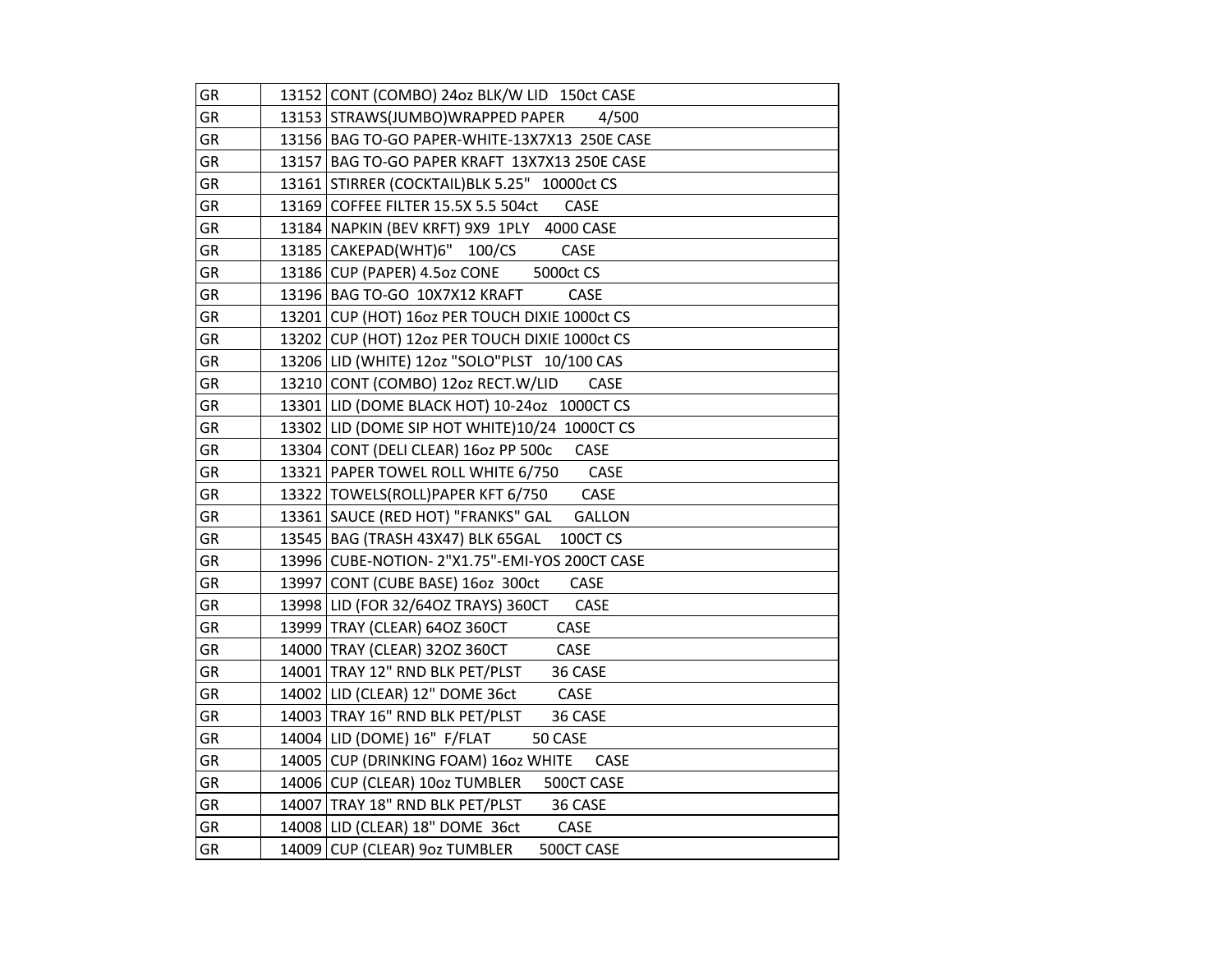| GR | 14010 CHAFING WIRE RACK STAND 18PK<br><b>CASE</b>                |
|----|------------------------------------------------------------------|
| GR | 14011 TRAY (KRAFT) 2/250ct 2.5LB<br>CASE                         |
| GR | 14012 CONT (1 COMP HINGE) 6" 400ct<br>CASE                       |
| GR | 14014 CONT (1 COMP HINGE) 8X8 200ct<br><b>CASE</b>               |
| GR | 14015 LID (DOME) 9" FOR/FOIL CONTAIN CASE                        |
| GR | 14016 CUP (DESSERT) 5oz PLST 1000ct CASE                         |
| GR | 14017 CUP (CLEAR) DRINKING 24oz COL 600ct CASE                   |
| GR | 14021 PLASTIC BLK TONGS 9" 36ct<br><b>CASE</b>                   |
| GR | 14022 CONT (8" HING)PLAST/CLR CHC8X3<br>CASE                     |
| GR | 14023 LID (FLAT) 9" PAN<br>CASE                                  |
| GR | 14024 KNIFE (COMPOST)NAT H/DTY<br>1000ct CS                      |
| GR | 14025 CUP (DRINKING FOAM) 12oz WHITE<br>CASE                     |
| GR | 14026 CUP (PASTRY) 15 OVAL BRN<br>2000CT CAS                     |
| GR | 14029 CONT (FOAM) 9" BLK 200ct<br>CASE                           |
| GR | $\overline{\phantom{a}}$ CASE<br>14031 CONT (HINGE 5") SMRT LOCK |
| GR | 14033 CONT (8" HINGE) NATURAL<br>CASE                            |
| GR | 14062   PASTE (QUINCE) 3.4 KG<br>EACH                            |
| GR | 14063 CUP (CLEAR) 9oz GREENWARE 1000CT CS                        |
| GR | 14065   FORK (WHITE) MED 1000ct CASE                             |
| GR | 14066 SOUP STOCK DASIDA 1KG<br>CASE                              |
| GR | 14067 SOUP (TOM ROASTED BISQUE)4/2# CASE                         |
| GR | 14073 SOUP (TORTILLA) GRNLEAF CUSTOM 2/4LB                       |
| GR | 14074 SOUP (POT-BACON) GRNLEAF CUSTO 2/4LB                       |
| GR | 14075 COOKIES (SNICKER DOODLE) 60CT CASE                         |
| GR | 14656 LID (FOIL ROUND BOARD) 9" 500ct CASE                       |
| GR | 15140 JUICE (GRAPEFRUIT) 4/1GAL<br>CASE                          |
| GR | 15252 CHERRIES (MARASCHINO) W/STEM GALLON                        |
| GR | 15258 CHERRIES LARGE W/STEM 1 GALLON                             |
| GR | 15297 JALAPENO SLICED #10 CAN CAN                                |
| GR | 15325 VINE (GING/PEAR RICE)SPARROW GALLON                        |
| GR | 15353 ONION COCKTAIL (ROLAND) JAR<br><b>JAR</b>                  |
| GR | 15392 BAKING POWDER 5#<br><b>BOX</b>                             |
| GR | 15393 BAKING SODA 5#<br><b>BOX</b>                               |
| GR | 15412 OIL (GRAPESEED) 2 LITER TUB                                |
| GR | 15492 PEPPERS (RED ROASTED) #10<br><b>EACH</b>                   |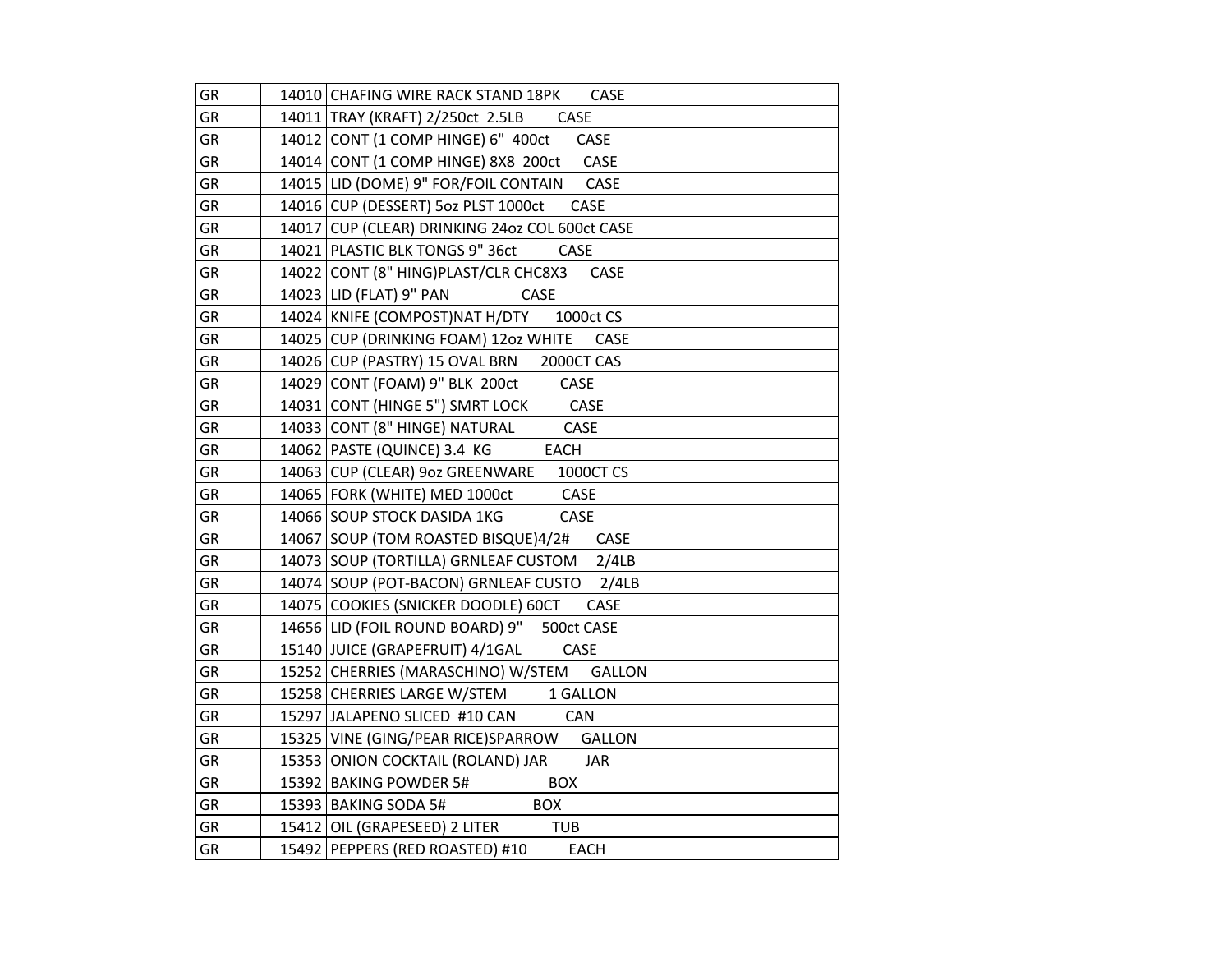| GR        | 15514 OLIVE (NICOISE) 7.7# PAIL PAIL             |
|-----------|--------------------------------------------------|
| <b>GR</b> | 15519 PICKLES (CORNICHONS) 5 KG<br><b>EACH</b>   |
| <b>GR</b> | 15522 OLIVE (WH/GREEN) CASTELVETRANO 2.5KG CAN   |
| GR        | 15523 OLIVE (STUFF) W/PIMINTO GAL                |
| GR        | 15524 OLIVE (CALAMATA) W/PIT 2KG                 |
| GR        | 15526 OLIVE (CALAMATA) PITTED 1.5KG JAR          |
| GR        | 15537 SAUCE (BBQ) GALLON GALLON                  |
| GR        | <b>EACH</b><br>15539 SAUCE (TERIYAKI GLAZE) 5#   |
| GR        | 15541 SAUCE SOY KIKKOMAN LOW SODIUM HALF GAL     |
| GR        | 15542 SAUCE SHOYU (SOY) WHITE 60 OZ              |
| <b>GR</b> | 15543 OLIVE CASTELVETRANO PARTANNA 2.5KG CAN     |
| GR        | 15544 CHLOROPHYLL PURE LIQUID 100% 16 OZ         |
| GR        | 15545 SUGAR CUBE WHITE 8/35 OZ                   |
| GR        | 15547 CUTLERY KIT BLACK (FKSN+S+P) 250ct         |
| GR        | 15548 COOKIES (FORTUNE) 6 LB                     |
| GR        | 15549 BONITO FLAKES 1#<br><b>BAG</b>             |
| GR        | 15552 PIMIENTO DICED 12/28 OZ                    |
| GR        | 15559 OLIVE (BLK) WHOLE #10 CAN CAN              |
| GR        | 15569 PEANUT BUTTER (CHUNKY) 64oz JAR            |
| GR        | 15579 PEANUT BUTTER (CREAMY) 64oz<br>JAR         |
| GR        | 15582 APPLE BUTTER 12/16oz CASE                  |
| GR        | 15664 AGAVE SYRUP ORGANIC (GALLON) GALLON        |
| GR        | 15688 OLIVE (CERIGNOLA) GRN 2.5KG<br><b>EACH</b> |
| GR        | 15729 CAPER (BERRIES) 640Z JAR<br><b>JAR</b>     |
| GR        | 15733 VINE (RED WINE) GAL "SPARROW" GALLON       |
| GR        | 15906 VINE (SHERRY) GAL "SPARROW" GALLON         |
| GR        | 15931 VINE (APP/CIDER) GALLON                    |
| GR        | 15933 VINE (CHAMPAGNE) GALLON                    |
| GR        | 15935 VINE (BALSA/DARK) 5 LITER                  |
| GR        | 15938 VINE (WHITE DISTILED) GALLON               |
| GR        | 15939 VINE (BALSA/WHITE) LTR BOTTLE              |
| <b>GR</b> | 15941 VINE (RICE-REG) GAL GALLON                 |
| GR        | 15944 VINE (APPLE CIDER) "4-MONKS" GALLON        |
| GR        | 15947 VINE (WHITE WINE) 4MONKS GALLON            |
| GR        | 15948 VERJUS 26OZ UNIT<br>EACH                   |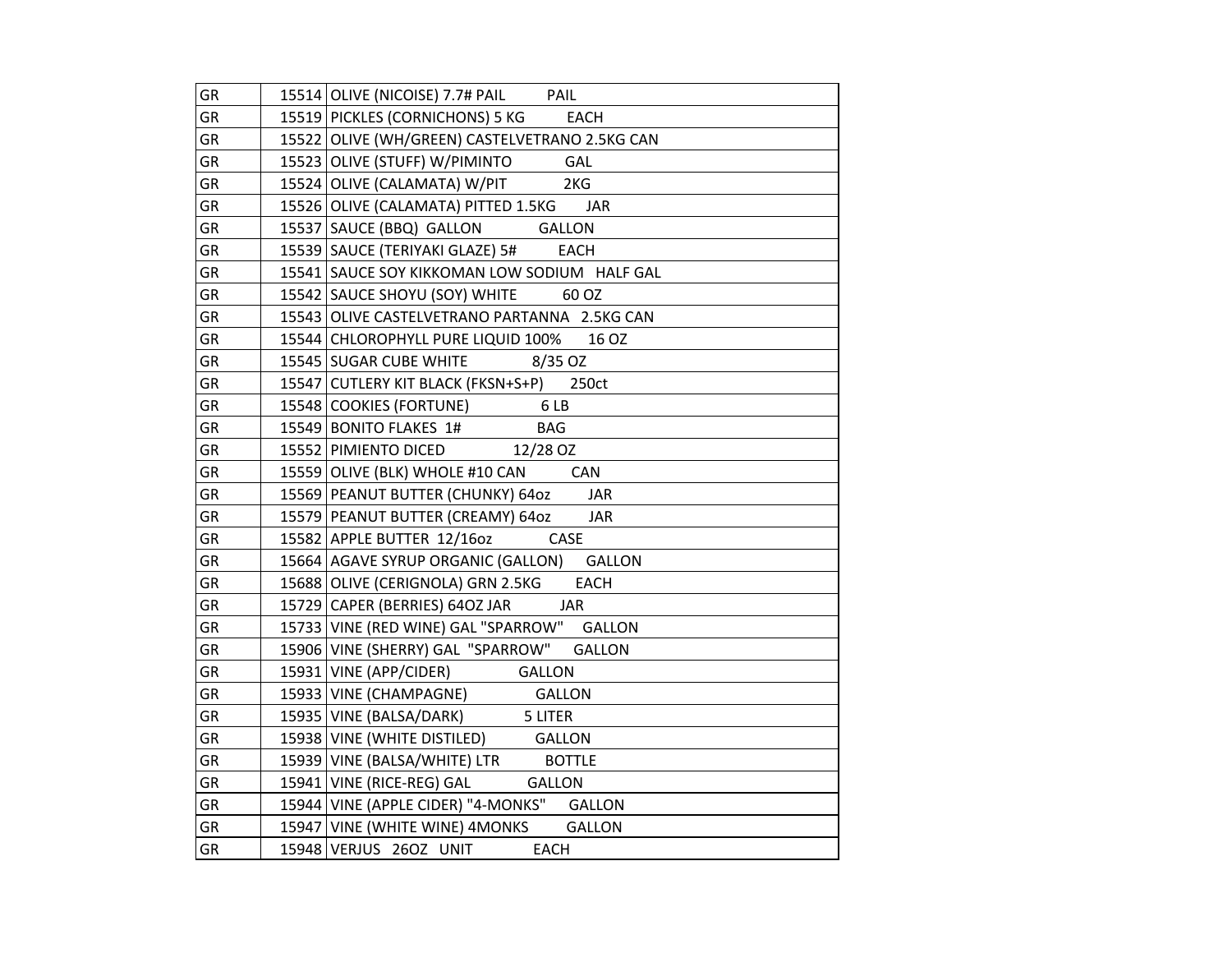| GR        | 15957 VINE (CABERNET) "SPARROW" GALLON              |
|-----------|-----------------------------------------------------|
| <b>GR</b> | 15958 VINE (BALSAMIC GOLD) SPARROW<br><b>GALLON</b> |
| GR        | 15959 VINE (BALS/DARK) "SPARROW"<br><b>GALLON</b>   |
| GR        | 15966 VINE (RICE-SEAS) GAL<br><b>GALLON</b>         |
| GR        | 15986 RICE (ARBORIO) 10# BAG BAG                    |
| GR        | 15991 SAUCE (CHILE) GARLIC GALLON GALLON            |
| GR        | 16022 VINE (RICE-UNSEAS) GAL GALLON                 |
| GR        | 16102 OIL (HAZELNUT) 500ML<br><b>BOTTLE</b>         |
| <b>GR</b> | 16109 OIL (PISTACHIO) 250ML BOTTLE BOTTLE           |
| GR        | 16112 OIL (PUMPKINSEED) 250ML BOTTLE BOTTLE         |
| GR        | 16113 SAUCE (BALSOY) 8.5oz<br><b>BOTTLE</b>         |
| GR        | GAL<br>16431 SYRUP CORN LIGHT (KARO) GAL            |
| GR        | 16536 PEPPER (PIQUILLO) 880z WHOLE<br>CAN           |
| GR        | 16567 VANILLA EXTRACT<br><b>GALLON</b>              |
| GR        | 19088 TOMATO (PASTE IN CANS) CAN<br>EACH            |
| GR        | 19091   TOMATO (WHOLE PEEL) CAN<br><b>CAN</b>       |
| GR        | 19131   TOMATO (FIRE ROASTED) DICED CAN             |
| <b>GR</b> | 20005 SPICE-CHILI (CRUSHED) 3.5#<br><b>JAR</b>      |
| <b>GR</b> | 20007 SPICE-RED PEPPER FLAKES 5# BOX                |
| GR        | 20008 SPICE-TOGARASHI 10.50Z BAG                    |
| GR        | 20015 SPICE-BLK PEPPER WHOLE 5# BOX                 |
| GR        | 20022 SPICE-ACAPULCO GRILL SPICE 2/11# CASE         |
| GR        | 40005 CONT (ECO) 580z 8.25X7.5X2.5 450CT CASE       |
| GR        | 40010 CONT (ECO) 22oz 6X5.4X2<br>200CT CASE         |
| <b>GR</b> | 40015 GRNLEF (BAG PLASTIC) 18X16X9 500CT CASE       |
| <b>GR</b> | 40020 GRNLEF (BAG PLASTIC) 24X20X11 250CT CASE      |
| GR        | 40025 CUP-2oz COMPOSTABLE-ECO 1000ct CS             |
| GR        | 40035 LID PLASTIC 18X18 EMI-YOSHI 40ct CASE         |
| GR        | 40040 LA BRISAS-CUSTOM WATER 24/80z 24/80z CS       |
| GR        | 40075 LABEL ANTIOX. ORCHARD SALAD 1.75x3 250        |
| GR        | 40080 LABEL ARNOLD PALMER<br><b>250 ROLL</b>        |
| GR        | 40085 LABEL ZORRA THE GREEK 1.75x3 250CT ROLL       |
| GR        | 40090 LABEL CHOP CHOP SALAD 1.75x3 250CT ROLL       |
| GR        | 40091   LABEL ALMOND CRUST CHIX BITES 1000 ROLL     |
| GR        | 40102 LABEL BREAKFAST BURRITO<br>2.5x10 ROL         |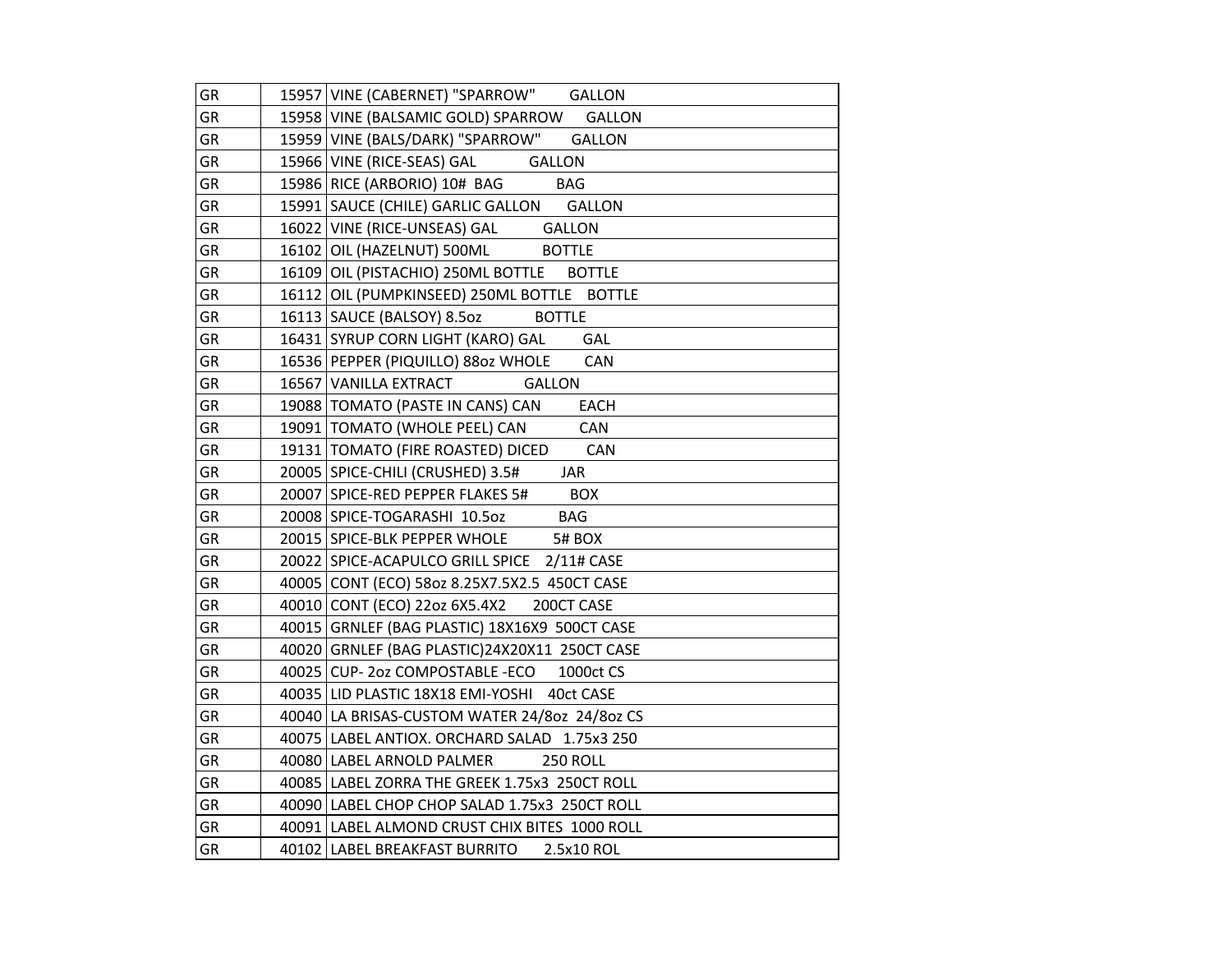| GR        | 40103 LABEL BREAKFAST BURRITO 2.5x5 ROLL               |
|-----------|--------------------------------------------------------|
| <b>GR</b> | 40104 LABEL BBQ CHICKEN WRAP<br><b>1000 ROLL</b>       |
| GR        | 40106 LABEL LEMONGRASS CHICKEN SALA 250CT ROLL         |
| GR        | 40108 LABEL (BEETBOX DETOX) 250@<br><b>ROLL</b>        |
| GR        | 40110   LABEL (BLANK) 4"X4" ROLL                       |
| GR        | 40112 LABEL (BLANK) 1.75"X3" 250CT ROLL                |
| GR        | 40114 LABEL BAJA STEAK WRAP 1.75x3 250CT ROLL          |
| GR        | 40118 LABEL CAPRESE SANDWICH 1.75x3 250CT ROLL         |
| GR        | 40122   PASTA (LINGUINI) CHEF QUALITY 20# CASE         |
| GR        | 40123 PQ (SLEEVE HOTCUP)/JAVA JACKET<br>CASE           |
| GR        | 40124 LABEL PORTOBELLO SANDWICH 250CT ROLL             |
| GR        | 40129 LABEL (CHIPOTLE ORANGE BBQ) 250@ ROLL            |
| GR        | 40130 LABEL EGG BURRITO<br>2.5X10 ROL                  |
| GR        | 40131 LABEL (CAFF CLEMENTINE DRESS) 250@ ROLL          |
| GR        | 40133 LABEL (VEGAN) CAESAR DRESSING 4X4 ROLL           |
| GR        | 40134 LABEL CHICKEN SALAD<br><b>1000 ROLL</b>          |
| GR        | 40135 LABEL OPTION ROLL (BKFST ITEMS<br><b>ROLL</b>    |
| GR        | 40136 LABEL (FARM TO FACE) 250@ 4X4 ROLL               |
| GR        | 40137 LABEL (VEGAN) RANCH DRESSING 4X4 ROLL            |
| GR        | 40138 LABEL CHICKEN CHOP CHOP SLD W 250CT ROLL         |
| GR        | 40139 LABEL AVOCADO/LEMON DRESSING 250 ROLL            |
| GR        | 40140 LABEL FARM FRESH & TUNA SALAD 2.5X10 ROL         |
| GR        | 40141 LABEL LITE BLEUCHEESE DRESSING 250 ROLL          |
| GR        | 40142 LABEL HUMMUS COLLARD ROLL<br><b>1000 ROLL</b>    |
| GR        | 40145 LABEL EGG BURRITO<br>2.5X5 ROLL                  |
| GR        | 40147 LABEL MEDITERR. CHIX SKEWER 1000 ROLL            |
| GR        | 40148 LABEL GRILL VEGGIE/CHIX SALAD 1000 ROLL          |
| GR        | 40150 LABEL POWER STACK 2.5 X 10 1000 ROLL             |
| GR        | <b>250 ROLL</b><br>40151 LABEL AGAVE WALNUTS           |
| GR        | 40152   LABEL ROASTED VEGGIE TACOS<br><b>1000 ROLL</b> |
| GR        | 40153 LABEL AGAVE CASHEWS<br><b>250 ROLL</b>           |
| GR        | 40154 LABEL ISRAELI COUSCOUS<br><b>1000 ROLL</b>       |
| GR        | 40156 LABEL SPRING ROLLS<br><b>1000 ROLL</b>           |
| GR        | 40158 LABEL (VINAIG. CITRUS BASIL) 4X4 ROLL            |
| GR        | 40160   LABEL (GARDEN GREENS)<br>250@ ROLL             |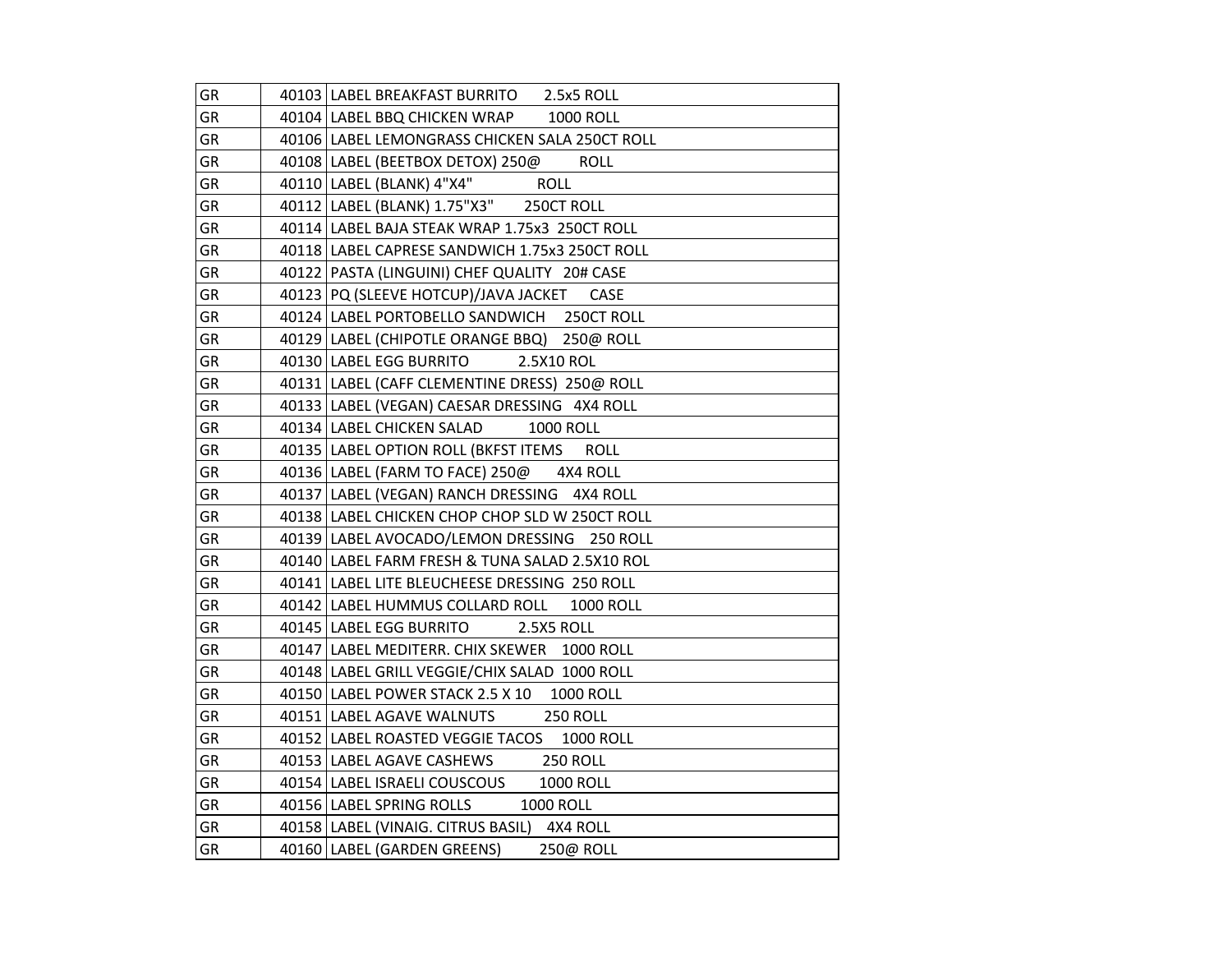| GR        | 40162   LABEL (VINAIGRE-GARLIC-HERB) 250@ ROLL   |
|-----------|--------------------------------------------------|
| GR        | 40163 LABEL (POM WHL GRAIN VINAIGR) 4x4 25OCT    |
| GR        | 40164 LABEL THAI NOODLES 1000 ROLL               |
| GR        | 40165 LABEL CHICKEN CAESAR WRAP 2.5X6 ROLL       |
| GR        | 40166 LABEL LEMONADE<br><b>250 ROLL</b>          |
| GR        | 40167 LABEL ALMOND CHICKEN WRAP 2.5X6 ROLL       |
| GR        | 40170 LABEL LEMONGRASS/LYCHEE DRESS 4X4 ROLL     |
| GR        | 40172 LABEL CHIX MEXPLOSION SALAD 1000 ROLL      |
| GR        | 40174 LABEL LEMONADE CUKE MINT CHIA 250 ROLL     |
| GR        | 40176 LABEL NICE MELONS 250 ROLL                 |
| GR        | 40178 LABEL ORANGE JUICE 250 ROLL                |
| GR        | 40179 LABEL ALMOND CHICKEN SANDWICH 1.75X3 250   |
| GR        | 40181 LABEL PESTO CHICKEN PANINI 1.75X3 250      |
| GR        | 40182 LABEL PINA-KALE-ADA 4X4 ROLL               |
| <b>GR</b> | 40185   LABEL BBQ CHICKEN PANINI 1.75X3 250      |
| GR        | 40186 LABEL PROTEIN WRAP 1000 ROLL               |
| GR        | 40187 LABEL TURKEY MELT 1.75X3 250               |
| GR        | 40188 LABEL ROAST GARLIC HERB VINAIG 250 ROLL    |
| GR        | 40189   LABEL TURKEY CLUB 1.75X3 250             |
| GR        | 40190 LABEL TURKEY SAUSAGE SANDWICH 2.5X10 ROL   |
| GR        | 40193 LABEL BBQ CHICKEN WRAP<br>1.75X3 250       |
| GR        | 40194 LABEL TURKEY & EGGWHITE MUFFI 2.5X10 ROL   |
| GR        | 40195 LABEL TURKEY COBB SALAD WRAP 1.75X3 250    |
| GR        | 40196 LABEL TURKEY MEATBALLS<br><b>1000 ROLL</b> |
| GR        | 40197 LABEL CHIPOTLE CHICKEN WRAP 1.75X3 250     |
| GR        | 40198 TUNA CHUNK LIGHT-ALB-E605003 6/66.5oz      |
| GR        | 40199 LABEL CHICKEN CHOP CHOP SAL W 1.75X3 250   |
| GR        | 40200 LABEL VEGAN BOWL 1000 ROLL                 |
| GR        | 40201 LABEL CHECKEN CAESAR WRAP 1.75X3 250       |
| GR        | 40202   LABEL VEGAN CAESAR SALAD1.75x 250CT ROLL |
| GR        | 40203   LABEL ZORRA WRAP 1.75X3 250              |
| GR        | 40230 LABEL (DAYDOT MONDAY) 2X2 500@ ROLL        |
| GR        | 40231 LABEL (DAYDOT TUESDAY) 2X2 500@ ROLL       |
| GR        | 500@ ROLL<br>40232 LABEL (DAYDOT WED) 2X2        |
| GR        | 40233 LABEL (DAYDOT THURS) 2X2<br>500@ ROLL      |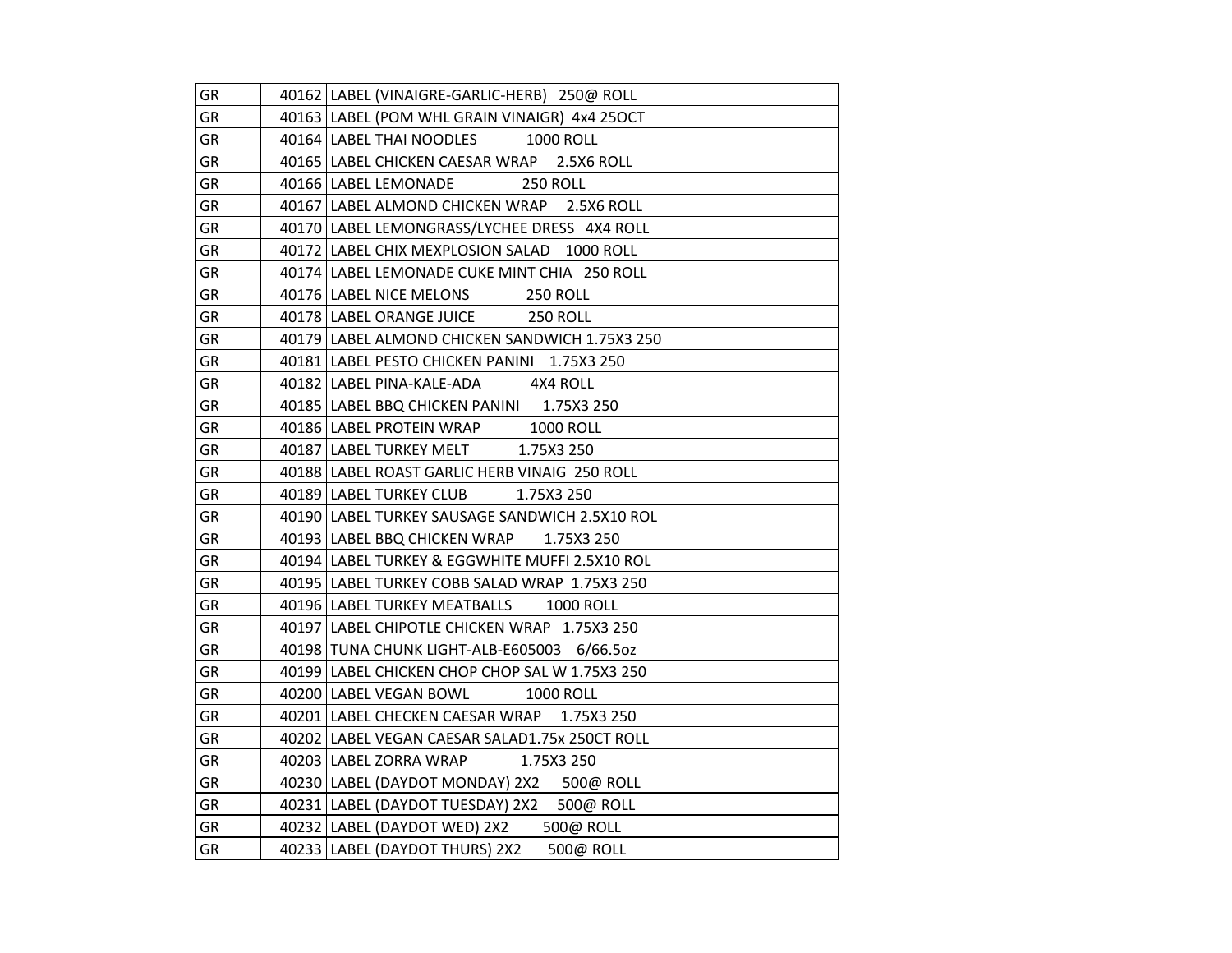| GR        | 40234 LABEL (DAYDOT FRIDAY) 2X2 500@ ROLL             |
|-----------|-------------------------------------------------------|
| GR        | 40235   LABEL (DAYDOT SAT) 2X2 500@ ROLL              |
| <b>GR</b> | 40236 LABEL (DAYDOT SUNDAY) 2X2<br>500@ ROLL          |
| GR        | 40237 LABEL (DAYDOT USE FIRST) 2X2 500@ ROLL          |
| GR        | 40238 LABEL (DAYDOT DISPENSER) EACH                   |
| GR        | EACH<br>40239 DISPENSER (TISSUE) PAPER JR             |
| GR        | 40240 DISPENSOR (TISSUE) PAPER JBO EACH               |
| GR        | 40241 LABEL VEGAN CAESAR WRAP<br><b>1000 ROLL</b>     |
| GR        | 40242   TOWEL ROLL (WHITE) CENTER PULL<br><b>CASE</b> |
| GR        | 40243 TOILET TISSUE JBO 2PLY ECOSOFT 12CT CASE        |
| GR        | 40244 LABEL BALSAMIC VINAIGRETTE 4X4 250CT            |
| GR        | 40245 LABEL BASIL/PESTO VINAIGRETTE 4X4 25OCT         |
| GR        | 40246 DISPENSER (TOWEL ROLL)<br><b>EACH</b>           |
| GR        | 40247 LABEL H20 CUKE/LEMON/MINT 250 ROLL              |
| GR        | 40248 LABEL H20 MANGO/ORANGE/PINEAP 250 ROLL          |
| GR        | 40249 LABEL H20 PINEAPPLE/STRAW/MINT 250 ROLL         |
| GR        | 40250 LABEL H20 RASP BLU ORANG MINT 250 ROLL          |
| GR        | 40251 LABEL H20 STRAW/ORANGE/MINT 250 ROLL            |
| GR        | 40252 LABEL LEMONADE PEACH<br><b>250 ROLL</b>         |
| GR        | 40253 LABEL LEMONADE ACTIVE CHARCOAL 250 ROLL         |
| GR        | 40254 LABEL LEMONADE BLUEBERRY<br><b>250 ROLL</b>     |
| GR        | 40255   LABEL BEETCHYSSOISE<br><b>250 ROLL</b>        |
| GR        | 2.5X5 ROLL<br>40256 LABEL BULK LIST                   |
| GR        | 40257 LABEL EGG BURRITO<br><b>1000 ROLL</b>           |
| GR        | 40259 LABEL TURKEY SAUSAGE BURRITO 2.5X10 ROL         |
| GR        | 40260 LABEL GARDEN HARVEST BOWL 2.5X10 ROL            |
| GR        | 40261   LABEL TURKEY BACON SANDWICH 2.5X5 ROLL        |
| GR        | 40263 LABEL TURKEY SAUSAGE SANDWICH 2.5X5 ROLL        |
| GR        | 41000 PQ (BAG BAGUETTE SMALL) 5X7X16 1700 CASE        |
| GR        | 41002 PQ BAG BAGUETTE 4x1x12 CLR/KRF 1500 CASE        |
| GR        | 41005 PQ (BAG BREAD LG)12.25X16X18 500ct CASE         |
| GR        | 41009 PQ (BAG 6# CARRY OUT) 1000ct<br><b>CASE</b>     |
| GR        | 41010 PQ (BAG BIG SHOP)14x10x14 200ct CASE            |
| GR        | 41011 PQ (BAG T-SHIRT) 11X7X19 1000ct CS              |
| GR        | 41012 PQ (PASTRY SM) 5.5 X 9 X 12 1700ct CS           |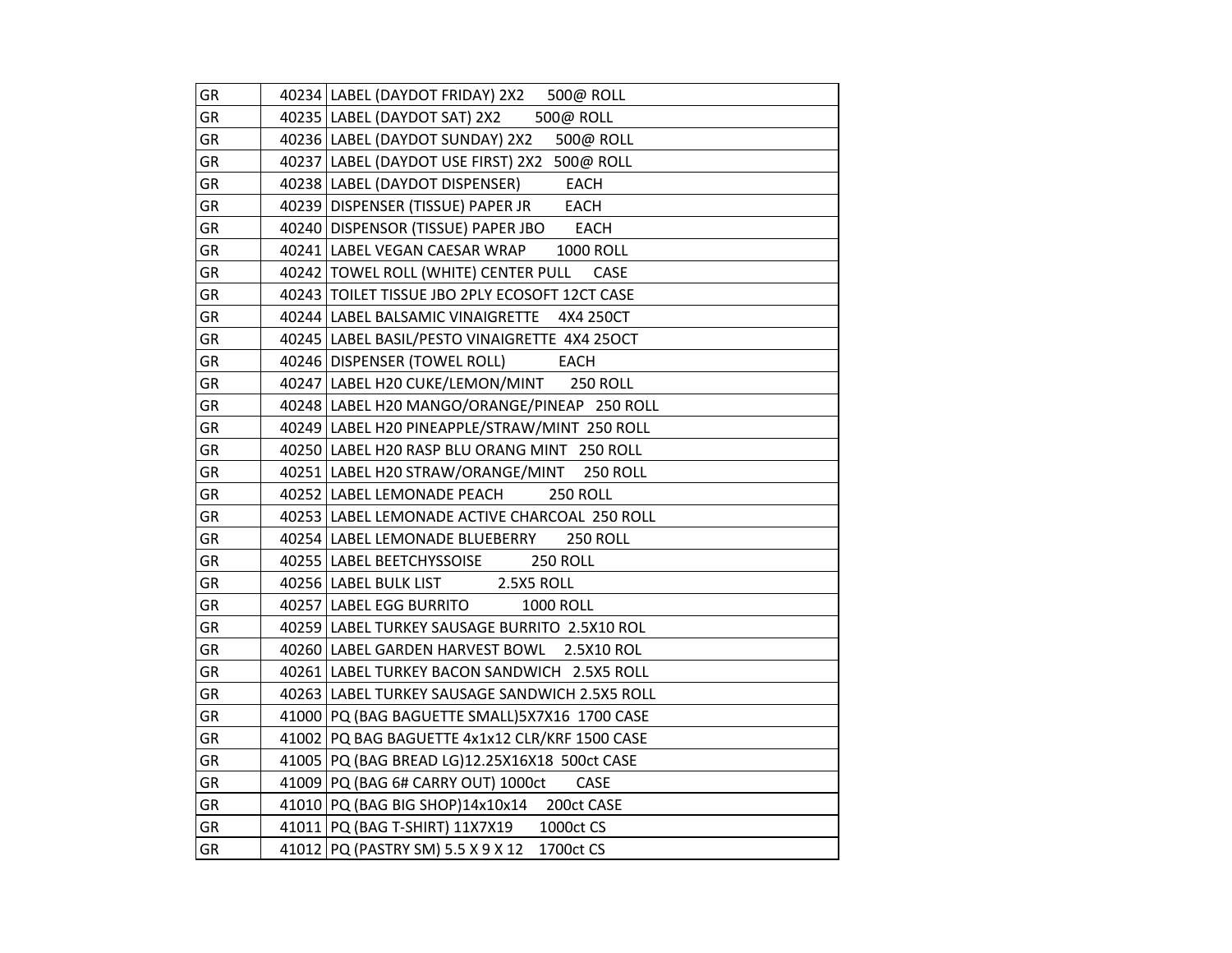| GR        | 41016 PQ (BOX DOUBLE TART) 240ct CASE               |
|-----------|-----------------------------------------------------|
| <b>GR</b> | 41018 PQ (CAKE BOX SING.TART) 5X5X3 250ct CASE      |
| GR        | 41019 PQ (CAKE BOX) 8.25X8.25X3.75 240ct CASE       |
| GR        | 41020 PQ (BOX TO-GO) 125ct<br>CASE                  |
| GR        | 41022 CONT (SOUP CUP)ECO 160z 500ct CASE            |
| GR        | CASE<br>41024 PQ (CUP COLD PLA) 24oz 600ct          |
| GR        | 41026 PQ (CUP COLD CLEAR) 12oz 1000ct CS            |
| GR        | 41027 PQ (CUP COLD PLA) 160z 1000ct CASE            |
| GR        | 1000CT<br>41028 PQ (LE PAIN) STICKER ROLL           |
| GR        | 41029 PQ (LID FLAT COLD CUP) 14/16oz 1000ct CS      |
| GR        | 41030 PQ (NAPKIN) 9.5X10 KRAFT 8/250 CS             |
| GR        | 41031 PQ (CUP HOT) 4oz 1000ct<br>CASE               |
| GR        | 41032 PQ (CUP HOT) 12oz 1000ct<br>CASE              |
| GR        | 41034 PQ (CUP HOT) 16oz 1000ct<br>CASE              |
| GR        | 41036 PQ (SOUP & SERVE BUCKET) 15ct CASE            |
| GR        | 92006 BLEACH (ONE GALLON)<br><b>GALLON</b>          |
| GR        | PK<br>92027 PAPER SAND WRAP KRAFT 12X12             |
| GR        | 92028 PAPER WAX SHEET 10X10.75WHT<br>CASE           |
| GR        | CASE<br>92029 PAPER (WAX) 5X5 PATTY PAPER           |
| GR        | <b>BOX</b><br>92079 HAIR NET BLACK 100              |
| GR        | 92195 SOAP (HAND PINK) GALLON<br>GALLON             |
| GR        | 92196 SOAP (DISH, POT & PAN) GAL<br><b>GALLON</b>   |
| GR        | 93051 PASTE GOCHUJAN 3KG<br><b>TUB</b>              |
| GR        | 93052   PASTE GOCHUJAN 2.2# PKG<br>PACKAGE          |
| GR        | 95080 SAUCE (HOISIN) KOON CHUN<br>5#                |
| GR        | 95295 MANDARINE SECTIONS BY THE CAN<br>CAN          |
| GR        | EACH<br>95496 OIL OLIVE (XTRA VIRGIN) 3-LTR         |
| GR        | 95529 OLIVE (BLACK SLICE) CAN<br>CAN                |
| GR        | 95546 SAUCE (SRIRACHA) 2802 BOTTLE<br><b>BOTTLE</b> |
| GR        | <b>BOTTLE</b><br>95548 SAUCE (FISH) 24oz BOTTLE     |
| GR        | 95582 APPLE BUTTER -ONE EACH 160Z<br>EACH           |
| GR        | 95676 HEARTS OF PALM WHOLE 280Z<br>CAN              |
| GR        | 95677 HEARTS OF PALM (SLICED) 280Z<br>CAN           |
| GR        | 95789 SAUCE (GARLIC CHILE) SAMBAL<br>1 GAL          |
| GR        | 95915 CAPERS 320Z NON PAREL JAR<br><b>JAR</b>       |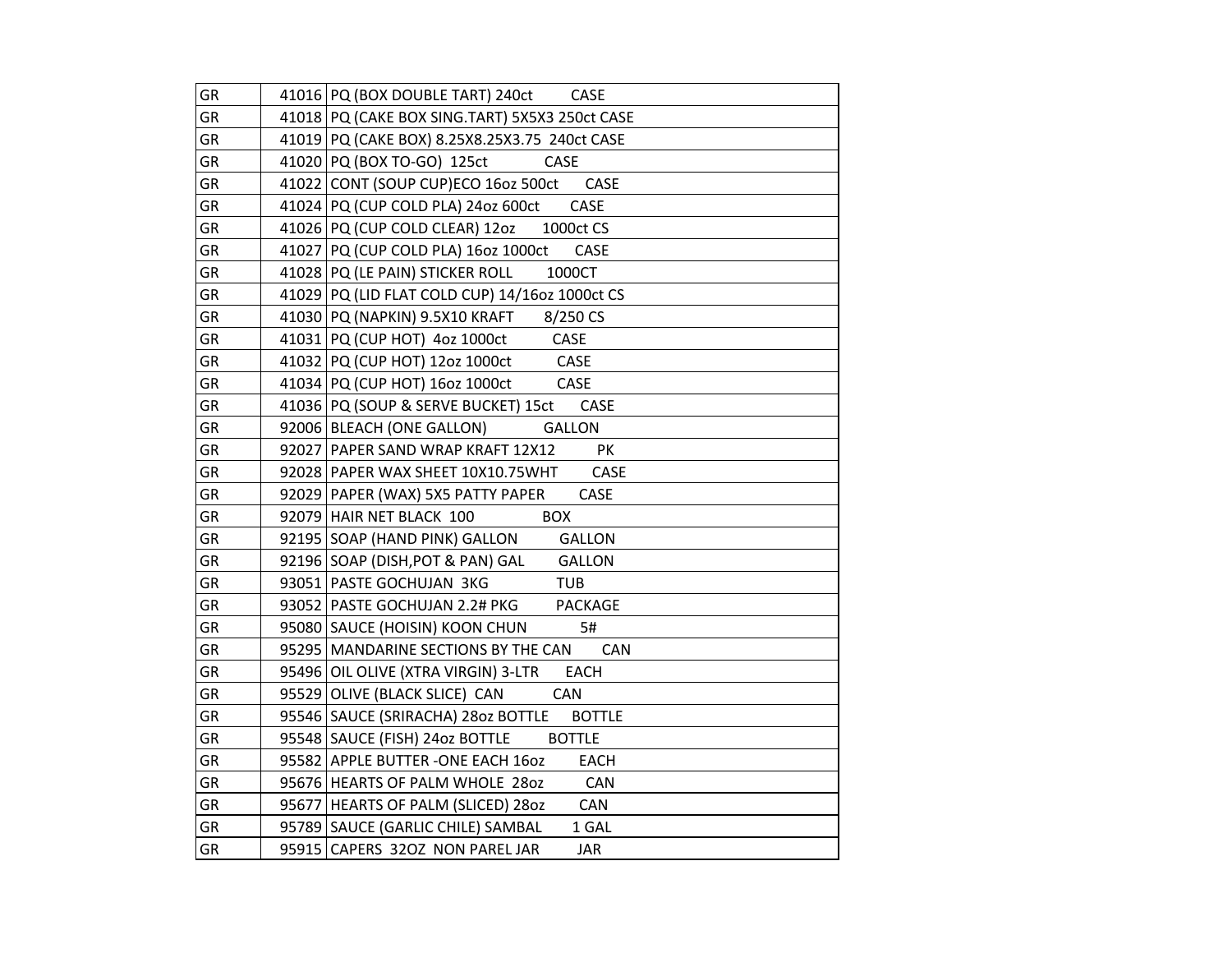| GR        | 95929 SALT KOSHER 3# EACH                            |
|-----------|------------------------------------------------------|
| GR        | 95937 VINE (RED WINE) GALLON 4 MONKS GALLON          |
| <b>GR</b> | 96036 VINE (DE BANYULS) AGED 5 YR BOTTLE             |
| GR        | 96079   MOLASSES (POMEGRANATE) 20oz<br><b>BOTTLE</b> |
| GR        | 96414   OATMEAL (STEEL OATS) 24oz CAN EACH           |
| GR        | 96478 CHILI (VERDE-GREEN) #10 CAN CAN                |
| GR        | 96537 BEANS (PINTO) BY THE CAN<br><b>EACH</b>        |
| GR        | 96538 BEANS (BLACK) #10 CAN<br>CAN                   |
| GR        | 96539 BEANS (BAKED) BY THE #10 CAN CAN               |
| GR        | 96632 COUSCOUS ISRAELI 5# CASE                       |
| GR        | 96753 LEMONS (PRESERVED) 7.10z JAR                   |
| <b>GR</b> | 96756 PINEAPPLE (CHUNKS) CANS<br>CAN                 |
| GR        | 98028 CUP HOT 120Z IMEX 20/50 CS                     |
| GR        | 98029 BOWL PLASTIC 12 OZ CASE                        |
| GR        | 98030 BOWL PLASTIC WHITE 10-12 OZ 1000 CS            |
| <b>GR</b> | 98031 LID MICROWAVE CUBE CLR PLASTIC 400 CS          |
| <b>GR</b> | 98033 CONT BLACK PORT 4OZ<br><b>CASE</b>             |
| GR        | 98034 LID PORT CONT 20X125 CS                        |
| GR        | 98035 CONT HOT OR COLD INSULATED CS                  |
| GR        | 98036 STRAW CLEAR SLOTTED LID 1000 CS                |
| GR        | 98037 CUP CLEAR PLOYPRO 20 OZ CASE                   |
| GR        | 98038 CUP CLEAR DRINK 12-14 OZ 1000 CS               |
| GR        | 98039 CONT CLEAR PRT 40Z 2500 CS                     |
| GR        | 98040 CUP INSERT 4OZ PET<br>1000 CS                  |
| GR        | 98041 LADLE CLR PUNCH 5OZ 48 CS                      |
| GR        | 98042 LID CLEAR DART PLASTIC 2500 CS                 |
| GR        | 98043 LID CLEAR PET PORT<br>2500 CS                  |
| GR        | 98044 SLEEVE BROWN 1206 BRITE VISION 1200 CS         |
| GR        | 98045 LID BLACK IP 80Z 1000 CS                       |
| GR        | 98046 CUP HOT PLN WHT SOLO 16OZ CASE                 |
| GR        | 98048 STRAW COLD DRINK LID CASE                      |
| GR        | 98049 CUP CLEAR DRINK PET 140Z 500 CS                |
| GR        | 98050 LID CLEAR FLAT PET X-SLOT 9-12 CASE            |
| GR        | 98051   TOWEL WHT HARDWOUND 7.7X8 CASE 6             |
| GR        | 98053 NAPKIN SOFT NATURE DINNER 2PLY<br>CASE         |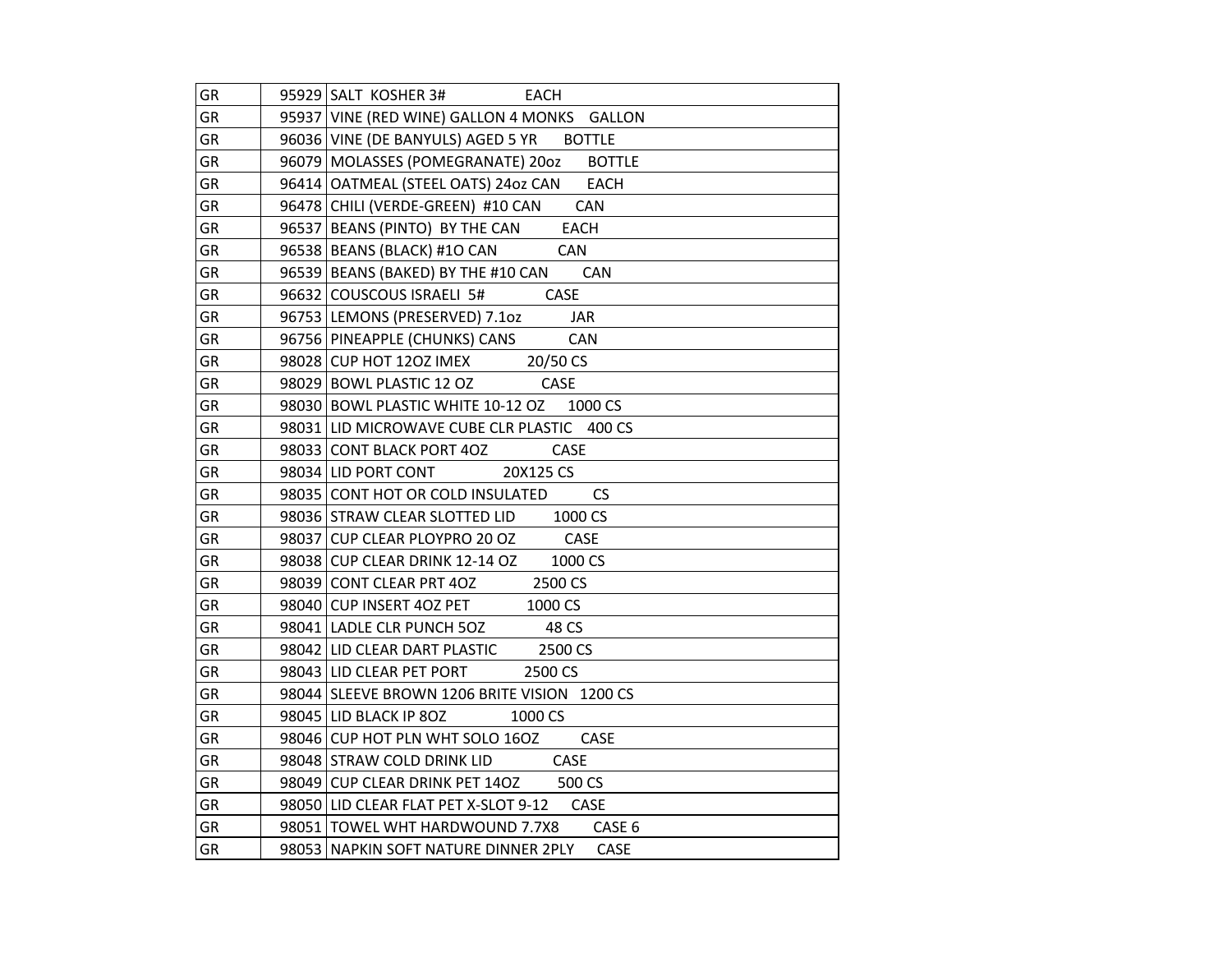| GR        | 98054 TRAY FOOD PAPER 1000ct 2.lb<br><b>CASE</b> |
|-----------|--------------------------------------------------|
| GR        | CASE<br>98056 DISPENSER NAPKIN TALL-FOLD WHT     |
| <b>GR</b> | CASE<br>98058 DISPENSE NAPKIN XLRG SFT TOUCH     |
| GR        | 1000 CS<br>98059 LID DOME WHITE HOT DIXIE        |
| GR        | 98060 CUP HOT SOLO 120Z 20/50 CS                 |
| GR        | 98061 LID BLK PLASTIC 120Z 1000 CS               |
| GR        | 98062 LID CLR FLAT PLASTIC W/SLOT 1000 CS        |
| GR        | 98063 CUP TRANSLUCENT WINCUP 1000 CS             |
| GR        | 98064 CUP SOLO 16OZ<br>CASE                      |
| GR        | 20/50 CS<br>98065 CUP HOT SOLO 8OZ               |
| GR        | 98066 CUP DMT IP 240Z<br><b>CASE</b>             |
| <b>GR</b> | 98067 CUP COLD DRINK SOLO 5OZ<br>CASE            |
| GR        | <b>CASE</b><br>98068 CUP DART J CUP 120Z         |
| GR        | CASE<br>98069 LID CLEAR DELI IM                  |
| GR        | CASE<br>98071 CONT CLEAR 16OZ                    |
| <b>GR</b> | 98072 TRAY CARRY OUT #9 KRAFT<br>CASE            |
| <b>GR</b> | 98073 TRAY KRAFT DIE CUT<br>CASE                 |
| <b>GR</b> | 98074 CONT CLR DELI 16OZ<br>CASE                 |
| <b>GR</b> | 98078 CONT CLR DELI 80Z<br>CASE                  |
| GR        | 98079 CUP CLEAR PLASTIC PET 14OZ<br>CASE         |
| GR        | 98080 AMERICA'S #1 CHOICE FOLD PAK<br>CASE       |
| GR        | 98081 CUP INSULATED HOT/COLD 80Z<br><b>CASE</b>  |
| GR        | 98092 BLACK XTRA HVY WEIGHT PP<br>CASE           |
| GR        | 98093 BAG SHOPPING NAT KRF 13X7X17<br>CASE       |
| GR        | 98193 CEREAL (SPECIAL K)<br>70/.81 OZ            |
| GR        | 98902 PASTE (CURRY PURPLE) PANANG<br>35oz TUB    |
| <b>GR</b> | 99000 BAGS (RE-USEABLE) WHISKEY RED<br>CASE      |
| GR        | 99005 BAGS (RE-USEABLE) PROUD BIRD<br>CASE       |
| GR        | 99010 BAGS (RE-USEABLE) ODYSSEY<br>CASE          |
| GR        | 99015   BAGS (RE-USEABLE) CASTAWAY-SB<br>CASE    |
| GR        | 99020   BAGS (RE-USEABLE) MONTEREY HILL CASE     |
| GR        | 99025   BAGS (RE-USEABLE) LUMINARIAS<br>CASE     |
| GR        | CASE<br>99030 BAGS (RE-USEABLE) ORANGE HILL      |
| GR        | 99035   BAGS (RE-USEABLE)AERO SQUADRON<br>CASE   |
| GR        | 99040   BAGS (RE-USEABLE) THE REEF<br>CASE       |